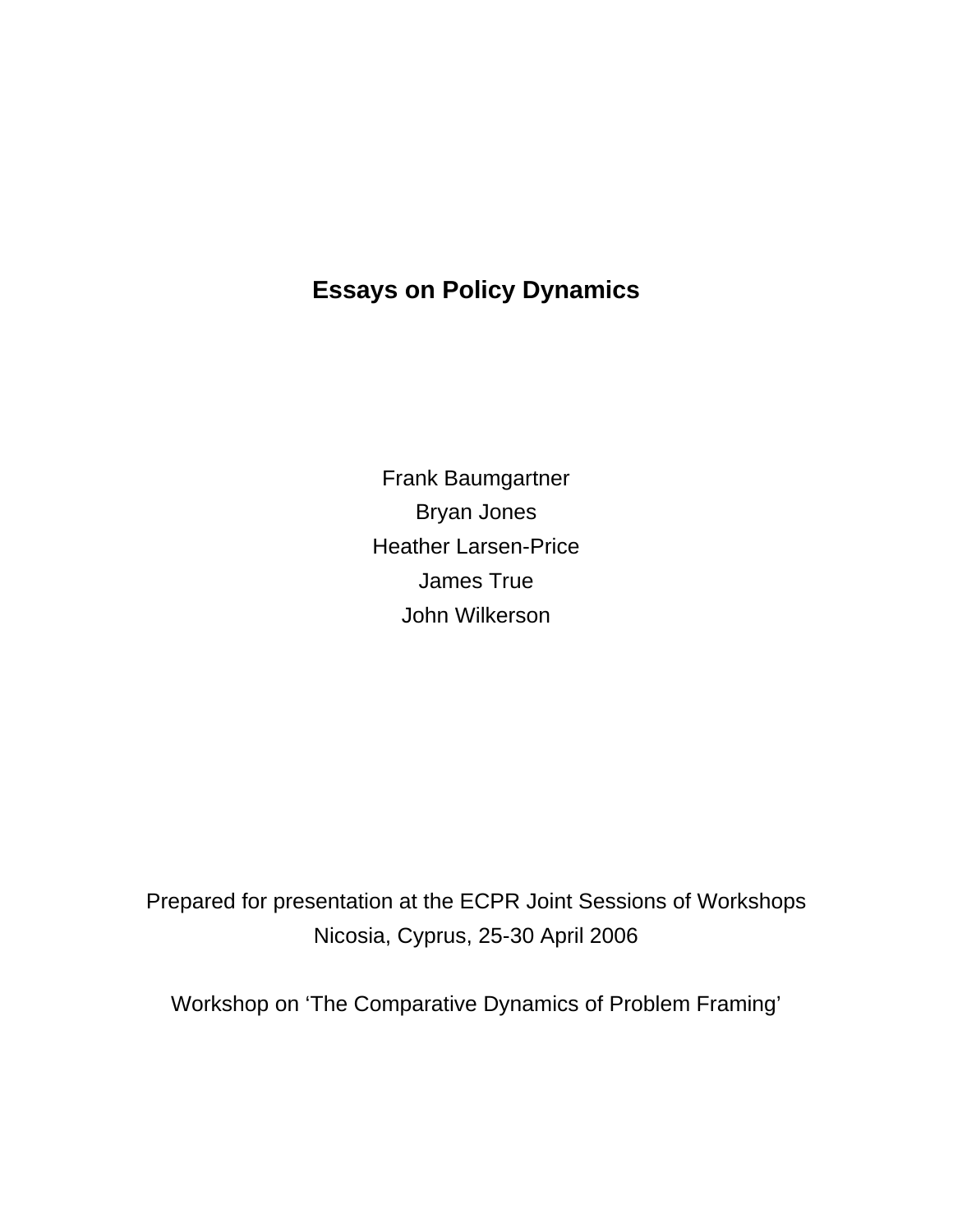## **Essays on Policy Dynamics**

This paper consists of two distinctive but related research essays intended to show both the breath and depth of the analytical perspective that is now being termed 'policy dynamics'. That perspective points the analysis toward an explicit consideration of the causal processes driving changes in policy outputs. Rather than focus on the comparative levels of policy outputs in political systems we study the processes that account for changes in outputs. In particular, we focus on 'changes in rates of change'. That is, we are interested in shifts from an incremental-type policymaking process dominated by negative feedback processes ('slow change') to one of rapid, even explosive, change, characterized by positive feedback. The potential for such 'regime shifts' is the unifying theme underlying the study of policy dynamics.

 Studying such dynamics requires both quantitative and qualitative analyses, although not necessarily in the same study. Both papers illustrate the use of quantitative analyses in the study of policy dynamics, but the first paper also reviews many studies that rely on qualitative assessment procedures.

 The first paper, authored by Jim True, Bryan Jones, and Frank Baumgartner, is an up-to-date review of the literature on punctuated equilibrium, a major theoretical tool for studying policy dynamics. Punctuated equilibrium captures the dynamics mentioned above—when a system 'jumps' from one stationary or incremental system to second stationary system, but one with a much higher (or lower) level of output. We detail the current theoretical and empirical progress in the field, and include an extensive review of the studies done not just in the US, but in Europe as well.

 The second paper, authored by Bryan Jones, Heather Larsen-Price, and John Wilkerson, explores one reason for dynamical changes: the manner by which policymaking priorities are set. It is a study of representational processes in the US, focusing on how public priorities are filtered through American national political institutions and converted into policy outputs. We theorize that public priorities will be reflected to a greater extent in decision-making venues where institutional friction is low, but will be attenuated where institutional friction is high. In this paper we also explore further the varied uses to which the datasets of the Policy Agendas Project can potentially be put.

We are able to match changes in policy outputs (using numerous indicators of policy change from the Policy Agendas Project) to changes in the policy priorities of the public, using the Most Important Problem Gallup Poll series, coded into the same policy content categories as the output data. We order the policymaking datasets according to the institutional friction they add to the conversion process (from public priorities to policy outputs). The degree of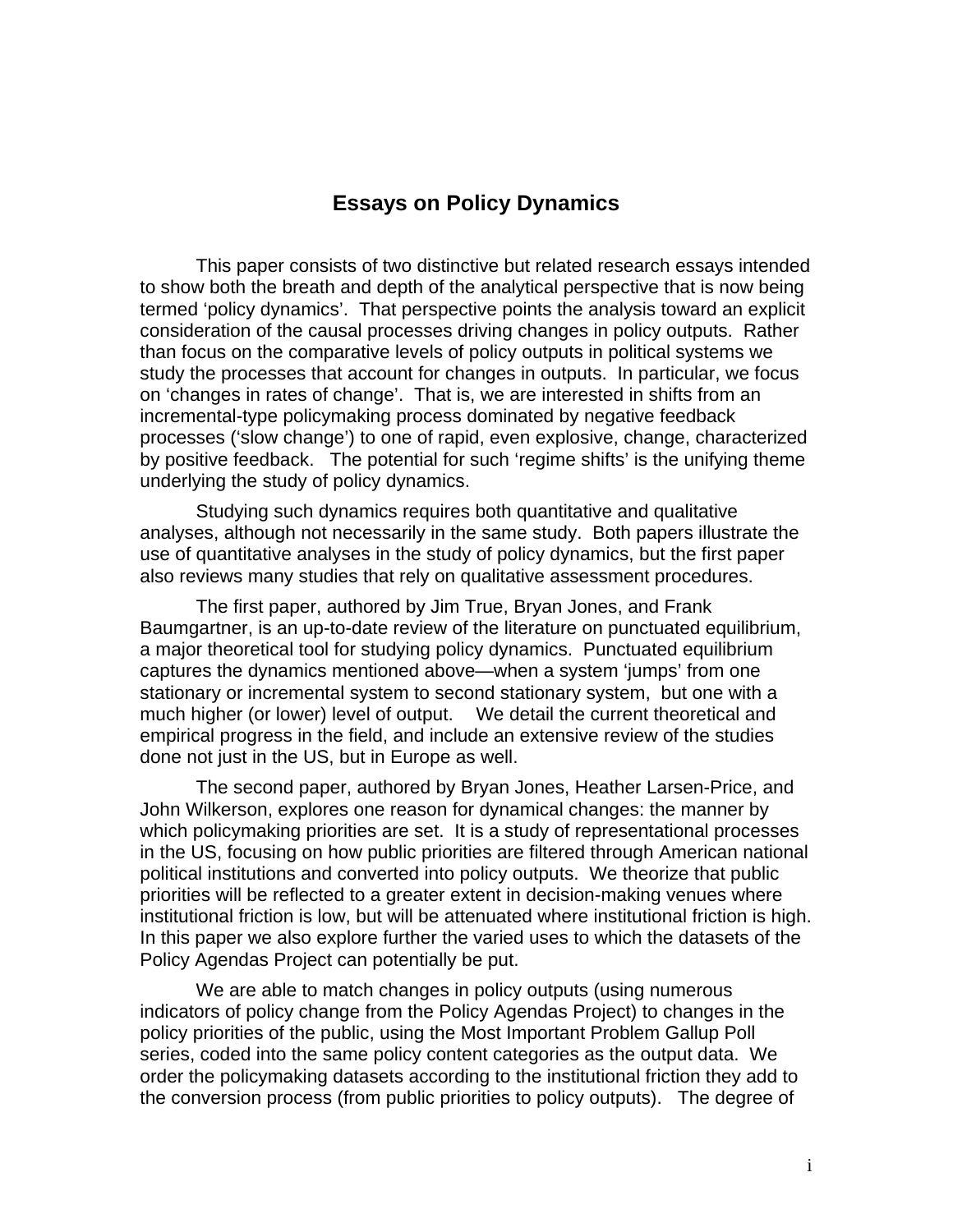institutional friction added through the operation of institutions accounts for most of the patterning of the output series.

 Our major purpose for unifying these two papers is to illustrate the potential range of possible research directions by studying policy dynamics. Punctuated equilibrium is an important perspective in the broader field of policy dynamics, but it is only one of the possibilities.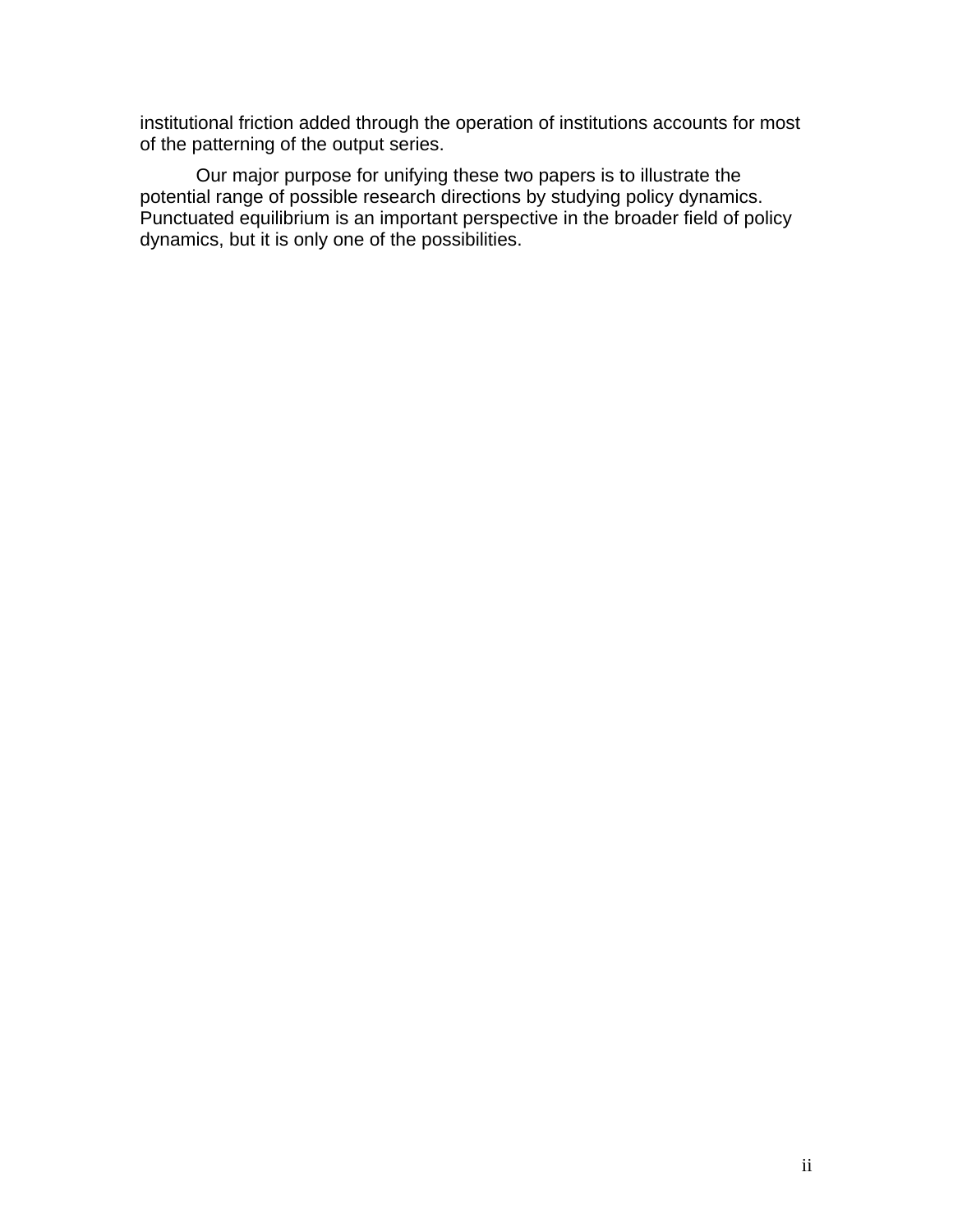# **Punctuated-Equilibrium Theory Explaining Stability and Change in Public Policymaking**

James L. True, Bryan D. Jones, and Frank R. Baumgartner

**To Appear In**  Paul Sabatier, Editor, Theories of the Policy Process, 2<sup>nd</sup> Edition

April 2006

`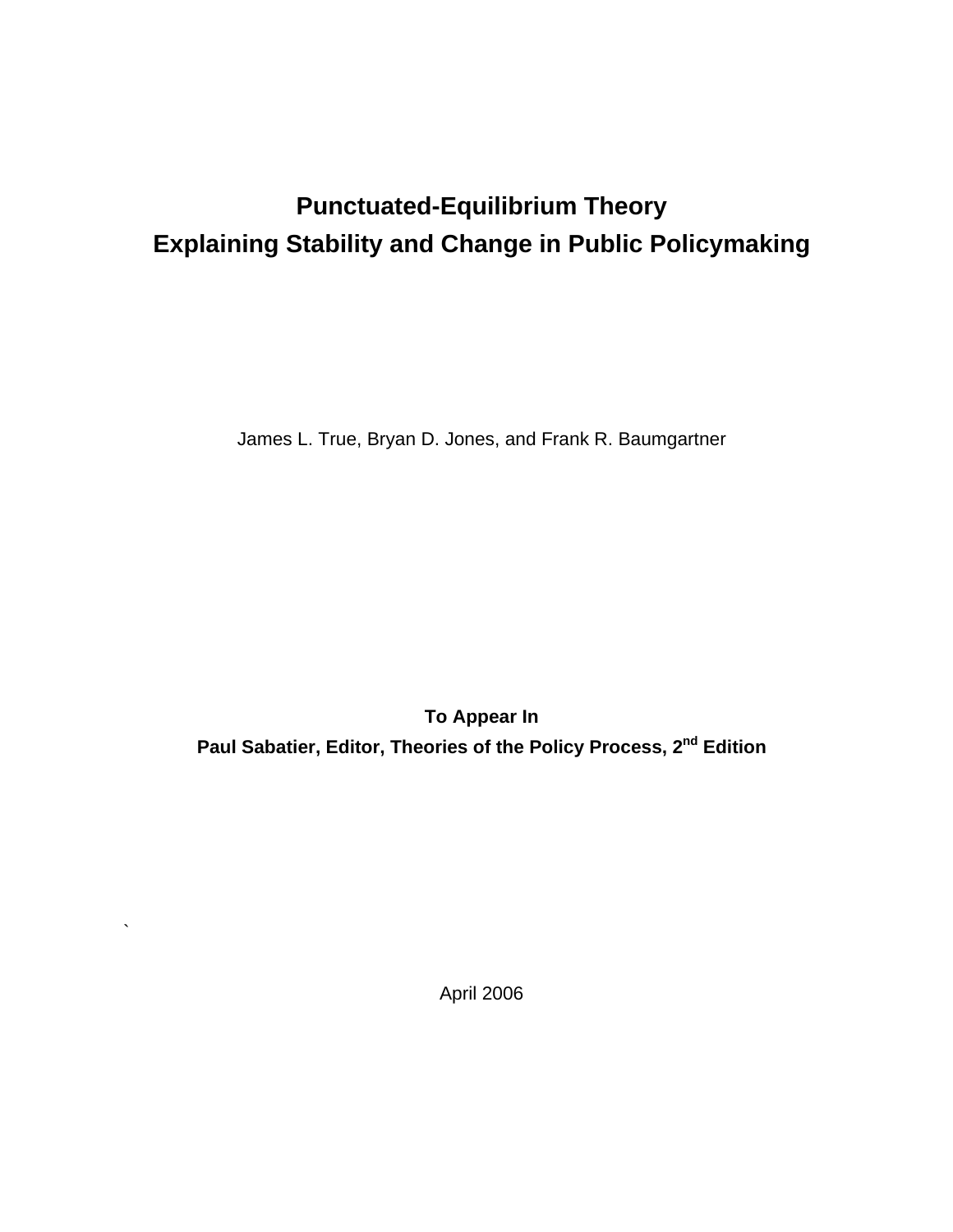## **Punctuated-Equilibrium Theory Explaining Stability and Change in Public Policymaking**

James L. True, Bryan D. Jones, and Frank R. Baumgartner

Punctuated-equilibrium theory seeks to explain a simple observation: Political processes are generally characterized by stability and incrementalism, but occasionally they produce large-scale departures from the past. Stasis, rather than crisis, typically characterizes most policy areas, but crises do occur. Large-scale changes in public policies are constantly occurring in one area or another of American politics and policymaking as public understandings of existing problems change. Important governmental programs are sometimes altered dramatically, even if most of the time they continue as they did in the previous year. While both stability and change are important elements of the policy process, most policy models have been designed to explain, or at least have been most successful at explaining, either the stability or the change. Punctuated-equilibrium theory encompasses both.

How are we to explain punctuations and stasis in a single theory? Several loosely related approaches in political science had previously noted that although policymaking often proceed smoothly with marginal, or incremental, accommodations, it also is regularly torn by lurches and significant departures from the incremental past (Kingdon, 1984, 1985/1995; Baumgartner and Jones, 1991, 1993; Dodd, 1994; Kelly, 1994). A unifying theme of these approaches is that we observe the same institutional system of government organizations and rules producing both a plethora of small accommodations and a significant number of radical departures from the past. Punctuated-equilibrium theory extends these observations by placing the policy process on a dual foundation of political institutions and boundedly rational decisionmaking. It emphasizes two related elements of the policy process: issue definition and agenda setting. As issues are defined in public discourse in different ways, and as issues rise and fall in the public agenda, existing policies can be either reinforced or questioned. Reinforcement creates great obstacles to anything but modest change, but the questioning of policies at the most fundamental levels creates opportunities for major reversals in policy outcomes.

Bounded rationality, which stresses that decision-makers are subject to cognitive limitations in making choices, was the major foundation of theories of incremental decision-making in the budget process (Wildavsky 1964). Neither incrementalism nor globally rational theories of preference maximization fit well with the joint observations of stasis and dramatic change that are the dual foci of the punctuated-equilibrium approach. However, if we add the simple observation that attention spans are limited in governments just as they are in people, then we have a theory of decision-making that is consistent with punctuated-equilibrium theory and with what is actually observed. Since agenda-setting theory always rested on such a decision-making foundation, punctuated equilibrium theory simply extends current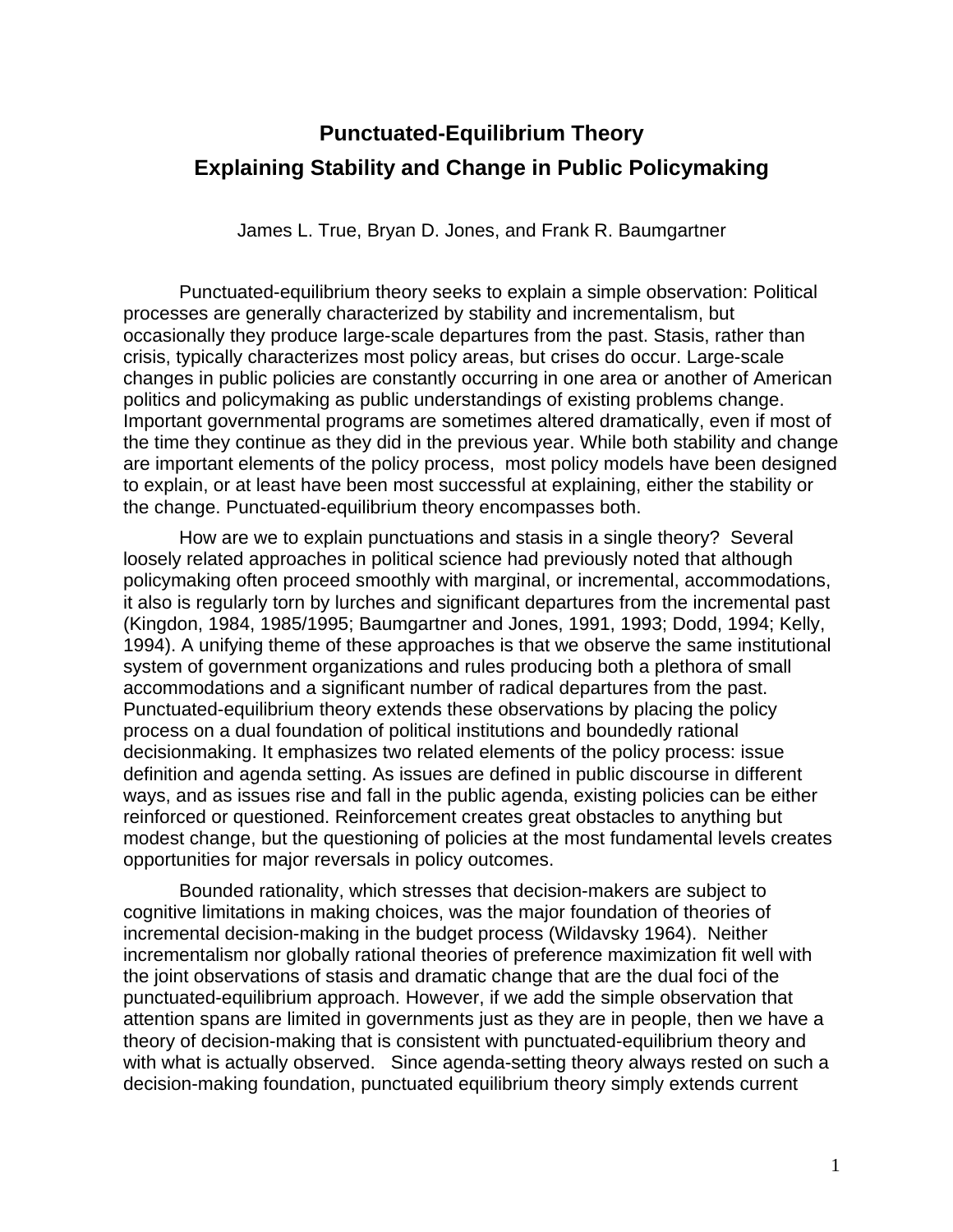agenda-setting theories to deal with both policy stasis, or incrementalism, and policy punctuations.

For the authors of this chapter, the clearest explanation for both marginal and large-scale policy changes comes from the interaction of multilevel political institutions and behavioral decisionmaking, a combination that creates patterns of stability and mobilization or punctuated equilibria.1 In this chapter, we examine punctuated equilibrium theory and its foundations in the longitudinal study of political institutions and in political decisionmaking (for other reviews, see John 2006a; Robinson 2005, 2006; McFarland, 2004, puts the theory in the context of the development of pluralism as a theory of policy processes). Next, we extend the punctuated-equilibrium theory to national budgeting and provide some recent evidence of punctuations and equilibria in US national government spending since World War II. Then we turn to how the theory has been generalized, including extensions to policymaking in US state and local governments as well as European national governments. We conclude with an assessment of the strengths and weaknesses of this approach to understanding public policymaking.

## **Punctuated Equilibria in Public Policymaking**

Since the path-breaking work of E. E. Schattschneider (1960), theories of conflict expansion and agenda setting have stressed the difficulty that disfavored groups and new ideas have in breaking through the established system of policymaking (Cobb and Elder, 1983; Cobb and Ross 1997; Bosso, 1987). As opposed to smooth, moderate adjustments to changing circumstances, the conservative nature of national political systems often favor the status quo, thereby making conflict or an extraordinary effort necessary for a major change.

When Baumgartner and Jones (1993) analyzed a number of US policymaking cases over time and over a variety of issue areas, they found (1) that policymaking both makes leaps and undergoes periods of near stasis as issues emerge on and recede from the public agenda; (2) that this tendency toward punctuated equilibria is exacerbated by American political institutions; and (3) that policy images play a critical role in expanding issues beyond the control of the specialists and special interests that occupy what they termed "policy monopolies."

Baumgartner and Jones (1991, 1993) saw that the separated institutions, overlapping jurisdictions, and relatively open access to mobilizations in the United States combined to create a dynamic between the politics of subsystems and the macropolitics of Congress and the presidency—a dynamic that usually worked against any impetus for change but occasionally reinforces it. For example, mobilizations were often required to overcome entrenched interests, but once under way, they sometimes engendered large-scale changes in policy. The reason is that once a mobilization is under way, the diffuse jurisdictional boundaries that separate the various overlapping institutions of government can allow many governmental actors to become involved in a new policy area. Typically, the newcomers are proponents of changes in the status quo, and they often overwhelm the previously controlling powers. Institutional separation often works to reinforce conservatism, but it sometimes works to wash away existing policy subsystems.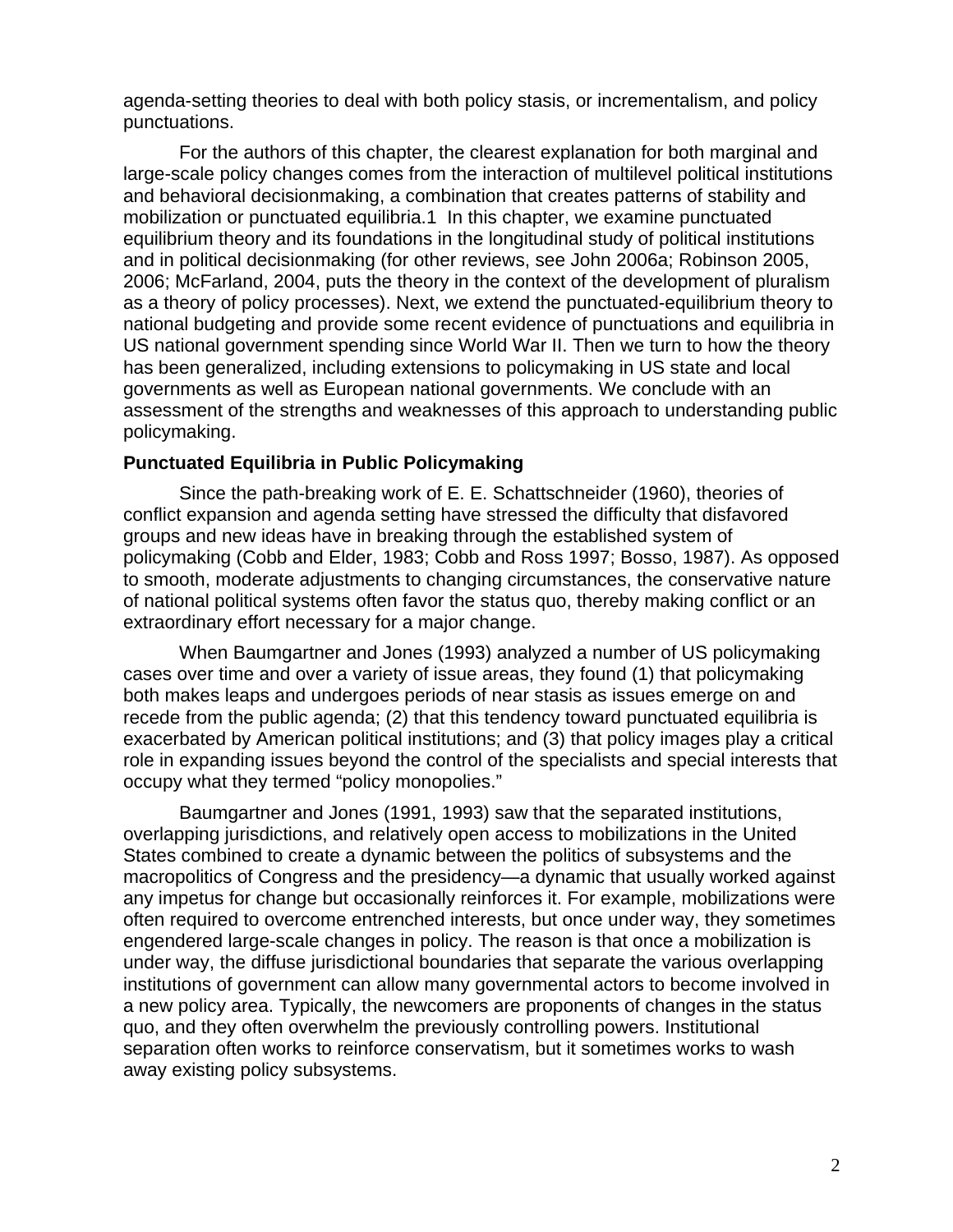In short, American political institutions were conservatively designed to resist many efforts at change and thus to make mobilizations necessary if established interests are to be overcome. The result over time has been institutionally reinforced stability interrupted by bursts of change. These bursts have kept the US government from becoming a gridlocked Leviathan despite its growth in size and complexity since World War II. Instead, it has become a complex, interactive system. Redford (1969) differentiated between subsystem politics and macropolitics. Baumgartner and Jones extended Redford's insight and combined it with the issue expansion and contraction insights of Schattschneider (1960) and Downs (1972) to form this theory of long-term agenda change and policymaking.

Punctuated equilibrium theory began with a long-term analysis of American national policymaking, but its features have been useful in understanding public policymaking more generally. The theory focuses on the interaction of political institutions, interest mobilizations, and boundedly rational decisionmaking. And the dynamics of the interplay among institutions, interests, and attentiveness have been usefully applied to other advanced democracies as well as a variety of other policymaking venues. Many governments in the 21<sup>st</sup> century shoulder a wide variety of responsibilities and face an array of problems and policies seeking space on their institutional agendas. They have coped by evolving into interactive complex systems of several levels.

No political system features continuous discussion over all issues that confront it. Rather, discussions of political issues are usually disaggregated into a number of issue-oriented policy subsystems. These subsystems can be dominated by a single interest, can undergo competition among several interests, can be disintegrating over time, or may be building up their independence from others (Meier, 1985; Sabatier, 1987; Browne, 1995; Worsham 1998). They may be called iron triangles, issue niches, policy subsystems, or issue networks, but any such characterization can be considered only a snapshot of a dynamic process (Baumgartner and Jones, 1993, p. 6). Whatever the name one gives to these communities of specialists operating out of the political spotlight, most issues most of the time are treated within such a community of experts. Nonetheless, within the spotlight of macropolitics, some issues catch fire, dominate the agenda, and result in changes in one or more subsystems. The explanation for the same political institutions producing both stasis and punctuations can be found in the processes of agenda setting---especially the dynamics produced by bounded rationality and serial information processing.

#### **Serial and Parallel Processing**

Herbert Simon (1957, 1977, 1983, 1985) developed the notion of bounded rationality to explain how human organizations, including those in business and government, operate. He distinguished between parallel processing and serial processing in individual and organizational decisionmaking. Individuals devote conscious attention to but one thing at a time. Organizations are somewhat more flexible. Some decision structures are capable of handling many issues simultaneously, in parallel. Others handle issues seriatim, one or a few at a time. Political systems, like humans, cannot simultaneously consider all the issues that face them, so the existence of some form of policy subsystems can be viewed as a mechanism that allows the political system to engage in parallel processing (Jones,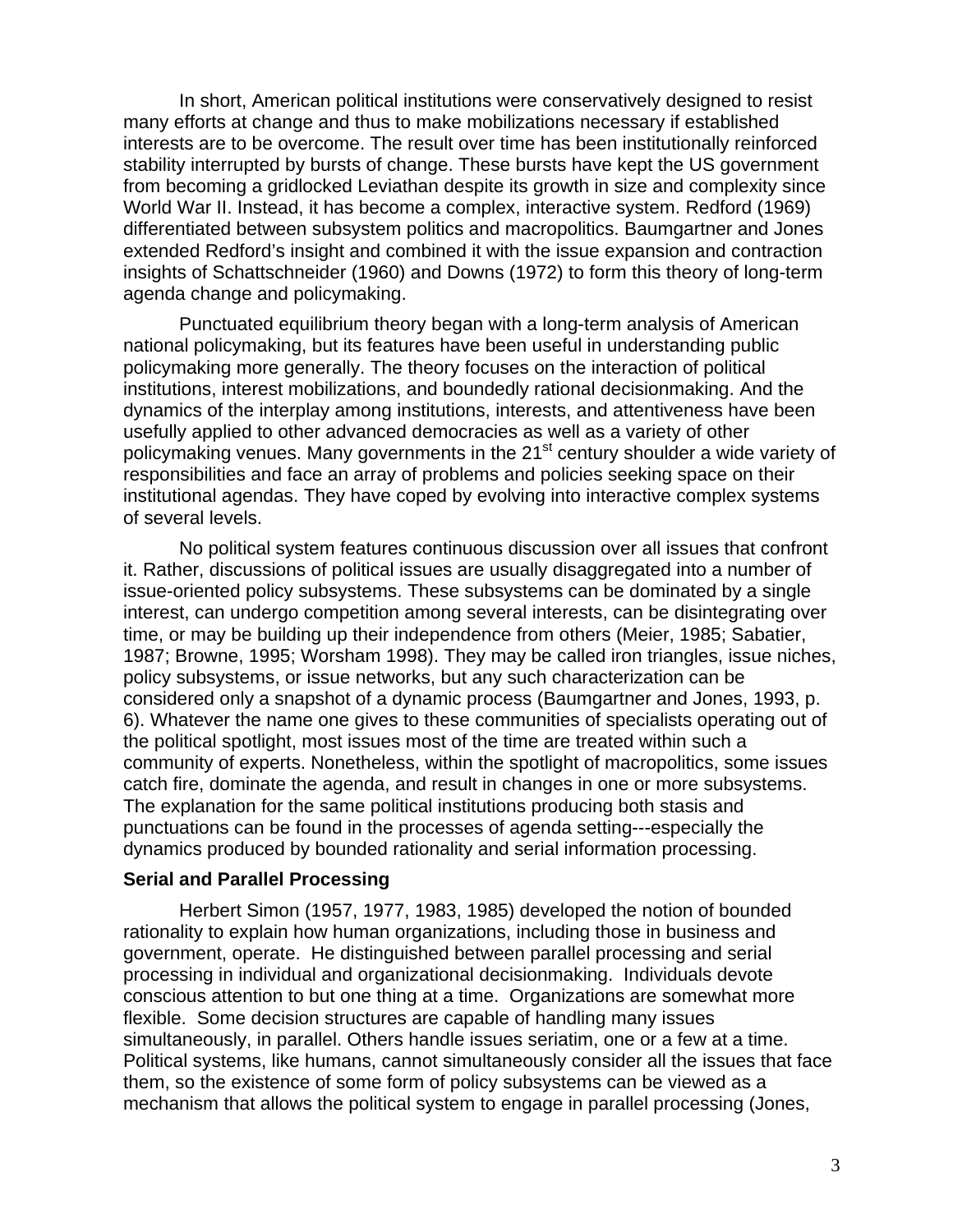1994). Thousands of issues may be considered simultaneously in parallel within their respective communities of experts. This equilibrium of interests does not completely lock out change. Issue processing within subsystems allows for a politics of adjustment, with incremental change resulting from bargaining among interests and marginal moves in response to changing circumstances. But parallel processing does operate against larger policy changes, because it tends to be insulated from the glare of publicity associated with high-agenda politics.

Sometimes the parallel processing of issues breaks down, and they must be handled serially. In the US, the macropolitical institutions of Congress and the public presidency constitute governmental serial processing where high-profile issues are considered, contended over, and decided one at a time or, at most, a few at a time. When an issue moves higher on the political agenda, it is usually because new participants have become interested in the debate: "When a policy shifts to the macropolitical institutions for serial processing, it generally does so in an environment of changing issue definitions and heightened attentiveness by the media and broader publics" (Jones, 1994, p. 185). It is then that major changes tend to occur. Issues cannot forever be considered within the confines of a policy subsystem; occasionally macropolitical forces intervene. It is the intersection of the parallel processing capabilities of the policy subsystems and the serial processing needs of the macropolitical system that creates the nonincremental dynamics of lurching that we often observe in many policy areas. Agenda access does not guarantee major change, however, because reform is often blunted in the decisionmaking stage. But this access is a precondition for major policy punctuations.

When dominated by a single interest, a subsystem is best thought of as a policy monopoly. A policy monopoly has a definable institutional structure responsible for policymaking in an issue area, and its responsibility is supported by some powerful idea or image. This image is generally connected to core political values and can be communicated simply and directly to the public (Baumgartner and Jones, 1993, pp. 5– 7). Because a successful policy monopoly systematically dampens pressures for change, we say that it contains a negative feedback process. Yet policy monopolies are not invulnerable forever.

A long-term view of US policymaking reveals that policy monopolies can be constructed, and they can collapse. Their condition has an important effect on policymaking within their issue areas. If the citizens excluded from a monopoly remain apathetic, the institutional arrangement usually remains constant, and policy is likely to change only slowly (the negative feedback process). As pressure for change builds up, it may be resisted successfully for a time. But if pressures are sufficient, they may lead to a massive intervention by previously uninvolved political actors and governmental institutions. Generally, this requires a substantial change in the supporting policy image. As the issue is redefined, or as new dimensions of the debate become more salient, new actors feel qualified to exert their authority where previously they stayed away. These new actors may insist on rewriting the rules, and on changing the balance of power that will be reinforced by new institutional structures as previously dominant agencies and institutions are forced to share their power with groups or agencies that gain new legitimacy. Thus, the changes that occur as a policy monopoly is broken up may be locked in for the future as institutional reforms are put in place.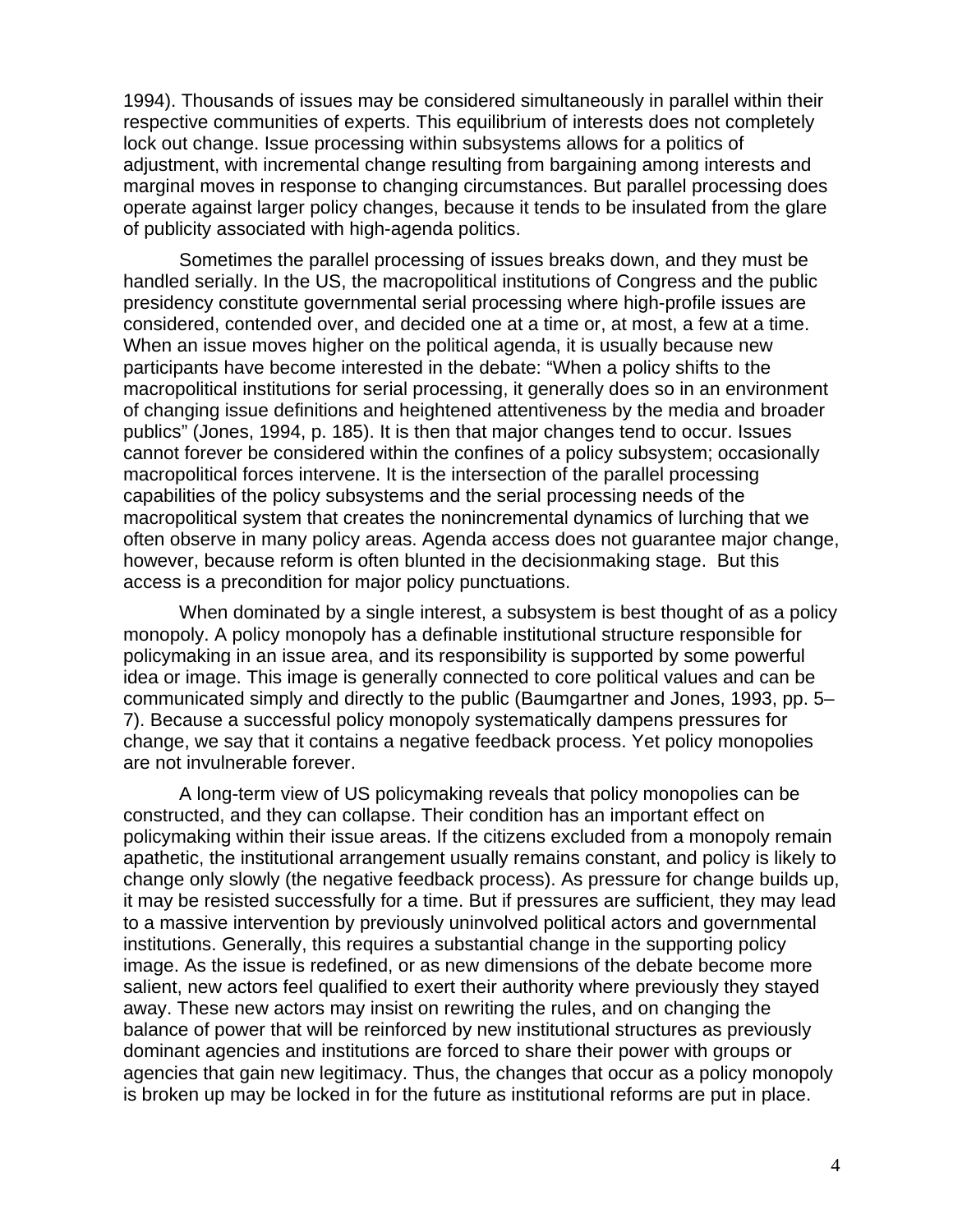These new institutions remain in place after public and political involvements recede, often establishing a new equilibrium in the policy area that lasts well after the issue recedes back off the agenda and into the parallel processing of a (newly altered) policy community.

## **Positive and Negative Feedback**

Punctuated-equilibrium theory includes periods of equilibrium or near stasis, when an issue is captured by a subsystem, and periods of disequilibrium, when an issue is forced onto the macropolitical agenda. When an issue area is on the macropolitical agenda, small changes in the objective circumstances can cause large changes in policy, and we say that the system is undergoing a positive feedback process (Baumgartner and Jones 2002). Positive feedback occurs when a change, sometimes a fairly modest one, causes future changes to be amplified. We use terms like 'feeding frenzy' and 'bandwagon effect' to characterize such processes. Negative feedback, on the other hand, maintains stability in a system, somewhat like a thermostat maintains constant temperature in a room.

Physical scientists have studied large interactive systems that are characterized by such positive feedbacks. Physical phenomena like earthquakes can result from fairly modest changes. Pressure from inside the earth can build up over time, causing the tectonic plates on the earth's surface to shift violently, resulting in an earthquake. If we drop grains of sand slowly and constantly on a small pile of sand in a laboratory, the result is not small changes in the sandpile, but landslides. Many of these landslides are small, but some are huge (Bak and Chen 1991; Bak 1997). So a landslide need not be caused by a large scale event; it may be caused by the slow and steady build-up of very small changes. Like earthquakes or landslides, policy punctuations can be precipitated by a mighty blow, an event that simply cannot be ignored, or by relatively minor events that add up over longer periods of time. What determines whether an issue will catch fire with positive feedback or not? The interaction of changing images and venues of public policies does.

As an example of positive feedback in policymaking let us take the case of the involvement of the US national government in criminal justice. Before the late 1960s, federal involvement in crime policy was relatively modest, but during that period of time the Lyndon Johnson administration initiated several new federal grant-in-aid programs to assist state and local governments in crime prevention and control. Congress passed the Omnibus Crime Control and Safe Streets Act in 1968; between 1969 and 1972 federal spending on crime and justice doubled in real dollar terms.

What happened? Crime was rising during this period, but more importantly other trends highlighted the increasing insecurity citizens were feeling, causing people and government officials to focus their attention on the crime problem. As Figure 5.1 shows, three important measures of attention and agenda access came into phase all at once: press coverage of crime stories, the proportion of Americans saying that crime was the most important problem facing the nation (MIP), and congressional hearings on crime and justice. All of this happened as major urban disorders swept many American cities. In the words of John Kingdon, a window of opportunity had opened, and federal crime policy changed in a major way. After 1968, the three trends fell out of phase, going their own ways, and crime policy moved back into the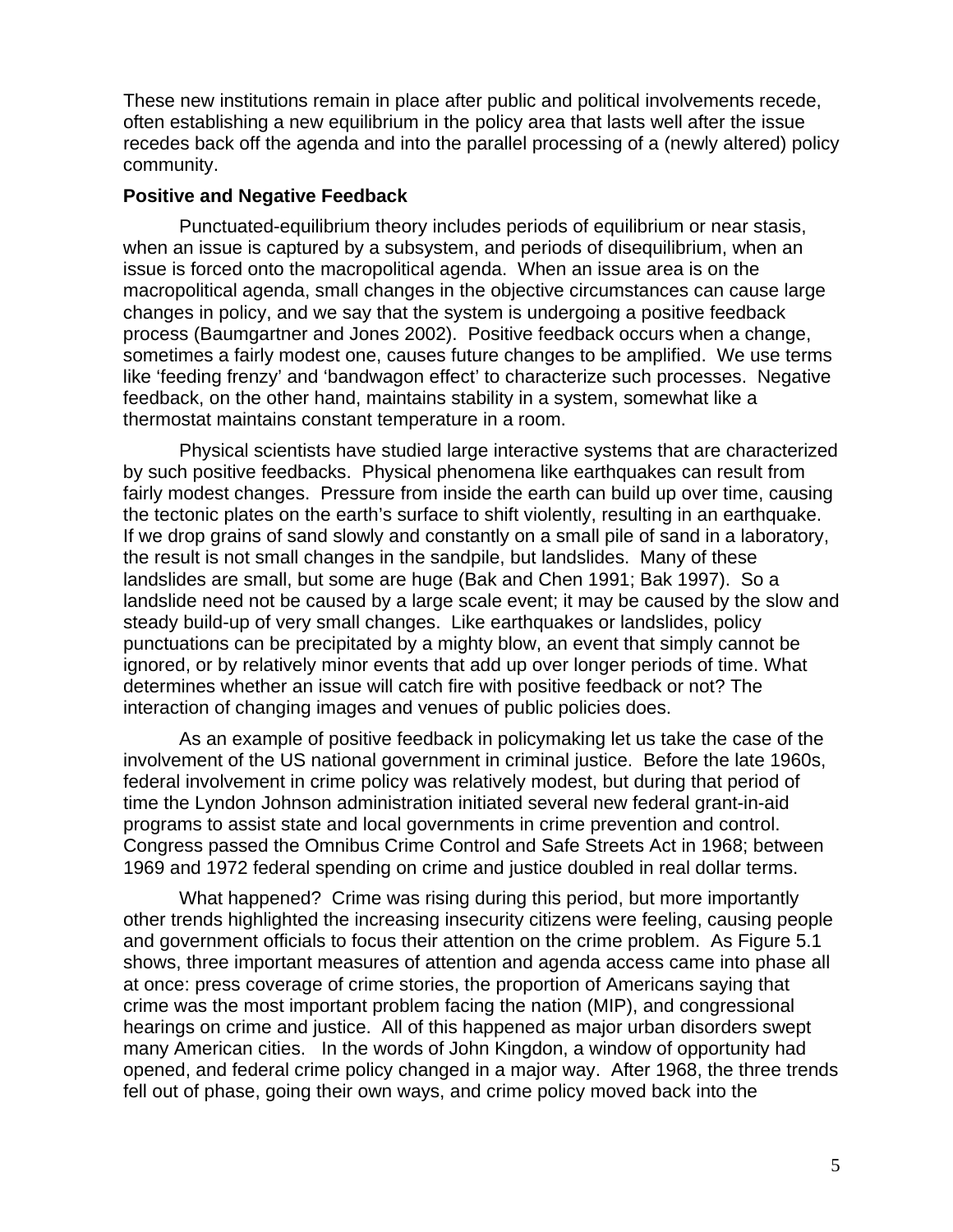subsystem arena. It is not possible to say which of the three variables is the primary cause; all three are intertwined in a complex positive feedback process. During this period, Omnibus Crime Control and Safe Streets Act was passed, then budgetary commitment punctuated as a consequence.

In a classic pattern, public attention to crime jumped; press coverage focused on the problem; congress scheduled hearings. The issue left its normal subsystem home, with incremental adjustments, and entered the realm of macropolitics. Congress passed a major law, and spending increased in a major punctuation.

[Figure 5.1 about here]

## **Policy Images**

Policy images are a mixture of empirical information and emotive appeals. Such images are, in effect, information—grist for the policymaking process. The factual content of any policy or program can have many different aspects, and it can affect different people in different ways. When a single image is widely accepted and generally supportive of the policy, it is usually associated with a successful policy monopoly. When there is disagreement over the proper way to describe or understand a policy, proponents may focus on one set of images while their opponents refer to a different set of images. For example, when the image of civilian nuclear power was associated with economic progress and technical expertise, its policymaking typified a policy monopoly. When opponents raised images of danger and environmental degradation, the nuclear policy monopoly began to collapse (Baumgartner and Jones, 1991, 1993, pp. 25–28, 59–82). As we see in the next section, Jones (1994) further analyzed the importance of policy images not only to issue definition and redefinition in policymaking, but also to the serial and parallel processes of individual and collective decisionmaking in a democracy.

A new image may attract new participants, and the multiple venues in the American political system constitute multiple opportunities for policy entrepreneurs to advance their case. Not only do federalism, separation of powers, and jurisdictional overlaps inhibit major changes during periods of negative feedback, but they also mean that a mobilization stymied in one venue may be successful in another. A problem that has not advanced onto the national agenda can sometimes be acted on by the states, and vice versa. The U.S. system of multiple policy venues is an important part of the process of disrupting policy monopolies during periods of positive feedback.

Each institutional venue has its own language, set of participants, and limitations, leading to evolving sets of strategies among those who would try to affect the agenda-setting process. In her pathbreaking study of courts, Vanessa Baird (2006) studies the interaction of justices' priorities, litigant strategies, and agendasetting. Baird wants to know what dynamics underlie the movement of the Supreme Court into areas of policy they had ignored or avoided in the past. The work is exciting because it unifies the strategic concerns of game theory with the dynamics of agendasetting, hence pointing to new possibilities for integration across approaches.

In summary, subsystem politics is the politics of equilibrium—the politics of the policy monopoly, incrementalism, a widely accepted supportive image, and negative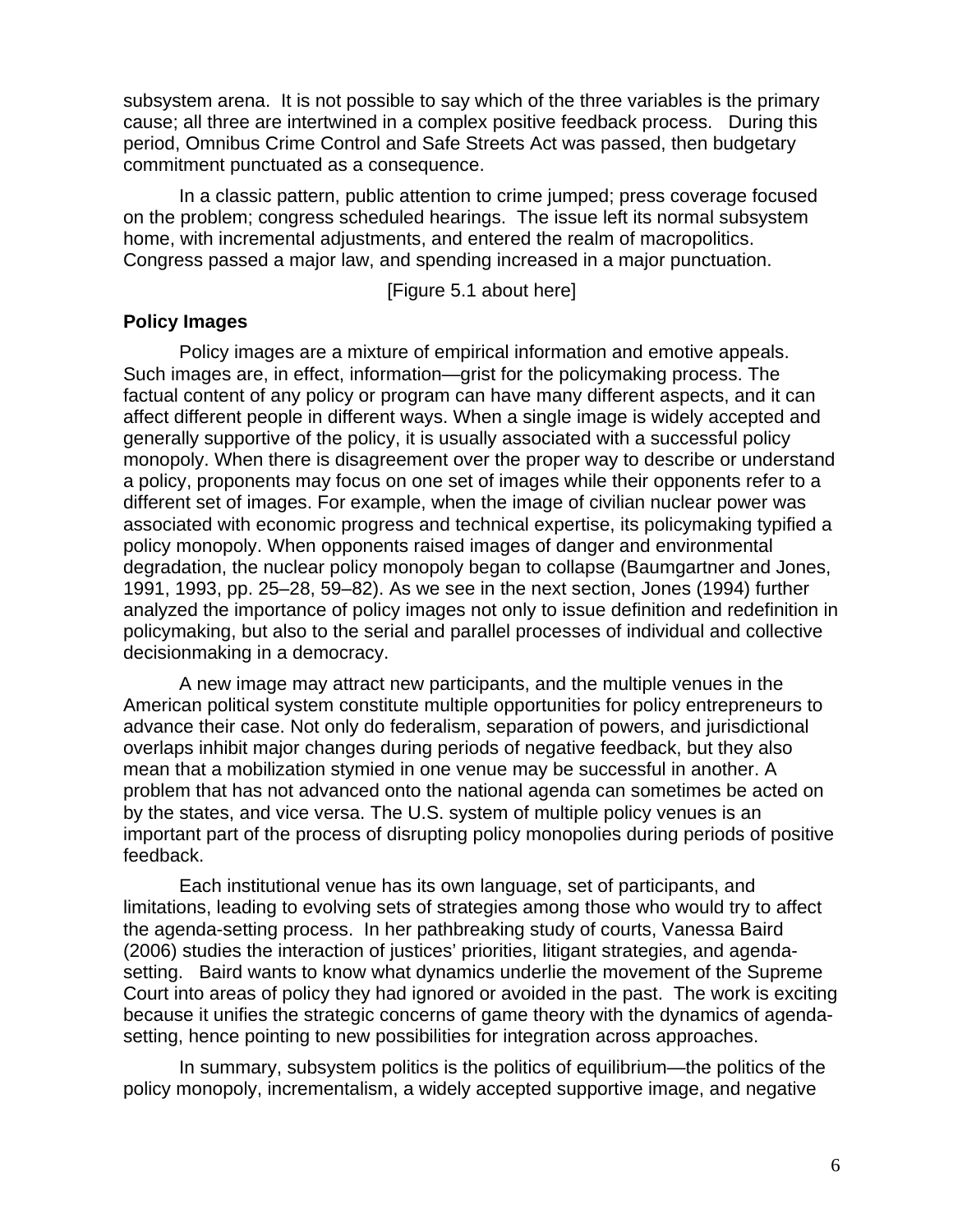feedback. Subsystem decisionmaking is decentralized to the iron triangles and issue networks of specialists in the bureaucracy, legislative subgroups, and interested parties. Established interests tend to dampen departures from inertia (except perhaps for the annual marginal increase in the budget) until a political mobilization, advancement on the governmental agenda, and positive feedback occurs. At that point, issues spill over into the macropolitical system, making possible major change.

Punctuated equilibrium seems to be a general characteristic of policymaking in the US. Rigorous qualitative and quantitative studies again and again find strong evidence of the process, including in regulatory drug review (Ceccoli 2003); environmental policy (Repetto 2006; Busenberg 2004; Wood 2006; Salka 2004), education (Manna 2006; McLendon 2003; Mulholland and Shakespeare 2005; Robinson 2004); firearms control (True and Utter 2002); and regulating state hospital rates (McDonough 1998).

This sweeping depiction of issue dynamics may hide a great deal of variability in the operation of policy subsystems. For example, Worsham (1998) examines three different subsystem types, finding substantial variation in the ability of actors to control attempts to shift conflict from the subsystem level to the macropolitical level by appealing to congress (see in addition McCool 1998). Research using the Advocacy Coalition approach (Sabatier and Jenkins-Smith, Chapter 6, this volume) has shown that opposing groups can modify certain elements of their belief structures through policy learning that is born of continual interactions within policy subsystems. This can lead to substantial compromise and important changes in public policy. It is possible that this belief-adjusting process can lead to dampening down of policy punctuations based in appeals of the disaffected from subsystems. In his study of federal land management, Wood (2006) shows that even conflictual subsystems can sometimes avoid disruption through conflict management strategies. More generally, this suggests that institutional arrangements can affect the magnitude of punctuations—a point we return to later in this chapter.

Macropolitics is the politics of punctuation—the politics of large-scale change, competing policy images, political manipulation, and positive feedback. Positive feedback exacerbates impulses for change: It overcomes inertia and produces explosions or implosions from former states (Baumgartner and Jones, 1991, 1993; Jones, Baumgartner, and Talbert, 1993; Jones, 1994; Talbert, Jones, and Baumgartner, 1995; Jones, Baumgartner, and True, 1996).

## **Boundedly Rational Foundations and the Centrality of Decisionmaking**

Embedded in the punctuated-equilibrium theory of policy change is an implicit theory of individual and collective decisionmaking. From a decisionmaking perspective, large-scale punctuations in policy spring from either a change in preferences or a change in attentiveness. If we regard preferences as relatively stable, how can we explain nonmarginal changes in government policy? Particularly, how can we explain apparent cases of choice reversal when later studies find no large changes in the external environment?

Baumgartner and Jones (1993) explained "bursts" of change and policy punctuations as arising from the interactions of images and institutions. When an agreed-upon image becomes contested, a policy monopoly is usually under attack,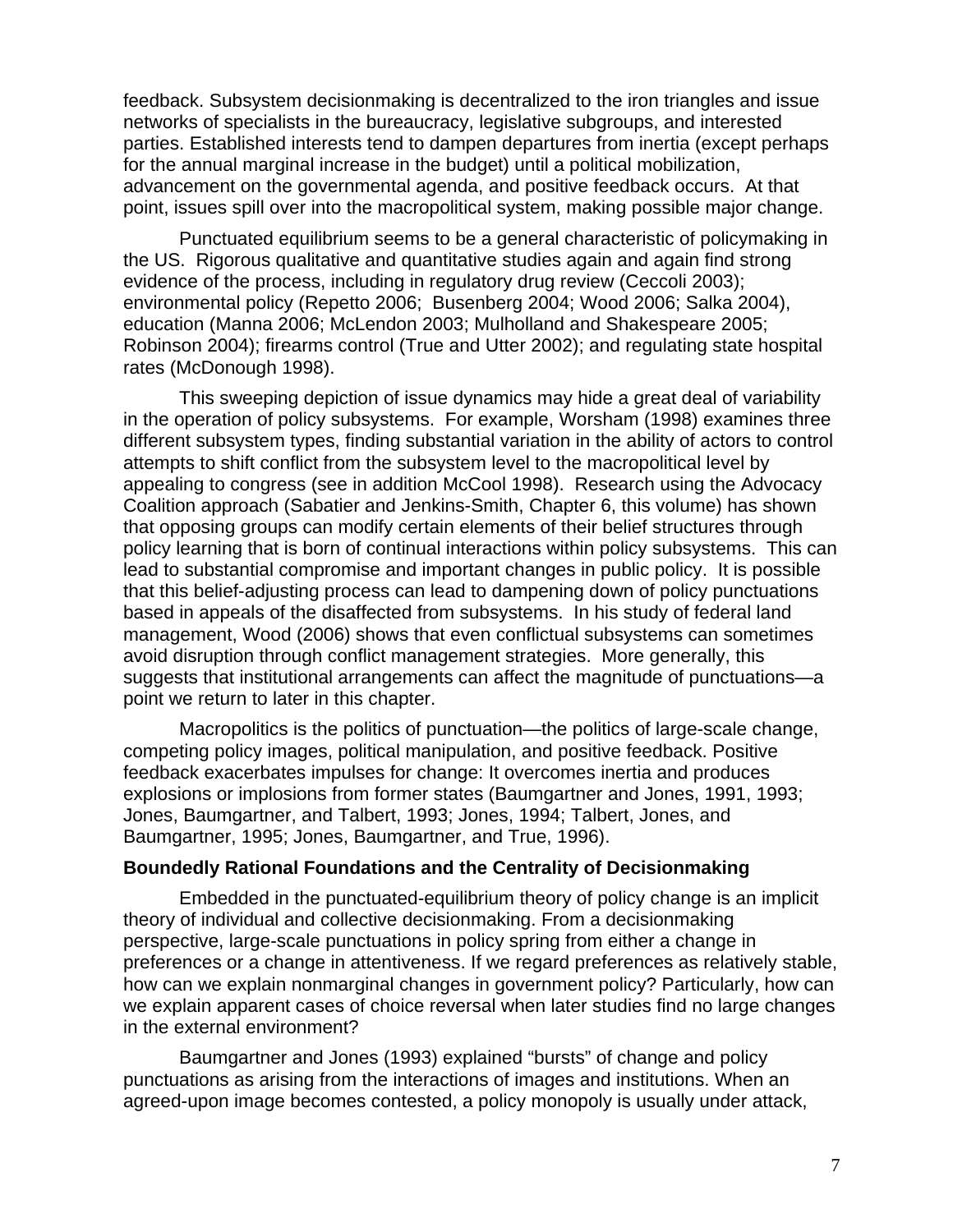and the likelihood grows of a new mobilization (a wave of either criticism or enthusiasm) advancing the issue onto the macropolitical agenda. How can policy images play such a central role in government agenda setting? Part of the answer is found in Jones's (1994) analysis of serial attention and rational decisionmaking, both individually and collectively, and part is found in Jones and Baumgartner's (2005) analysis of the disproportionate nature of human individual and collective information processing.

Jones (1994) argued that individual and collective decision changes, including choice reversals, do not spring from rapid flip-flops of preferences or from basic irrationality (choosing to go against our own preferences); they spring from shifts in attention. He called such rapid changes "serial shifts." Individually, our serial attentiveness means that the senses may process information in a parallel way, but attention is given serially to one thing, or at most a few things, at a time (Simon, 1977, 1983). This means that although reality may be complex, changing, and multifaceted, we cannot smoothly integrate competing concerns and perspectives. We focus usually on one primary aspect of the choice situation at a time (Simon, 1957, 1985; Jones, 1994; see also Tversky, 1972; Zaller, 1992). Collectively, a shift in the object of attention can lead to a disjointed change in preferred alternatives, even when the alternatives are well defined (Jones, 1994, 1996).

More generally, bounded rationality undergirds all policy change, because the mechanisms associated with human cognitive architecture is also a characteristic of organizations, including governments (Jones 2001). Bounded rationality is the decision-making underpinning of both the punctuated equilibrium and the advocacy coalition approaches, but they emphasize different aspects of the process. Punctuated equilibrium is based in serial processing of information and the consequent attention shifts, while the advocacy coalition approach traces policy dynamics to the belief systems of coalition participants (Leach and Sabatier 2005).

Bounded rationality was wedded early to incrementalism (Lindblom 1959; Wildavsky, 1964), yet incrementalism proved to be, at best, an incomplete explanation of government policymaking and, at worst, a misleading one. The basic problem with incrementalism surfaced when it was tested empirically. For example, when Davis, Dempster, and Wildavsky (1966) made a longitudinal study of bureau-level budget results, they found and reported empirical evidence of both incremental decision rules and two types of nonincremental shifts. The first shift apparently happened when a decision rule was temporarily set aside for a short period (called a deviant case), and the second occurred when a new decision rule was adopted (called a shift point) (1966, pp. 537–542). Except for these punctuations, these authors found support for a relatively incremental view of the budgetary process. The punctuations themselves were excluded from the model, and the authors' conclusions pointed to the significance of finding equations for the budget process and to the central role that the prior-year "base" played in those equations.

Focusing solely on incremental changes caused early behavioral decision theorists to downplay empirical evidence of large-scale change, and it led boundedly rational decisionmaking into a theoretical cul-de-sac. Incrementalism did seem to explain much of what happened in the budgetary process, but it had nothing to say about major policy changes. Indeed, boundedly rational decisionmaking even had a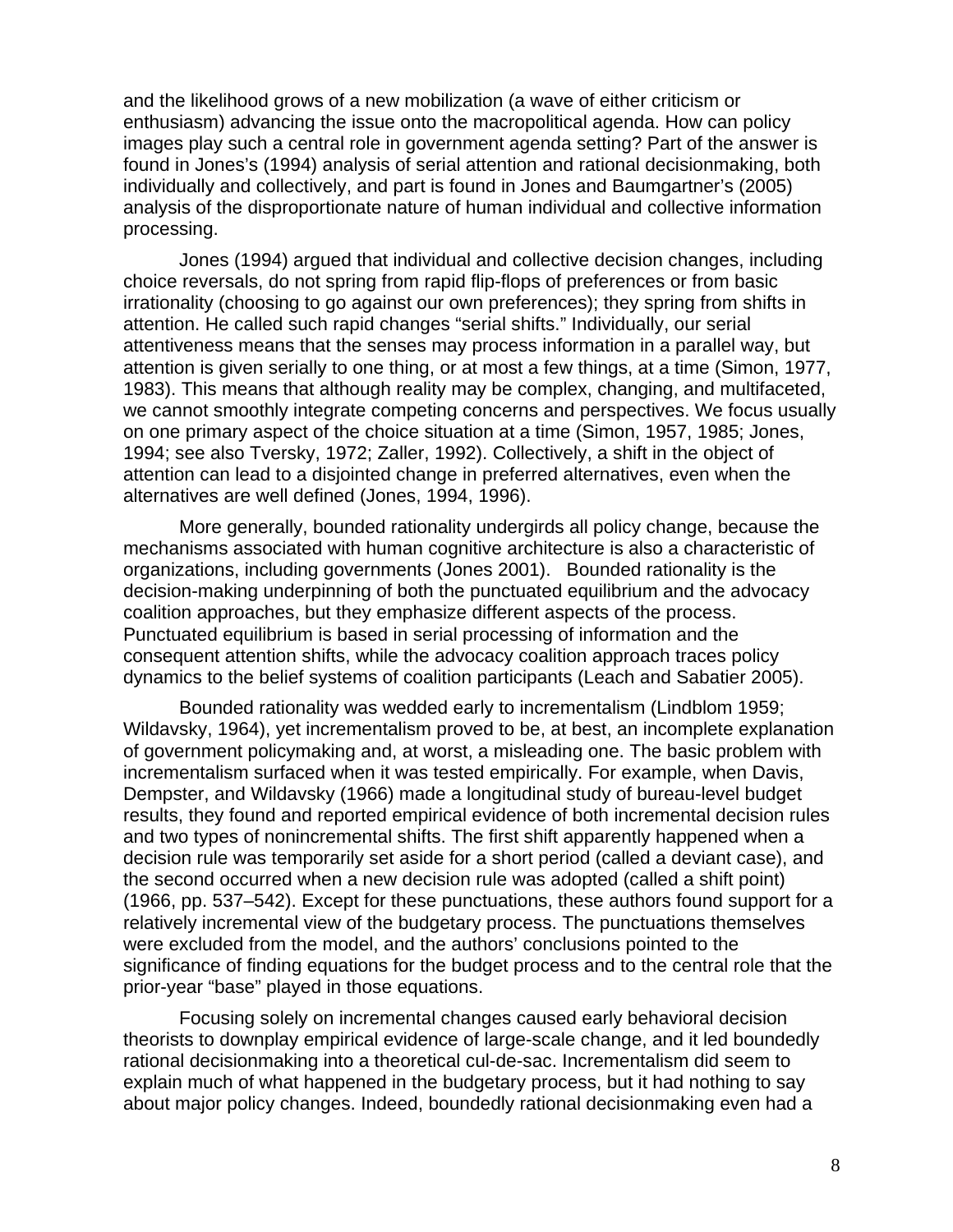difficult time determining when changes could no longer be considered incremental (Wanat, 1974; Padgett, 1980; Berry, 1990; Hayes, 1992).

With Jones's reconceptualization, however, boundedly rational decisionmaking is a foundation for both major and minor changes—for both punctuations and equilibria. In the case of public policymaking, the twin foundations of conservative and overlapping political institutions and boundedly rational decisionmaking (especially the role of images in dampening or exacerbating mobilizations against entrenched interests) combine to create a system that is both inherently conservative and liable to occasional radical change.

### **Punctuations and Stability in U.S. Government Spending**

We have recently extended the punctuated-equilibrium theory to produce an agenda-based model of national budgeting (Jones, Baumgartner, and True, 1995, 1996, 1998; True 2000; Jones, Sulkin and Larsen 2003; Jones and Baumgartner 2005). Its foundation remains the boundedly rational process of human decisionmaking interacting with disaggregated political institutions, specifically serial attentiveness and parallel subsystems. Collectively, government decisionmakers usually process information in a parallel way through subsystems, policy monopolies, iron triangles, and issue networks. When that happens, budgets change only incrementally. However, sometimes issues move from subsystem politics to macropolitics, and national attention in the Congress and in the presidency is of necessity given to one or a few high-profile items at a time. In the attention limelight of the macropolitical institutions, policies and programs can make radical departures from the past, and budgets can lurch into large changes.

National budget decisions are as boundedly rational as the policymaking decisions discussed above. Choice situations are multifaceted, yet decisionmakers tend to understand choices in terms of a circumscribed set of attributes, and they tend to have considerable difficulties in making trade-offs among these attributes. If a given policy promotes economic growth but simultaneously has some negative consequences in terms of human rights, one or the other of those competing values may be in the forefront of decisionmakers' attention. If attentiveness to these two dimensions were to shift—say as a result of scandal or changes in the composition of the group of decisionmakers, as sometimes occurs—then the chosen policy might shift dramatically as well. In general terms, Jones (1996, 2001) noted that decisionmakers tend to stick with a particular decision design (a term that refers to the attributes used in structuring a choice) until forced to reevaluate the decision design.

Budgets react to both endogenous and exogenous forces. The forces that might cause a change in the decision design may be external to the decisionmaker. Such influences may include changing levels of public attention, striking and compelling new information, or turnover in the composition of the decisionmaking body (say, when an election changes control of Congress, and when committee leaderships are rotated from one party to the other). When changing external circumstances force us out of an old decision design, the result is often not a modest adjustment but a major change in choice. Yet subsystem politics and the bureaucratic regularity of annual budget submissions constitute endogenous forces that tend to favor continuing with the same decision design. As a consequence, budget decisions tend either to be static, arrived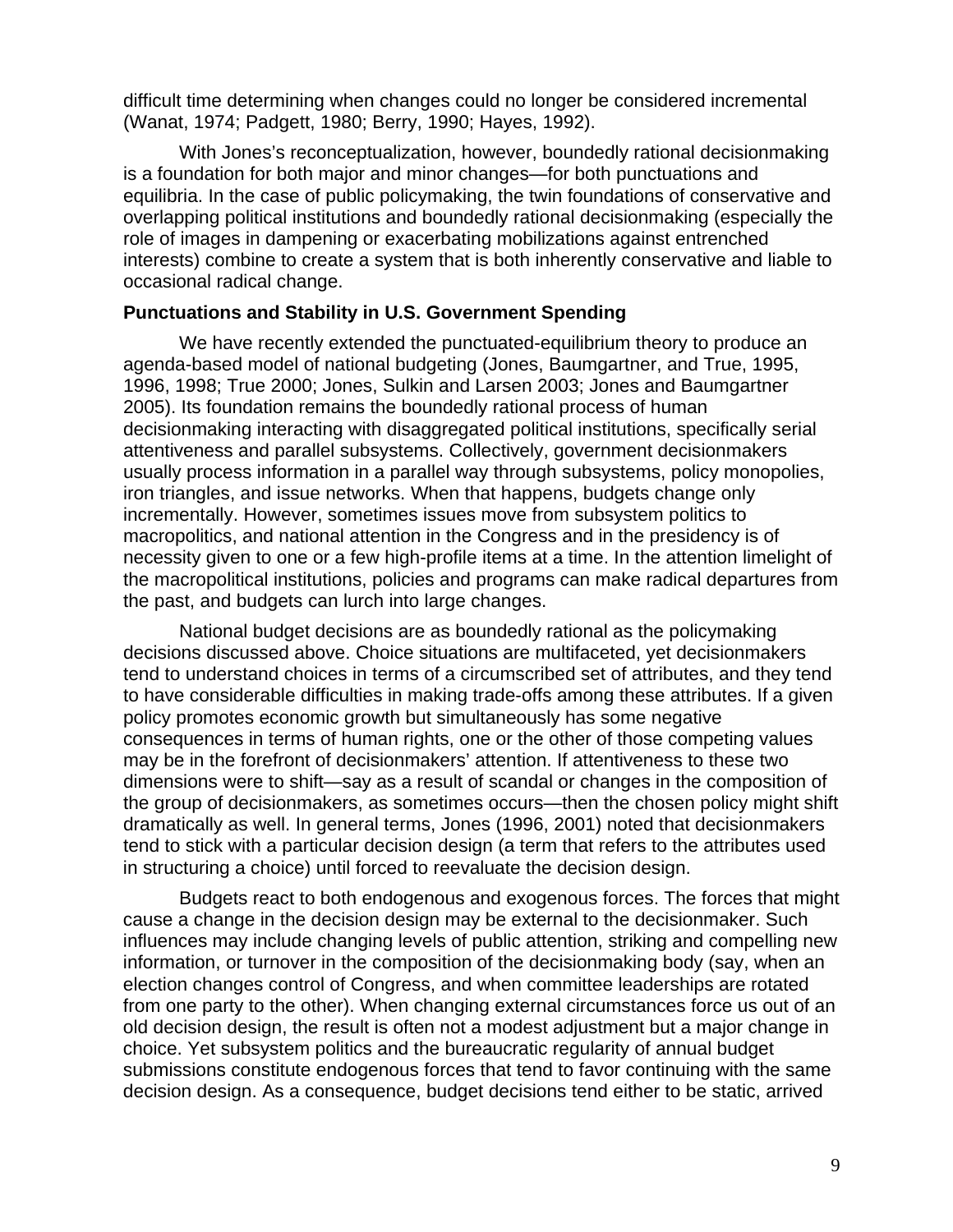at by applying the current decision design and subsystem institutions to the new choice situation, or disjointed, arrived at by utilizing a different decision design and macropolitical institutions that may incorporate new attributes into the choice structure or shift attention from one dimension to another. Even these explanations do not exhaust the possible interactions among institutions, images, and the environment, for large changes can also arise from endogenous conflicts over the appropriate image and from shifts in attention when the external circumstances have changed little, if at all.

Because political institutions amplify the tendency toward decisional stasis interspersed with abrupt change (as opposed to smooth, moderate adjustments to changing circumstances), the agenda-based model of policymaking and the serial shift model of decisionmaking together produce a pattern of punctuations and equilibria in the budget processes. As attentiveness shifts to the new aspect or attribute, so, too, do outcomes shift, and this process is often not smooth. Occasionally, in almost every issue area, the usual forces of negative feedback and subsystem maintenance will be replaced by deviation-enhancing positive feedback forces. Positive feedback leads to episodic and sporadic change (as institutionally induced stability tends to reassert itself after the punctuation).

Punctuated equilibrium's attention-driven, agenda-based budget model encompasses both periods of punctuation and periods of stability. This view of the budget process leads us to expect that annual budget changes within a given spending category should not be distributed in the normal, bell-shaped curve. Rather, these changes should reflect the nonnormal distributions found in earthquakes and other large interactive systems (see Mandelbrot, 1963; Padgett, 1980; Midlarsky, 1988; Bak and Chen, 1991; Peters, 1991). The "earthquake" budget model anticipates many minuscule real changes, few moderate changes, and many large changes (Jones et al., 1996; True 2000).

The model implies that punctuations ought to occur at all levels of policymaking and at all levels of the budget, not to be driven simply by external (exogenous) factors in a top-down manner. This is a consequence of two factors. First, budget decisions are hostage to the statics and dynamics of selective attention to the underlying attributes structuring a political situation. Second, the theory of punctuated policy equilibrium is based in part on a "bottom-up" process in which policy change may occur in isolated subsystems; may spill over into other, related subsystems; or may be affected by exogenous shocks (Jones et al., 1996, 1998). If punctuations did not occur at all levels of scale in the budget, from the program level to the macropolitical level, and if they did not occur during all time periods, then we would have to question the application of this theory to budgeting.

Yet, because national budget decisions take place within political institutions, we expect that hierarchy will produce an inequality in the transmission of punctuations from one level to another. This inequality of transmission is connected to the notion of parallel versus serial processing of issues. Both the president and Congress are capable of transmitting top-down budget changes to many agencies at once, and they do so when an issue affecting many agencies or programs reaches the national agenda and is processed serially. Such top-down punctuations from fiscal stress will be more easily transmitted to departments, agencies, and bureaus than bottom-up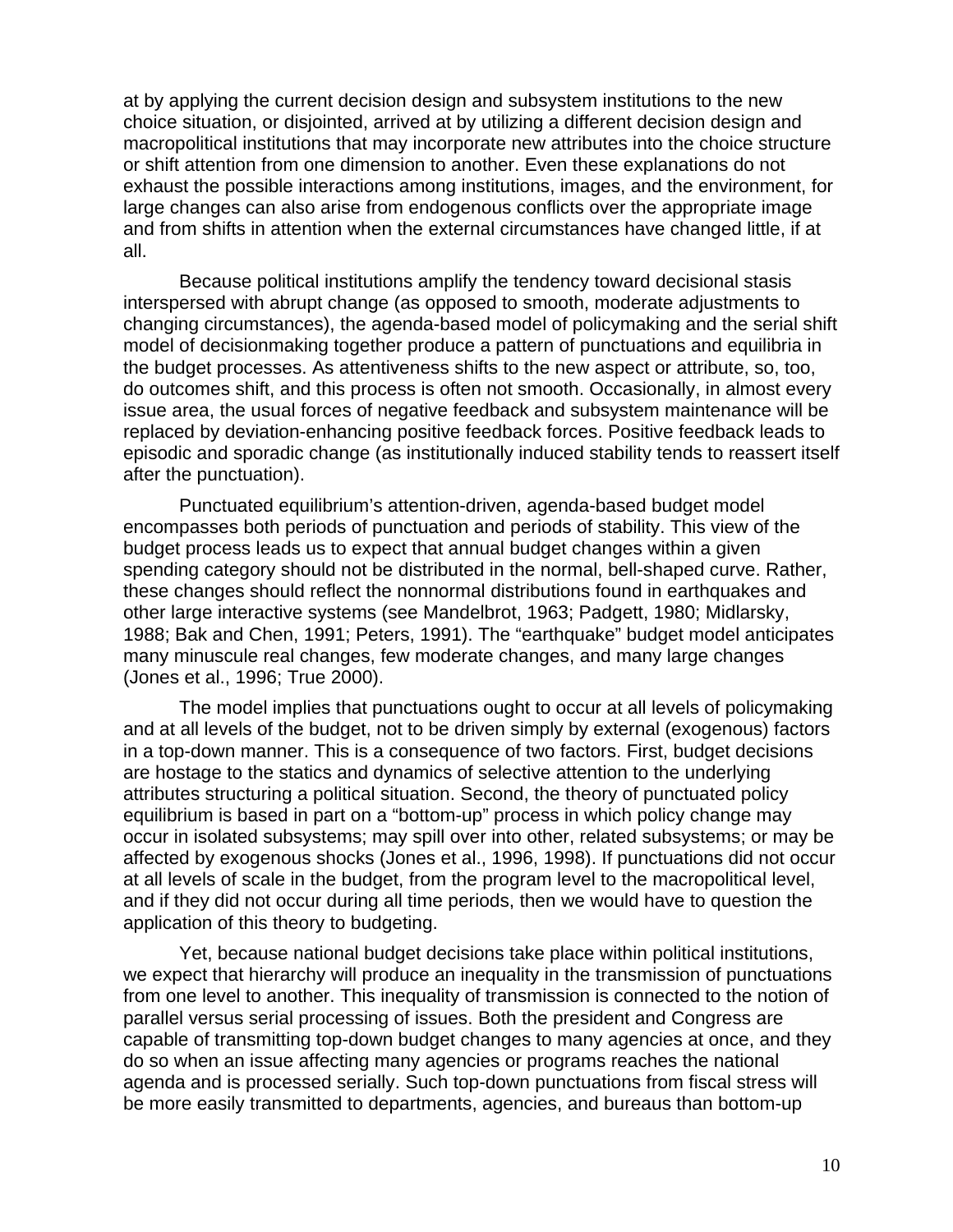punctuations from within those institutions will be transmitted upward. The reason is that the insular nature of parallel processing within subsystems damps out the spillover effects among subsystems. As a result, we expect fewer punctuations at the top than at the bottom levels of governmental organization.

## **Punctuations in Previous Budget Theories**

Many different models of the policy process have predicted abrupt change, but they have generally postulated exogenous change. In particular, in the empirical and theoretical literature on public budgeting there is ample precedent to expect budget punctuations, beginning as shown above with Davis, Dempster, and Wildavsky (1966). Their studies focused on the use by decisionmakers of budget decision rules. These rules, understood by participants and offering a stable organizational environment for decisionmaking, were based on the concepts of base and fair share, which led to incrementalism in both process and output. But these authors later added that "although it is basically incremental, the budget process does respond to the needs of the economy and society, but only after sufficient pressure has built up to cause abrupt changes precipitated by these events" (Davis et al., 1974, p. 427). Exogenously caused punctuations in budget results are consistent with Ostrom and Marra (1986), Kamlet and Mowery (1987), Kiewiet and McCubbins (1991), and Su, Kamlet, and Mowery (1993).

The "earthquake" budget model departs from all of the cybernetic, optimizing, and adaptive models in emphasizing stasis or large change but not moderate change. The policymaking literature is replete with models of exogenously forced policy change. In addition to the authors cited above, such models are also suggested in the work of comparativists (Krasner, 1984) and scholars who study public representation. They see changes in public policy as exogenously driven by changes in public opinion (Stimson, MacKuen, and Erikson, 1995) or, alternatively, both responding to opinion and causing changes in opinion through a thermostat-like device (Wlezien, 1995). These models call for punctuations only if there is a change in macrolevel exogenous forces.

Other authors have allowed for complex interactions between endogenous and exogenous budget changes. Kiel and Elliott (1992) approached budgeting from a perspective of nonlinear dynamics, incorporating both linear and nonlinear processes. They noted the existence of likely nonlinearities in the budgeting process in which "exogenous and endogenous forces simply have varying impacts on budget outlays over time" (Kiel and Elliott, 1992, p. 143). Nonlinear, interactive processes imply occasional punctuations. Thurmaier (1995) reported the results of experiments in budget scenarios in which decisionmakers shift from economic to political rationales for their decisions after being given new information about political calculations. Such shifts in the bases of decisions can lead to punctuations. True (1995) found that domestic political factors had more influence on spending for national defense than had the dissolution of the Soviet Union. The case for both endogenous and exogenous influences on national budgets seems to be a strong one.

Most modern work in this area (including our own) must reckon with the seminal work of John Padgett (1980, 1981) on budget decisionmaking. Padgett's serial judgment model of the budget process implies "the occasional occurrence of very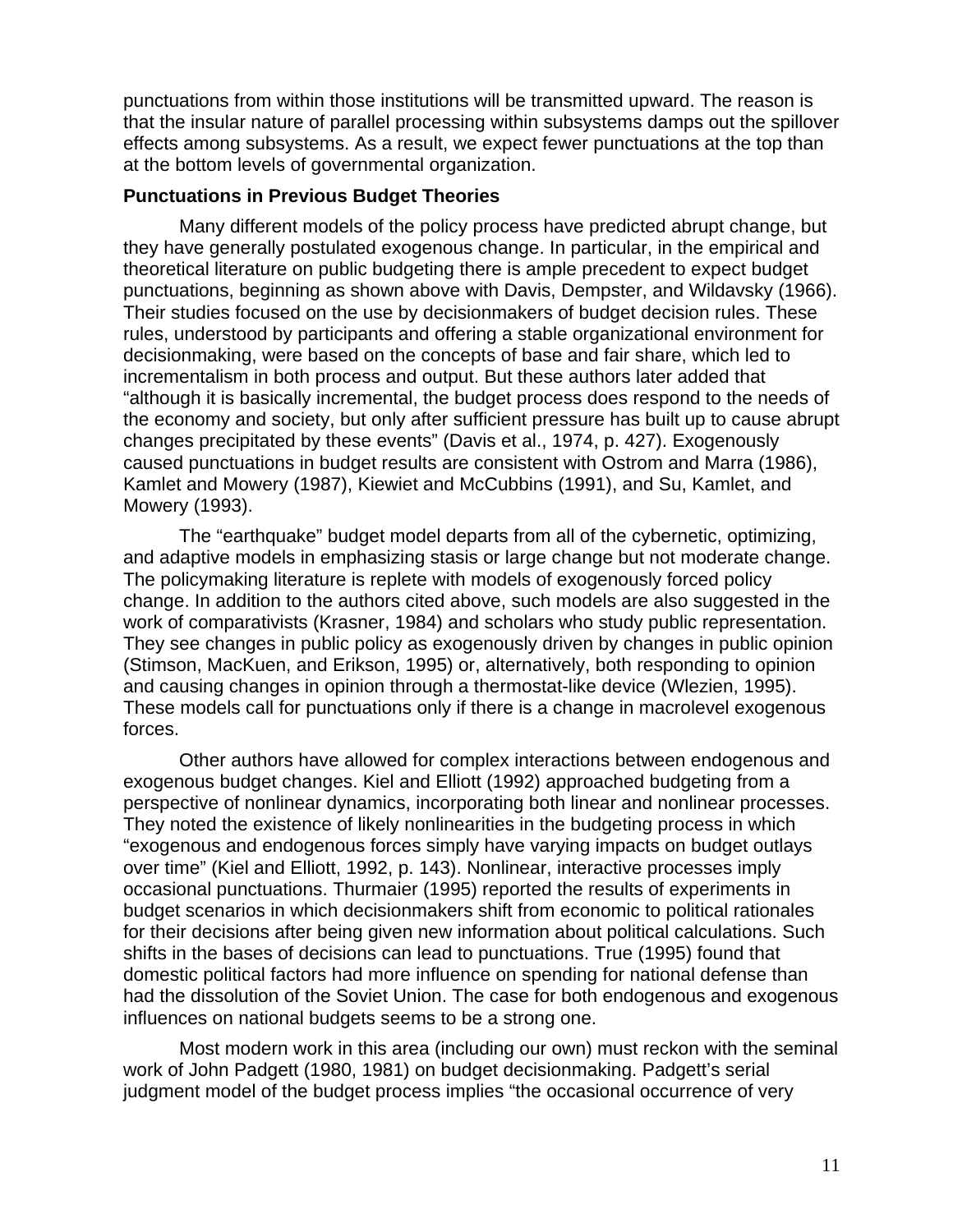radical changes" (1980, p. 366). Both Padgett's serial judgment model and our agenda-based approach allow for endogenous mobilizations as well as exogenous shocks. Davis, Dempster, and Wildavsky (1966) suggested only exogenous shocks, but all three sets of authors have suggested punctuations in the budget process. The "earthquake" budget model alone, however, ties budget making both to an embedded cognitive decision theory and to an explicit policymaking theory—the punctuatedequilibrium theory of governance.

Following Padgett's lead, our agenda-based budget model assumes that budgeting is a stochastic process. It remains extremely difficult (and perhaps impossible) to specify precise causal linkages among all of the variables that interact nonlinearly or interdependently to produce changes in all of the line items of annual national budgets (especially if, like us, one hopes to do so for the entire postwar period). However, it is possible to develop hypotheses about the distribution of budget changes that can be derived from our agenda-based model and that can be distinguished from previous budgeting models. And that is the strategy we have followed (Jones et al., 1995, 1996).

Because we expect budgets generally to change very little, but occasionally to change a great deal, we hypothesize that annual budget changes will be distributed leptokurtically. That is, their univariate distribution should have a large, slender central peak (representing a stability logic), weak shoulders (representing the difficulty in making moderate changes), and big tails (representing episodic punctuations). Note that a normal or Gaussian distribution would be found if continuous dynamic adjustment were the primary decision mechanism (Davis et al., 1966; Padgett, 1980; for a careful examination of univariate distributions, see Johnson, Kotz, and Balakrishnan, 1994).

Because we expect the dynamics of budget decisionmaking to occur at all levels, we hypothesize scale invariance. That is, we expected the underlying, nonnormal distribution of annual changes to be evident at all levels of aggregation (program, function, subfunction, and agency). Yet, because we expect changes in budget decisions to be more easily transmitted down the organizational chain than up, we expect that punctuations will be more pronounced at the bottom of the hierarchy than at the top. That is, we expect subfunctions to be more leptokurtic than functions, and functions to be more leptokurtic than higher aggregations.

These expectations diverge from the predictions of other budget and decision models. The boundedly rational models of Davis et al. (1966, 1974) explicitly describe the normality of their residual terms. That is, year-to-year changes are usually normally distributed, and after an exogenous factor has caused a shift in parameters, the series will again be modeled with a normal residual term. The "cybernetic" models of Ostrom and Marra (1986), Kamlet and Mowery (1987), or Blais, Blake, and Dion (1993) depend upon the assumption of normality to justify their use of linear regressions and pooled-regression models.

Budget-maximizing models have made few particular predictions in this area (Niskannen, 1971), but it is reasonable to expect a normal distribution of first differences from them as well, and indeed most regression analyses and analyses of variance depend upon the central limit theorem for their justification. Maximizing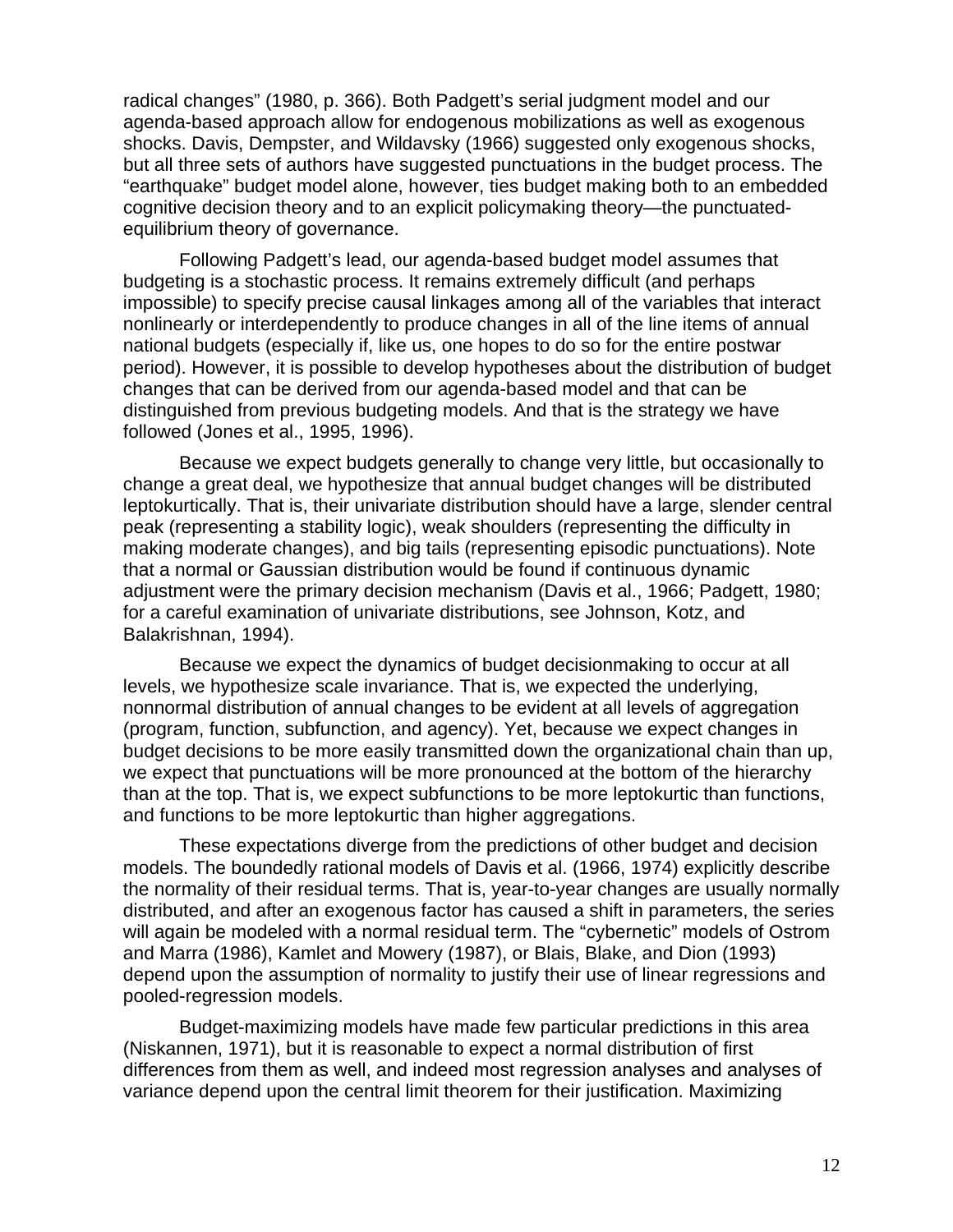models do not predict punctuations unless there is a shift in exogenous factors, but if such a shift occurs, most maximizing models assume that the accumulation of exogenous factors will asymptotically approach normality.

## **The Distribution of Budget Changes**

We first presented tests of this hypothesis in the earlier edition of this book; since then policy process scholars have produced a virtual explosion of work on the distribution of budget changes. To study nonnormal budgetary changes we developed a new data set of US budget authority for Office of Management and Budget (OMB) subfunctions from fiscal year 1947 to the present. Budget data present special problems of comparability across time (Baumgartner, Jones, and Wilkerson 2002; Soroka, Wlezien, and McLean 2006), and our dataset was adjusted for these comparability problems. Budget authority, corrected for inflation, is more accurate than appropriations, which can confuse the timing of contract spending and depend upon estimates for trust fund spending. And budget authority is closer to the congressional decisionmaking process than outlay data, which can be delayed for several years after the decision has been made. We constructed the relevant estimates from original contemporary budgets based upon our analysis of current budget categories. We focused primarily on OMB's subfunction level, which divides the twenty core governmental functions into seventy-six groupings based on the national purposes they are supposed to serve. We have focused on the sixty programmatic subfunctions, eliminating sixteen primarily financial subfunctions.

If we take the annual percentage change for each of the sixty programmatic budget subfunctions from FY 1947 through FY 2003, we get the distribution shown in the histogram in Figure 5.2. The distribution is clearly leptokurtic and positively skewed. Note the very strong central peak, indicating the great number of very small changes; the weak shoulders, indicating fewer than normal moderate changes; and the big tails, indicating more than normal radical departures from the previous year's budget. It diverges widely from a normal curve even when we drop the top 5 percent of the outliers when computing the normal curve.2

## [Figure 5.2 about here]

The distribution of annual changes in budget authority is consistent with the "earthquake" budget model (as called for by the punctuated-equilibrium theory), but not with incremental theories. Both rely on bounded rationality, and our approach may viewed as adding agenda-setting and attention allocation to the incrementalist models. That is, the incrementalist models were not far wrong; the central peak of budget change distributions indicates they are virtually unchanging, and hence may be viewed as incremental. But the incremental theories missed the manner in which attention allocation disrupts 'normal' budgeting, which punctuated equilibrium incorporates.

How general is the finding of punctuated, non-incremental budgeting? So far, every study examining public budgets has found this pattern. Jordan (2003) finds punctuated budget change distributions for US local expenditures, Robinson (2004) for Texas school districts, Breunig and Koske (2005) for state budgets, and Jones and Baumgartner (2005) for US national outlays since 1800. The pattern also emerges in other countries, including the United Kingdom (John and Margetts 2003; Soroka, Wlezien, and McLean 2006), Denmark (Breunig 2006; Mortensen 2005), Germany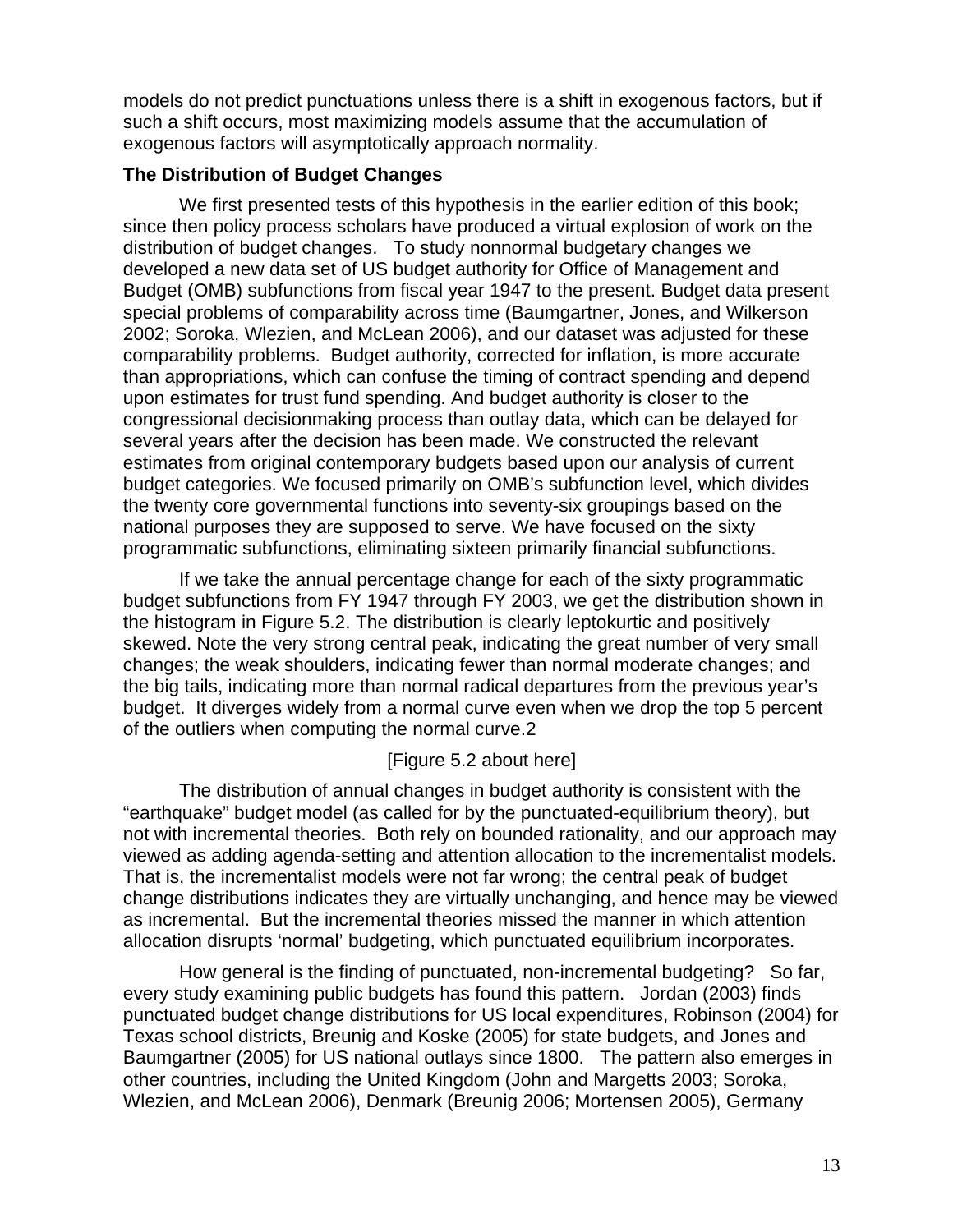(Breunig 2006), France (Baumgartner, Francois, and Foucault 2006), and Belgium (Walgrave 2005). Figure 5.3, reproduced from the work of Breunig and Koske (2005), shows the distribution of budgets in states; in its basics, it closely resembles Figure 5.1.

## [Figure 5.3 about here]

The pattern persists in centralized democracies as well as more pluralistic ones such as the United States. Figure 5.4 shows the distribution of annual changes in ministerial funding in France, and it closely resembles Figure 5.2 as well. This suggests that we need a broader theory of how policy punctuations occur, one that is not so tightly tied to pluralistic forms of government. It is likely that different systems lead to different intensities in punctuations, but don't escape the process—because it is rooted in the capacities of government to process information and allocate attention. We discuss this in more detail below.

## [Figure 5.4 about here]

## **How General is Punctuated Equilibrium?**

The punctuated equilibrium model was originally developed to understand the dynamics of policy change in subsystems, but it has been extended to a more general formulation of punctuated change in policymaking. We have described above the first tests of this more general formulation in the study of public budgeting. This has resulted in new insights to the process, including (1) an elaboration of an agendabased, attention-driven budgeting model; (2) the generation of hypotheses concerning the distribution of annual budget changes and its underlying structure; and (3) empirical evidence that conforms to the new theory but that is antithetical to the normal changes expected from incremental theory or from most other budget theories. Punctuated equilibrium, rather than incrementalism alone, characterizes national budgeting in America and elsewhere; just as punctuated equilibrium, rather than gridlock or marginalism, characterizes overall policymaking in the American political system.

Founded on the bounded rationality of human decisionmaking and on the nature of government institutions, punctuated equilibrium can make a strong claim that its propositions closely accord with what we have observed about US national policymaking. But how general are these dynamics? Do they hold across political systems? The ubiquity of serial attentiveness and organizational routines of operation lead us to expect that stability and punctuations are a feature of policymaking in many governments. At the same time, the institutional aspect of multiple venues interacts with boundedly rational decisionmaking to make punctuated equilibrium theory particularly apt for relatively open democracies. An important component of the initial formulation of the theory is the multiple policymaking venues of American pluralism. The key questions are whether policy subsystems develop enough autonomy in other political systems to allow for independence from the central government to occur, and whether shifts in attention can act to change policymaking in those subsystems. It is likely that the general process of stability enforced by organizational routines interrupted by bursts of activity due to shifts in collective attention are general ones, but that these processes are mediated by political institutions.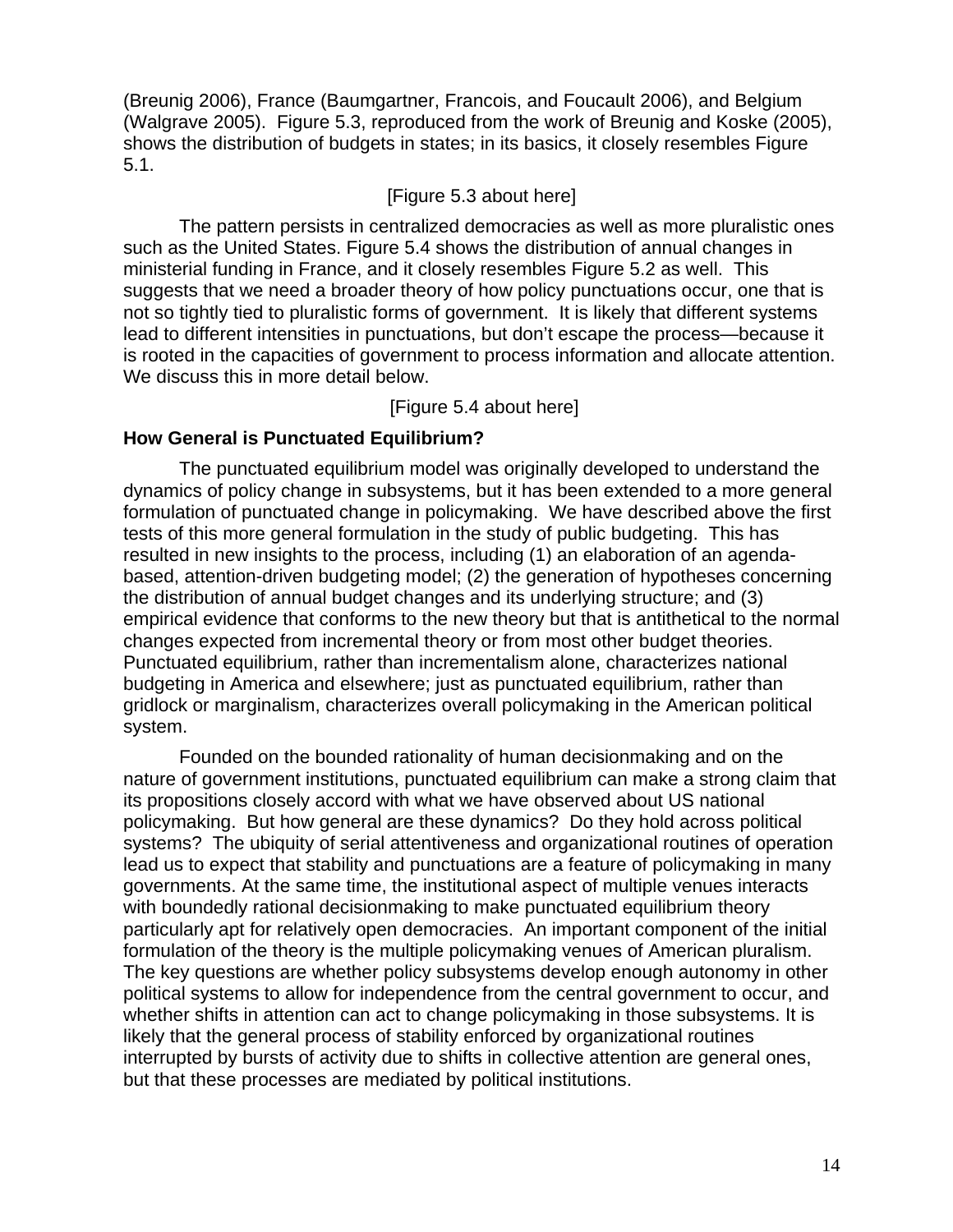Where multiple venues occur as a consequence of institutional design, such as in federal systems, one would expect the dynamics of punctuated equilibrium to emerge. In the US Congress, committees are the linchpin of policy subsystems. There, overlapping committee jurisdictions offer opportunities for issue entrepreneurs to change jurisdictions by emphasizing particular issue characterizations (Baumgartner, Jones, and McLeod 2000). To what extent does this kind of dynamic extend beyond US policymaking organizations? Adam Sheingate (2000) has used the basic punctuated equilibrium concepts of policy image and venue shopping to study changes in agriculture policy in the European Union and the US, and Sarah Pralle (2003) studied the exploitation of policy venues in forest policy in Canada and the US by environmental groups. These systems have the requisite elements of openness and multiple venues. In the case of the European Union, the emergence of a strong central government from what previously were fully independent governments has offered students of public policy processes the opportunity to observe the effects of new venues in policy change. Princen and Rhinhard (2006: 1) write that "Agenda setting in the EU takes place in two ways: 'from above', through high-level political institutions urging EU action, and 'from below', through policy experts formulating specific proposals in low-level groups and working parties". That is, the EU has evolved into a set of policy subsystems that are important in making policy, but there are also macrolevel policymaking forces at play.

These interacting venues operate in a manner in many ways similar to the pluralistic policymaking system in the US (Guiraudon 2000a, 2003, Wendon 1998; Mazey 1998; Mazey and Richardson 2001**).** Cichowski (2006) studied how women's groups and environmental groups are utilizing EU level opportunity structures by bringing litigation before the European Court of Justice and engaging in transnational mobilization and organizing in Brussels to participate in policy making. But such venue shopping does not always aid disadvantaged groups. Guiraudon (2000a, 2000b) shows in a study of immigration policy in France, Germany and the Netherlands and the European Union that simple conflict expansion of the debate—for example, to the electoral arena---does not necessarily benefit the disadvantaged, as Schattschneider originally suggested. Losing in a narrow venue does not mean winning in a broader one; it could invite even bigger losses. Moreover, when immigration rights organizations won victories in national courts, conservatives on the issue were able to appeal to the EU and blunt their victories (see also Givens and Ludke 2004). The whole process of conflict expansion and venue shopping is more dynamic and uncertain than early conflict expansion literature suggested.

If policymaking devolves to experts in all systems, then a key question is the extent to which the subsystem always dominates politics or whether at times the issue spills over into the broader macropolitical arena. Timmermans and Scholten (2006) suggests that even in the technical arena of science policy in a smaller European parliamentary system—the Netherlands—that this does occur, and again the dynamics are roughly similar to those highlighted in the American version of the punctuated equilibrium model. In a study of immigration policy, Scholten and Timmermans (2004) show that immigration policy is punctuated, but is damped down through the implementation process at the local level.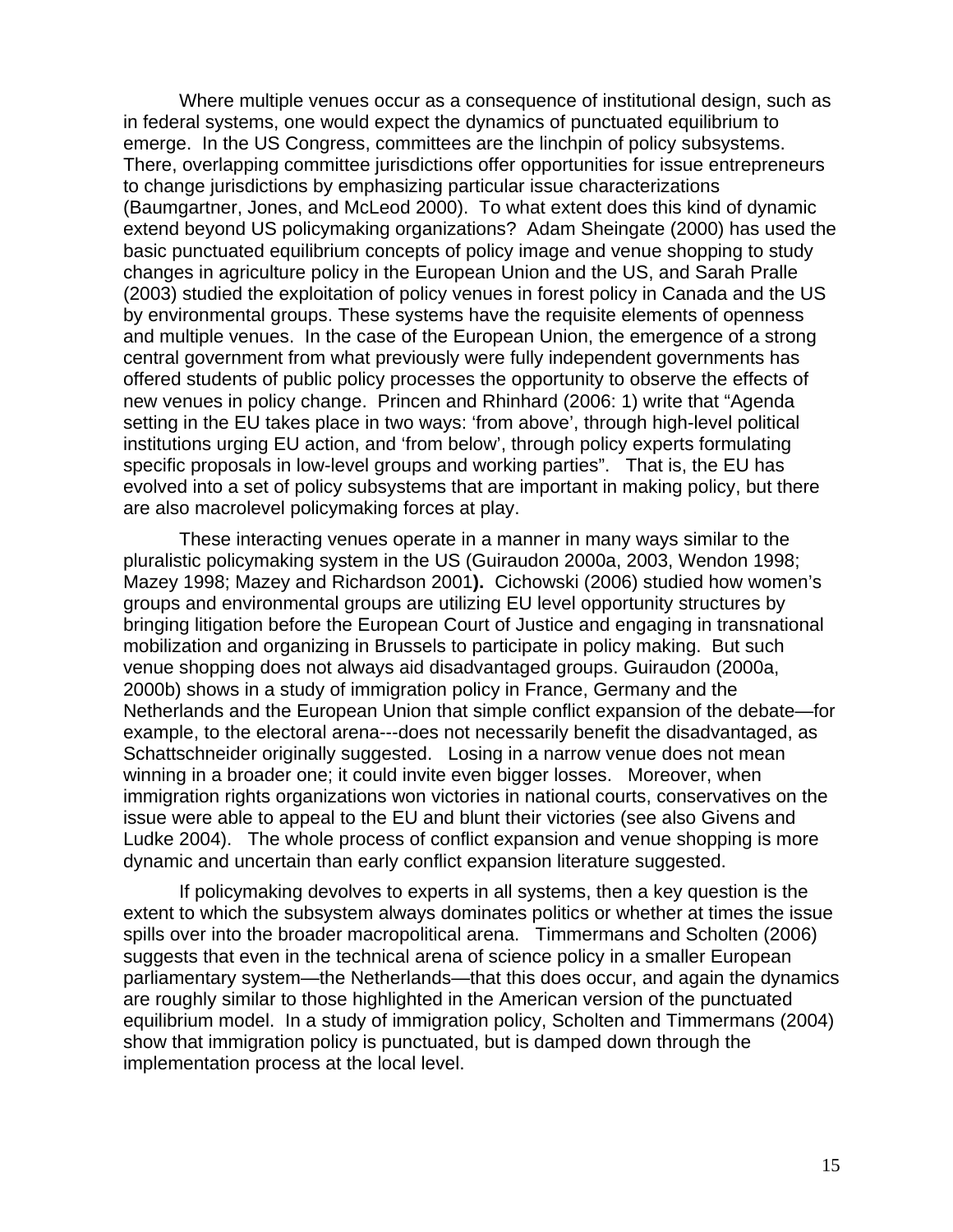Punctuated-type dynamics also occur in other European countries. Maesschalck (2002), in a study of a major police failure in Belgium in the Dutroux scandal, shows that policymaking generated by scandal follows a conflict expansion model consistent with the punctuated equilibrium approach. This finding is no fluke. In a comprehensive study of Belgian public policy processes during the 1990s, Walgrave, Varone, and Dumont (2006) directly compare the party model with the issue expansion model. They note the ability of the Dutroux and other scandals to destabilize the system, basically disrupting the party-dominated policymaking system with highly emotive information that political elites cannot afford to ignore. Similarly, Peter John (2006) finds that the interaction of media coverage and events are more important in explaining major changes in budget commitment for urban affairs in the UK than changes in party control. 3

Cross-country studies of issue expansion offer the opportunity to examine how different institutional arrangements—that is, variation in the nature of political venues—affect the course of public policy. Timmermans examined cases of biomedical policy in four countries (Canada, Netherlands, Norway and Switzerland), finding that variation in arenas both at the macropolitical and policy subsystem level had major effects on the tempo of agenda dynamics. Even where policy dynamics are broadly similar, as they seem to be in European democracies, the specific paths of policy development can be highly varied because of the operation of policy venues, in particular, their interconnectedness with each other and with macropolitical forces.

This line of research implies that it will be critical in the future to pin down the particular dynamics that lead to roughly similar policymaking patterns. We can only understand the manner in which institutional differences channel policymaking activities by the kind of comparative studies that these papers represent.

#### **Quantitative Comparative Studies of Policy Dynamics**

In this enterprise, we need both the qualitative studies of Pralle, Princen and Rhinhard, and Timmermans and Scholten and quantitative studies capable of tracing policy changes across longer periods of time. For the United States, the Policy Agendas Project, housed at the University of Washington and Penn State University and funded by the National Science Foundation is providing this resource (see http://www.policyagendas.org/). Several important database development projects are becoming available to just this kind of analysis, including in Denmark under the direction of Christoffer Green-Pederson of the University of Aarhus (http://www.ps.au.dk/greenp/Research/Agenda.htm); Stuart Soroka and Chris Wlezien's work on Canada and the UK (http://www.degreesofdemocracy.mcgill.ca/) and Steffan Walgrave's work on Belgium (http://www.ua.ac.be/main.aspx?c=m2p). At the American state level, Joseph McLaughlin of Temple University is developing a policy dynamics-style database system for the state of Pennsylvania (http://www.temple.edu/ipa/Research/Policy\_Agendas.asp). The Pennsylvania project also has a practical side: the system is being adopted by the state as an archiving tool.

We've already noted the importance of these databases in the study of public budgeting, but they are critical in tracing changes in policy images and outputs over time. In Denmark, Christoffer Green-Pederson and his collaborators have traced the comparative policy dynamics of issues in more than one country, including following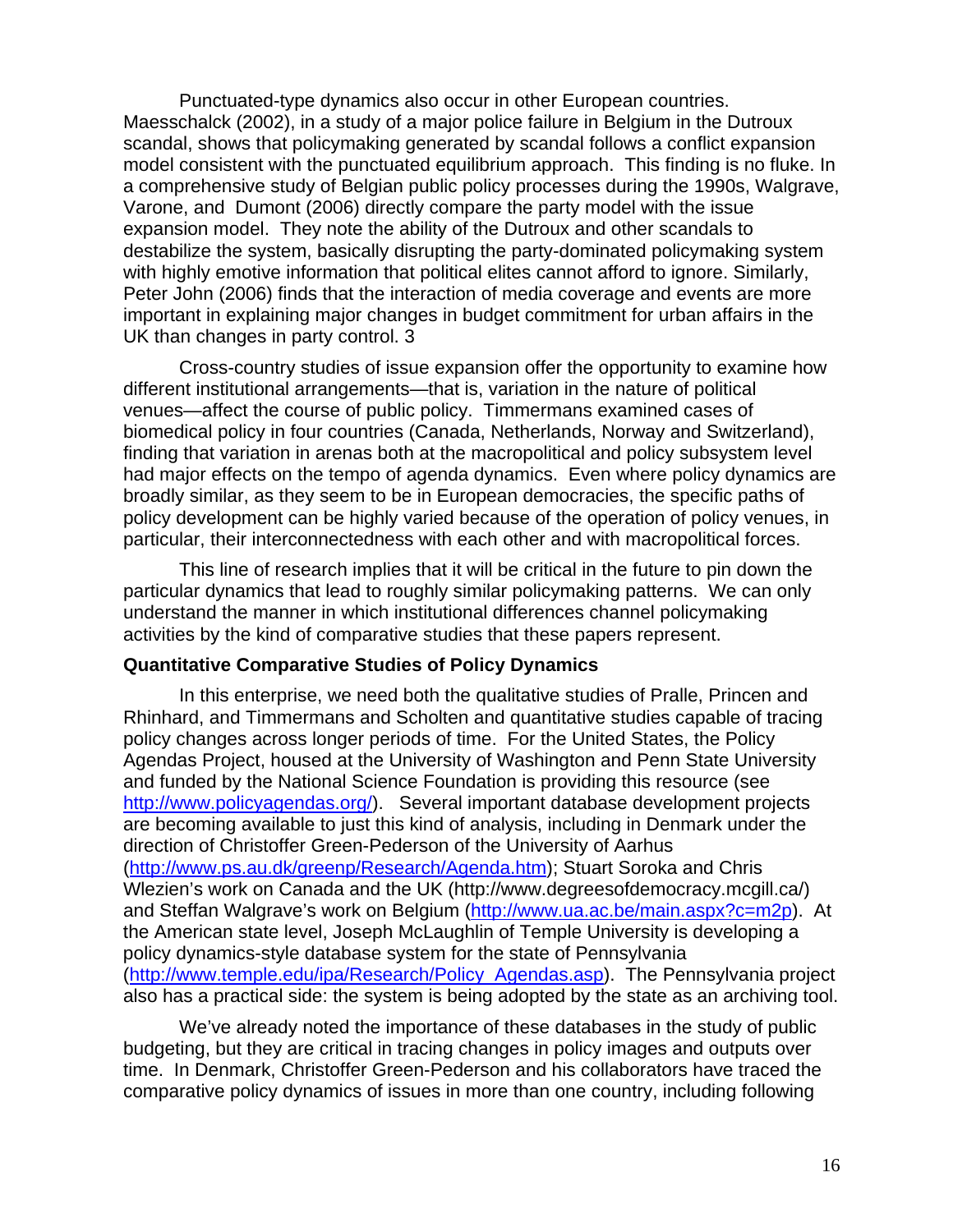tobacco policy in Denmark and the US (Albaek, Green-Pederson, and Neilson 2005), euthanasia in Denmark, Belgium, and the Netherlands (Green-Pederson 2004), and health care in Denmark and the US (Green-Pederson and Wilkerson 2006). In Canada, Stuart Soroka and his research team have used parliamentary question periods as prime indicators of agenda-setting and conflict expansion, and has examined in detail the relative roles of public opinion and the media in the agendasetting process (Soroka 2002; Penner, Blidock and Soroka 2006). The mechanisms of issue expansion and policy development are broadly similar in different democratic political systems, even if they play out differently as they are channeled through different decision-making institutions.

But there is a further complication. Part of any differences in policies between countries may be attributed to differences in the mobilization of actors and the subsequent timing and sequencing of events, meaning that even differences in policies between countries cannot necessarily be attributed to differences in institutions, as Pralle (2006) has shown in a case study of lawn pesticide policy in Canada and the US. Jumping to the conclusion that Canada provides a more receptive venue for pesticide regulation might not be warranted without a study of the dynamics of political choice.

Finally, the punctuated-equilibrium model is proving useful in understanding relations among nations, such as in protracted interstate rivalries (Cioffi-Revilla, 1997), the role of norms in international politics (Goertz 2003), and agenda setting in global disease control (Shiftman 2003; Shiftman, Beer, and Wu 2002). The latter study compared three models of policymaking—the incrementalist, the rationalist, and punctuated equilibrium, ''a more complex pattern in which interventions are available only to select populations, punctuated with bursts of attention as these interventions spread across the globe in concentrated periods of time."

The Goertz work is particularly important because its analysis is based in organizational analysis, which also is the general basis of punctuated equilibrium in US domestic policies. Goertz focuses on the development and change of organizational routines as critical in governing relations among nations. As in the case of comparative politics, it is critical in the future to begin to understand which aspects of policymaking are due to more general dynamics based in human cognition and organizational behavior and which are due to the particulars of the institutions under study. Such considerations move us beyond the confines of theories for institutions and toward a more general theory of the interaction of humans in organizations.

#### **The General Punctuation Hypothesis**

Punctuated equilibrium in policy studies applies to a particular situation—where political conflict is expanded beyond the confines of expert-dominated policy subsystems to other policymaking venues. It relies on the mechanisms of policy image—the manner in which a policy is characterized or understood—and a system of partially independent institutional venues within which policy can be made. The general punctuation hypothesis generalizes this basic framework to situations in which information flows into a policymaking system, and the system, acting on these signals from its environment, attends to the problem and acts to alleviate it, if necessary (Jones, Sulkin, and Larsen 2003; Jones and Baumgartner 2005).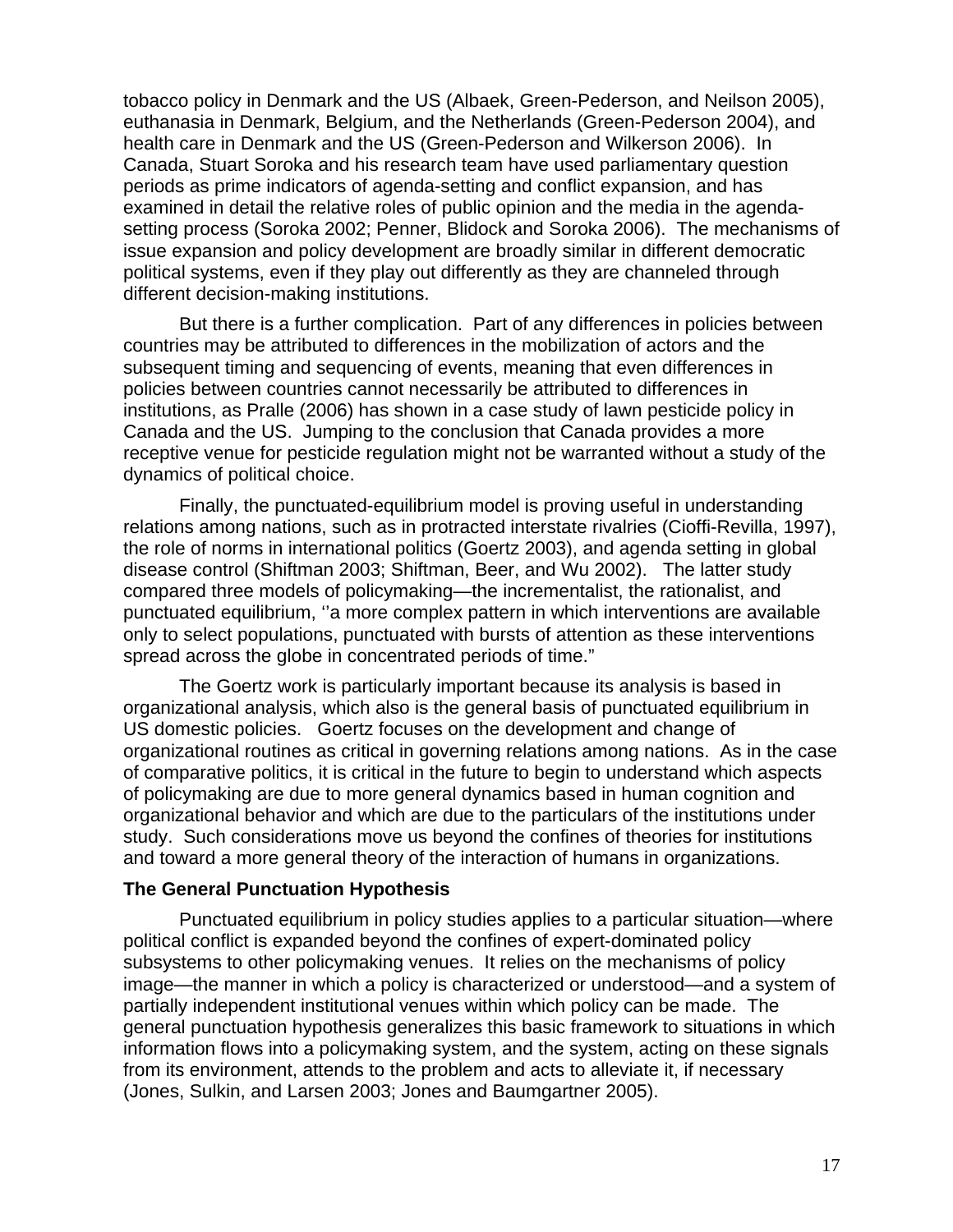This translation is not smooth, however, because decision-making activities are subject to decision and transaction costs. These are costs that policymakers incur in the very process of making a decision. Participants in a policymaking system must overcome these costs in order to respond to the signals from the environment, which themselves are uncertain and ambiguous. There are two major sources of costs in translating inputs into policy outputs. The first consists of cognitive costs: political actors must recognize the signal, devote attention to it, frame the problem, and devise solutions for it.. The second source consists of institutional costs: the rules for making policy generally act to maintain stability and incrementalism.

In the case of US national institutions, constitutional requirements of supermajorities to pass legislation means that policy outputs will be more punctuated than the information coming into government. In stochastic process terms, outputs are more leptokurtic than inputs. Since it should be easier for an issue to gain access to the governmental agenda than to stimulate final policy action, agenda-setting policy distributions should be less leptokurtic and more similar to a normal distribution than output distributions. Jones, Sulkin and Larsen (2003; see also Jones and Baumgartner 2005) report that a variety of agenda-setting measures, such as congressional hearings, newspaper coverage, and congressional bill introductions, are less leptokurtic than any of several output distributions, such as public laws and public budgets. Outputs are more punctuated, characterized by stability interspersed by bursts of activity, than agenda-setting distributions.

Policy making institutions seem to add friction to the process of translating inputs into policy outputs. This friction acts to delay action on issues until enough pressure develops to overcome this institutional resistance. Then there is a lurch or punctuation in policymaking. Friction, which leads to punctuated dynamics, rather than institutional gridlock characterizes American national political institutions. Furthermore, this framework may prove useful in understanding differences among political systems, which, after all, add friction to the policymaking process in different ways. Some social movement theorists have critiqued policy process approaches as too narrow, but they do stress issue dynamics (Kenny 2003). A more general formulation may lead to grappling with how one might integrate the voluminous work on social movements with punctuated change within institutional frameworks.

#### **Information Processing**

With its foundations in both political institutions and boundedly rational decisionmaking, Punctuated equilibrium theory is at base a theory of organizational information processing. Governments are complex organizations, and act on the flow of information in producing public policies. The manner in which public policy adjusts to these information flows determines the extent of bursts of activity in the system. The general punctuation hypothesis suggests that information processing is disproportionate. That is, policymaking alternates between periods of underreaction to changes in the flow of information coming in to a policymaking system from the environment and overreaction to it (Jones and Baumgartner 2005; Wood and Peake 1998). This reaction may stem from a vivid event that symbolizes everything that is wrong (Birkland 1997), or from the accumulation of problems over longer periods of time. In either case, how the policymaking system allocates attention to the problem is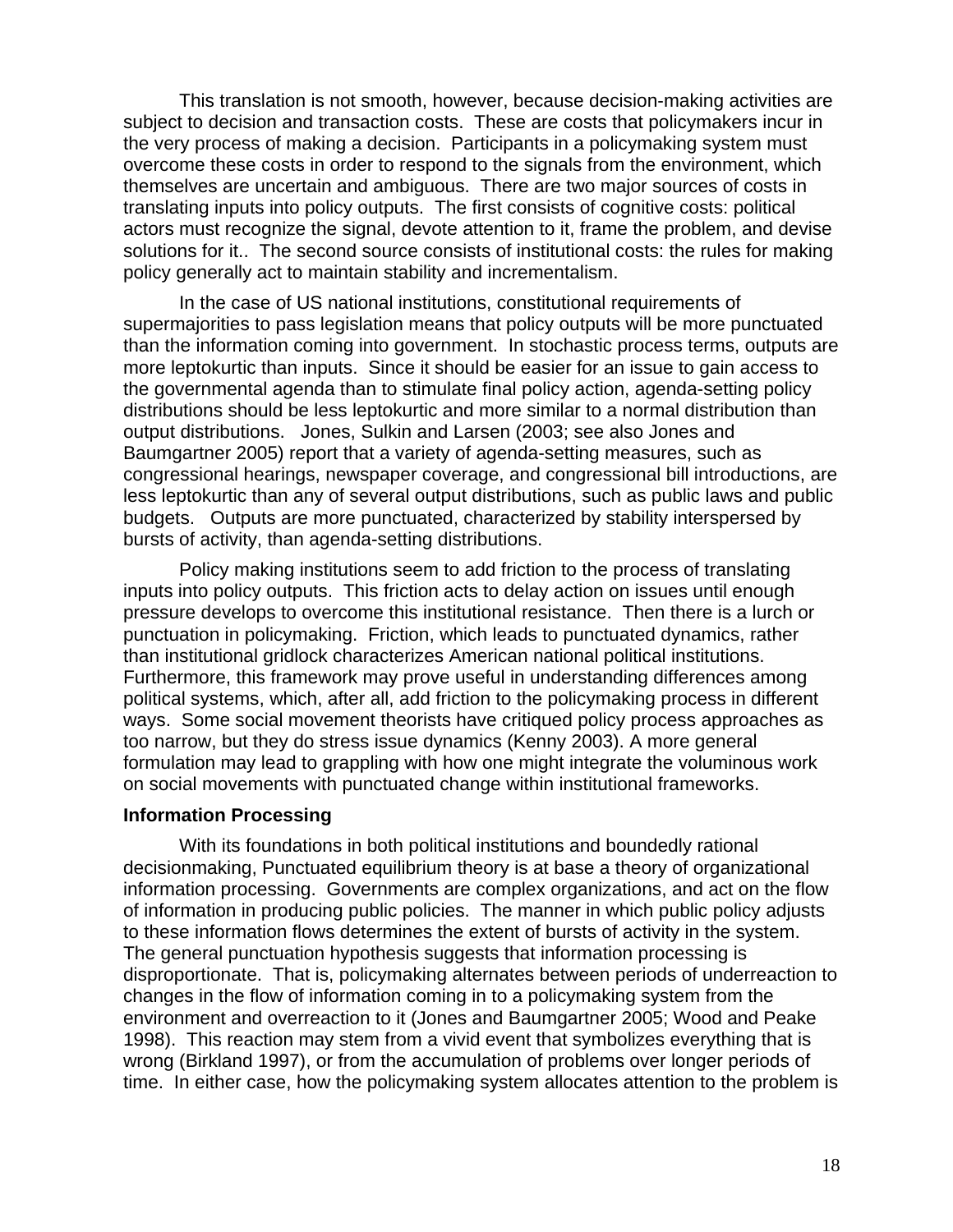a critical component of problem recognition and subsequent policy action, but so are the institutional arrangements that are responsible for policymaking.

One would expect, then, for a policymaking system to be more subject to punctuations when it is less able to adjust to the changing circumstances it faces. Indeed, Jones and Baumgartner (2005) show that a perfect pattern of adjustment to a complex, multifaceted environment in which multiple informational input flows are processed by a political system will yield a normal distribution of output changes. As a consequence, the extent of adjustment of a policy system may be gauged by a comparison of its distribution of policy outputs and the normal curve. In an important sense, the more normally public policy changes are distributed, the better the policymaking system is performing (in the sense of efficient adjustment to environmental demands).

Using this framework, Robinson (2004) finds that more bureaucratic school systems adjust their expenditures to fiscal reality than do less bureaucratic ones presumably because bureaucracy enhances information acquisition and processing. Breunig and Koske (2005) find that states with stronger chief executives are subject to attenuated budgetary punctuations, and Berkman and Reenock (2004) show that incremental adjustments in state administrative reorganizations can act to obviate the need for sweeping reorganizations in the future. Chan (2006), however, reports results on administrative changes in Hong Kong that are very much in keeping with punctuated dynamics.

Complex interactions, however, cannot be confined to activity within fixed institutional frameworks. It must be the case that the entire policymaking system can evolve; the pieces of the system, in effect, can feed back into the whole actually changing the decision-making structure that acted as policy venues in the first place. Richardson (2000) argues that this is happening in European policymaking at the present time. This sort of very difficult dynamics is only now being explored, but the framework we've set forth in this chapter can serve as a starting point for a problem only amenable when policymaking is viewed as a complex, evolving system.

#### **Concluding Comments**

 The initial theory of punctuated equilibrium in policy processes applied to the dynamics of the specialized politics of policy subsystems. It has proved useful enough that scholars have employed it to understand a variety of policymaking situations in the US and abroad. It has proved robust enough to survive several rigorous quantitative and qualitative tests. It has spawned a new approach to the study of public budgeting based in stochastic processes, and hence has satisfied the criterion that any theory not only be verifiable, but that it also be fruitful in suggesting new lines of inquiry.

The formulation of the theory in stochastic process terms has made it possible to compare policy process theories with general formulations of human dynamical processes. Punctuated dynamics, where any activity consists of long periods of stability interspersed with bursts of frenetic activity, may be the general case in human systems. For example, Barabasi (2005) shows that where humans prioritize incoming information for action, the distribution of waiting times for action on the information is 'heavy tailed'—that is, leptokurtic. Where prioritization is not practiced, but rather inputs are subject to random choice for processing, the distribution is not fat-tailed. 4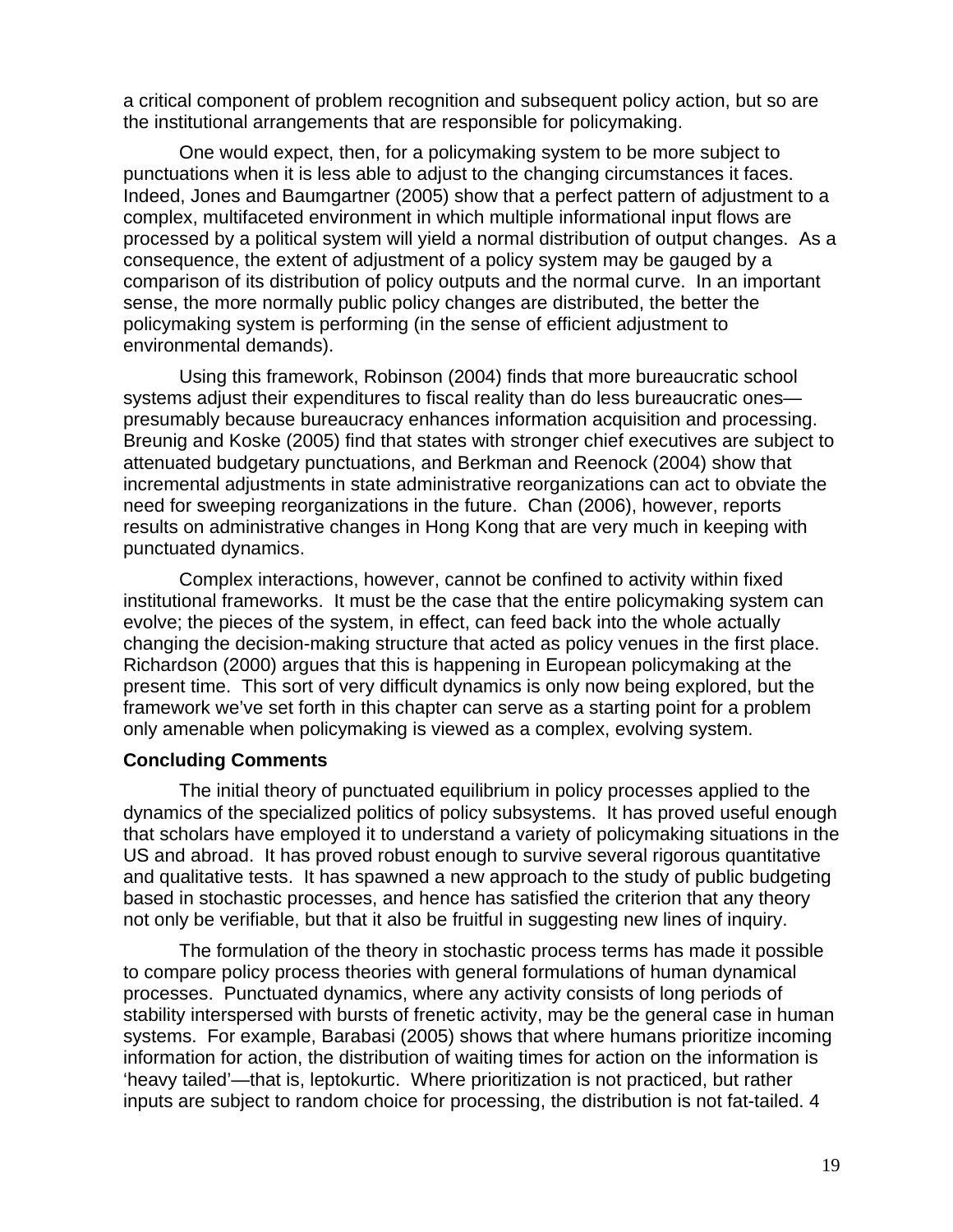The policy processes we study fundamentally involve prioritization, although a much more complex process than Barabasi's waiting time studies. Perhaps the key to these distributional similarities is in setting priorities. If so, then punctuated dynamics may be a direct consequence of *disproportionate information processing*, in which people and the organizations they inhabit struggle to prioritize informational signals from the environment within a particular institutional frame or structure (Jones and Baumgartner 2005).

The utility of punctuated equilibrium theory and its accord with what is observed come at a price. The complexity and changing interactions of the American policy process means that that accurate policy predictions will be limited to the system level. Individual-level predictions about policy outcomes will be possible only to the extent that either we can choose areas and periods for study that avoid the periods and areas of positive feedback and punctuations or we limit our "predictions" to periods when we can know after the fact what were the successful mobilizations. Nonlinearity, nonnormality, interdependencies, and high levels of aggregation for empirical data mean that clear causal chains and precise predictions will work only in some cases and for some times. To the extent that this is most of the cases and most of the times, scholars may be convinced that they have a good working model of the process. But a complete model will not be locally predictable, since we cannot foresee the timing or the outcomes of the punctuations. What will cause the next big shift in attention, change in dimension, or new frame of reference? Immersion in a policy or issue areas may lead to inferences about pressures for change, but when will the next attention shift occur in a particular policy area? At the systems level, punctuated equilibrium, as a theory, leads us to expect that some policy punctuation is under way almost all of the time. And the theory joins institutional settings and decisionmaking processes to predict that the magnitude of local changes will be related to their systems-level frequency of occurrence. Punctuated-equilibrium theory predicts a form of systemslevel stability, but it will not help us to make point-specific predictions for particular policy issues.

We can have a systems-level model of the policy process even though not having an individual-level model for each policy. Linear predictions about the details of future policies will fail each time they meet an unforeseen punctuation; they will succeed as long as the parameters of the test coincide with periods of equilibrium. This limitation means that it will be tempting to offer models applicable only to the more easily testable and confirmable periods of relative stability. In our view, a clearer, more complete, and more empirically accurate theoretical lens is that of punctuated equilibrium.

Moreover the very fruitfulness of the approach and the seeming ubiquity of punctuated-type dynamics in human behavior mean that what was a reasonably tight policy process theory has become somewhat more vague in empirical referent as it has become more general. The information processing approach is less a theory and more a framework than the earlier punctuated equilibrium formulation. Since the ultimate aim of the scholarly enterprise is understanding and since Punctuated Equilibrium Theory has energized new policy research here and overseas, this is a small cost to pay indeed.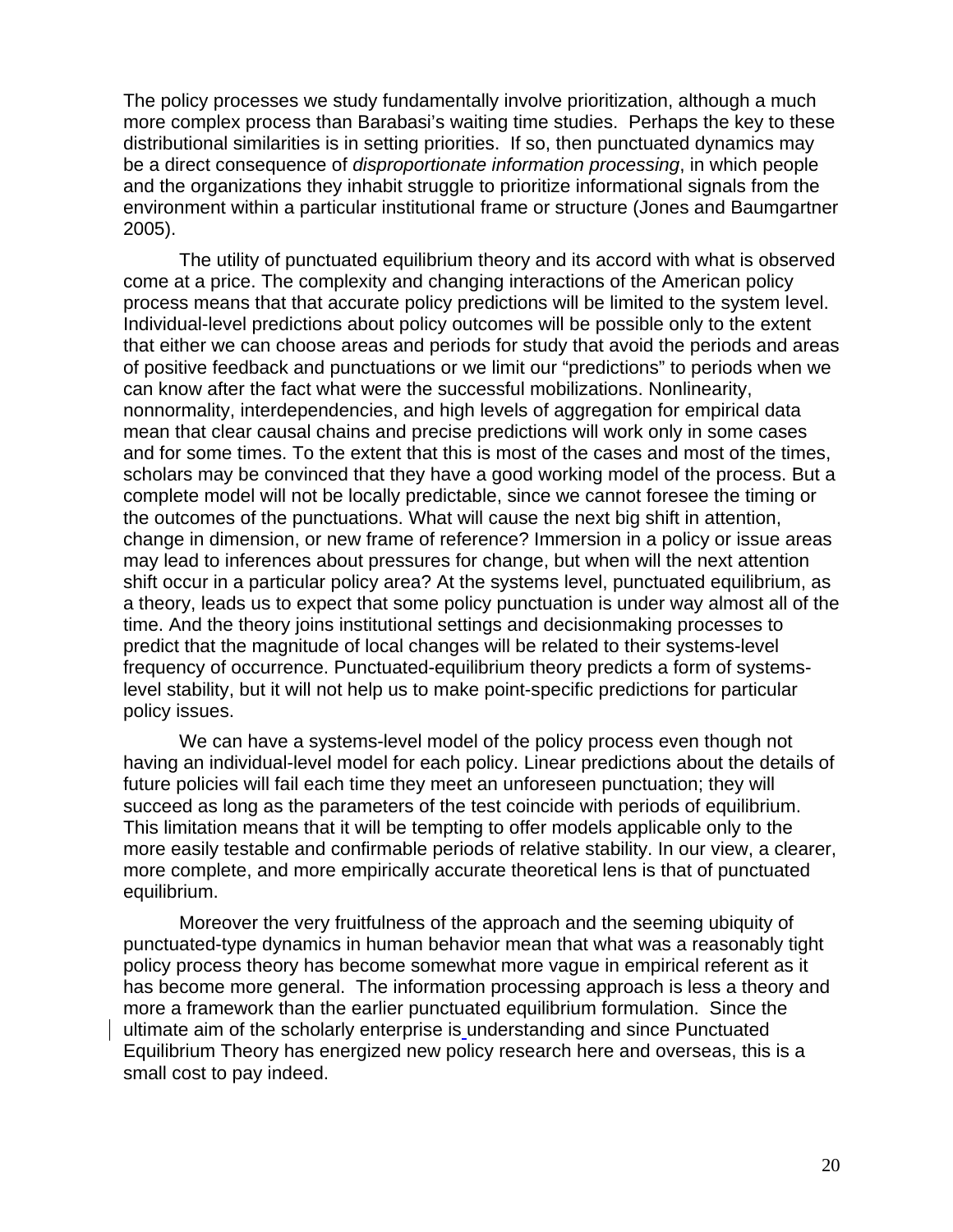## **Notes**

1. Punctuated equilibrium was first advanced as an explanation of the development of differences among species, or speciation (Eldridge and Gould, 1972; Raup, 1991). Rather than changing smoothly and slowly as in the later Darwinian models, evolution and speciation were better characterized as a near stasis punctuated by large-scale extinctions and replacements. For example, there was a virtual explosion of diversity of life in the Pre-Cambrian Period, an explosion that has never been repeated on such an immense scale (Gould, 1989). The notion has been vigorously contested by evolutionary biologists, who claim that disconnects in evolution are not possible (although variations in the pace of evolution clearly are) (Dawkins, 1996). Interestingly, some of these scholars have argued that consciousness makes possible punctuations in human cultural evolution: What cannot occur via genes can occur via memes (Dawkins's term for the transmitters of cultural adaptive advantage) (Dawkins, 1989; cf. Boyd and Richerson, 1985).

2 Whether we plot percentage changes, first differences, or changes in logged data, the distributions are leptokurtic and not normal. When we compare annual changes in budget authority for functions and subfunctions, the characteristic leptokurtosis remains, although the subfunctions are more leptokurtic than the functions. When we plot the distribution of annual changes by agency, leptokurtosis remains. We examined plots of the following: subfunction budget outlay data, 1962–1994; subfunction budget authority data, 1976–1994; and agency-level budget authority data, 1976–1994. All exhibited leptokurtosis.

3 Punctuated equilibrium has also proved useful in understanding stability and change in British trunk roads policy (Dudley and Richardson, 1996).

4 Prioritization results in a Pareto distribution of waiting times, whereas random processing results in an exponential distribution (Barabasi 2005).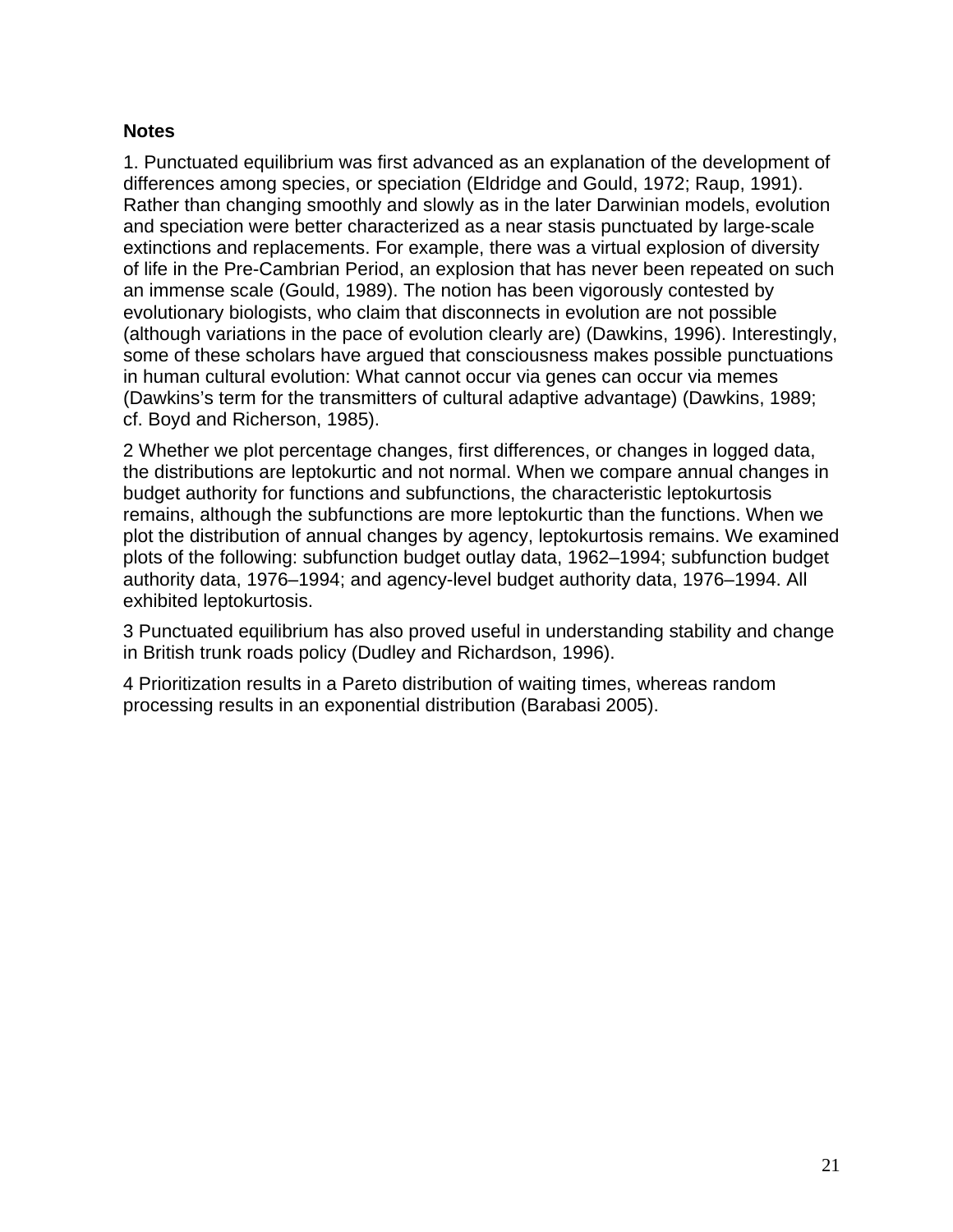### **REFERENCES**

Albaek, Eric, Christoffer Green-Pederson and Lars Beer Neilson. 2005. Making tobacco consumption a political issue in US and Denmark. Aarhus DK: Aarhus University.

Bak, Peter. 1997. How Nature Works. New York: Springer-Verlag.

Bak, Per, and Kan Chen. 1991. "Self-Organized Criticality," Scientific American 264:46–53.

Barabasi, Albert-Laszlo. 2005. The Origin of Bursts and Heavy Tails in Human Dynamics. Nature 435 (May): 207-211.

Baird, Vanessa. 2006. Shaping the Judicial Agenda: Justices' Priorities and Litigant's Strategies. Charlottesville VA: University of Virginia Press.

Baumgartner, Frank R., Martial Foucault, and Abel François. 2006. Punctuated Equilibrium and French Budgeting Processes. In the Journal of European Public Policy. In press.

Baumgartner, Frank R., and Bryan D. Jones. 1991. "Agenda Dynamics and Policy Subsystems," Journal of Politics 53:1044–1074.

\_\_\_\_\_\_. 1993. Agendas and Instability in American Politics. Chicago: University of Chicago Press.

Baumgartner, Frank R., Bryan D. Jones, and Michael McLeod. 2000. The Evolution of Legislative Jurisdictions. Journal of Politics 62: 321-49.

Baumgartner, Frank R., and Bryan D. Jones. 2002. Positive and Negative Feedback in Politics. In Frank R. Baumgartner and Bryan D. Jones, editors, Policy Dynamics. Chicago: University of Chicago Press.

Baumgartner, Frank R., Bryan D. Jones, and John Wilkerson. 2002. Studying Policy Dynamics. In Frank R. Baumgartner and Bryan D. Jones, editors, Policy Dynamics. Chicago: University of Chicago Press.

Berkman, Michael and Christopher Reenock. 2004. Incremental Consolidation and Comprehensive Reorganization of American State Executive Branches. American Journal of Political Science 48:

Berry, William D. 1990. "The Confusing Case of Budgetary Incrementalism: Too Many Meanings for a Single Concept," Journal of Politics 52:167–196.

Birkland, Thomas. 1997. After Disaster: Agenda Setting, Public Policy, and Focusing Events. Washington: Georgetown University Press,.

Blais, Andre, Donald Blake, and Stephane Dion. 1993. "Do Parties Make a Difference? Parties and the Size of Government in Liberal Democracies," American Journal of Political Science 37:40–62.

Bosso, Christopher J. 1987. Pesticides and Politics: The Life Cycle of a Public Issue. Pittsburgh: University of Pittsburgh Press.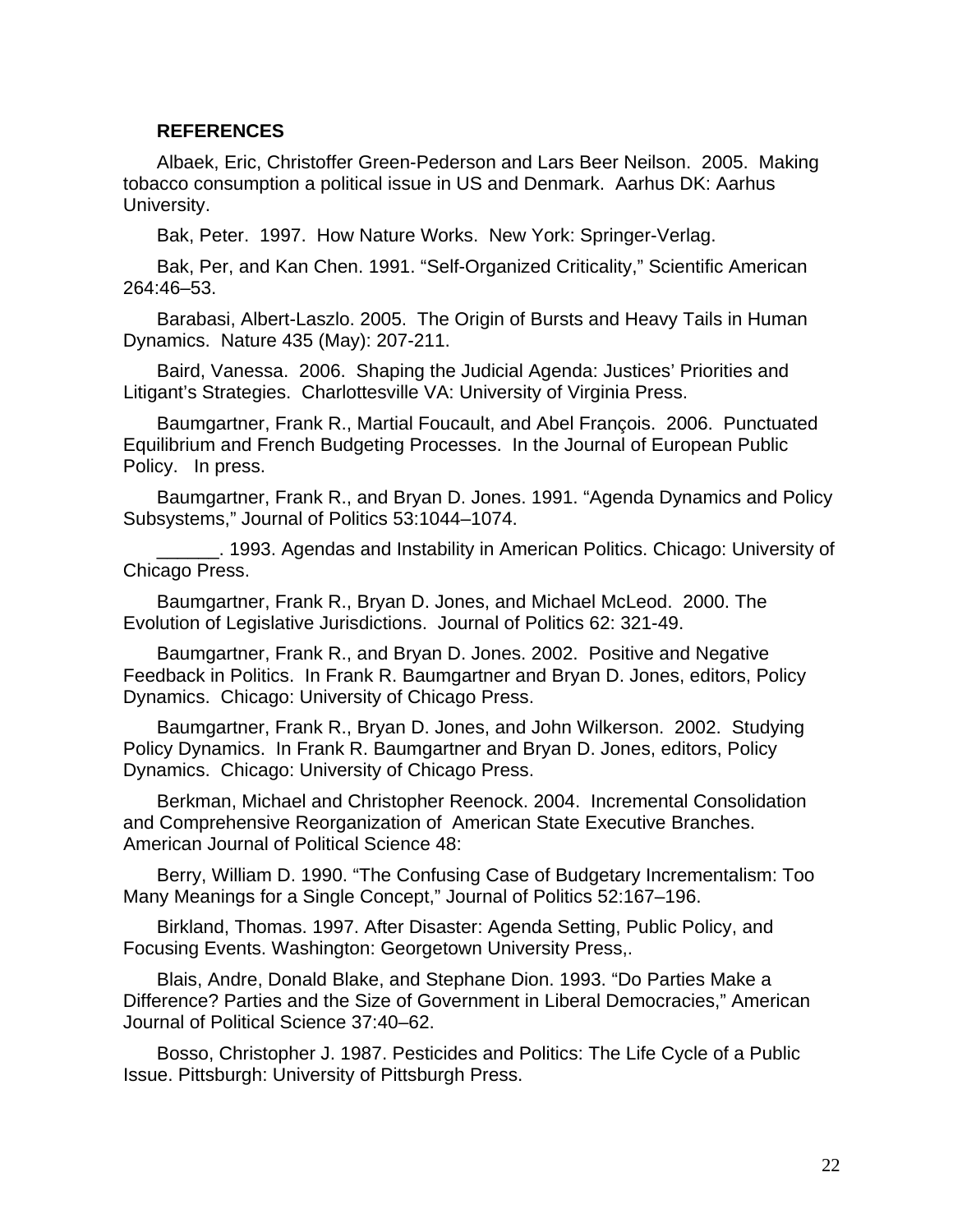Boyd, Robert, and Peter Richerson. 1985. Culture and the Evolutionary Process. Chicago: University of Chicago Press.

Breunig, Christian. 2006. The More Things Change, the More They Stay the Same: A Compartive Analysis of Budget Punctuations. Journal of European Public Policy. In press.

Breunig, Christian, Christoffer Green-Peterson, and Peter Mortensen. 2005. Policy Punctuations in Danish Institutions: A Test of US Theory. Aarhus, DK: Aarhus University.

Breunig, Christian, and Chris Koske. 2005. Punctuated Equilibria and Budgets in the American States. Seattle: Center for American Politics and Public Policy.

Browne, William P. 1995. Cultivating Congress: Constituents, Issues, and Interests in Agricultural Policymaking. Lawrence: University of Kansas Press.

Busenberg, George J. (2004). "Wildfire Management in the United States: The

Evolution of a Policy Failure." *Review of Policy Research* 21(2): 145-156.

Chan, Nikketer. 2006. An Application of Punctuated-Equilibrium Theory to the Study of Administrative Retructuring Policy in Post-War Hong Kong. Hong Kong: Department of Poltics and Public Administration, Hong Kong University.

Ceccoli, Stephen J. 2003. Policy Punctuations and Regulatory Drug Review. Journal of Policy History 15: 158-191.

Cichowski, Rachel. 2006. *The European Court and Civil Society: Litigation, Mobilization and Governance*. Cambridge, UK: Cambridge University Press.

Cioffi-Revilla, Claudio. 1997. "The Political Uncertainty of Interstate Rivalries: A Punctuated Equilibrium Model." In Paul F. Diehl, ed., The Dynamics of Enduring Rivalries. Urbana: University of Illinois Press.

Cobb, Roger W., and Charles D. Elder. 1983. Participation in American Politics: The Dynamics of Agenda-Building. Baltimore: Johns Hopkins University Press.

Cobb, Roger W. and Marc Howard Ross, eds. 1997. Cultural Strategies of Agenda Denial. Lawrence, Kansas: University Press of Kansas.

Davis, Otto A., M. A. H. Dempster, and Aaron Wildavsky. 1966. "A Theory of the Budget Process," American Political Science Review 60:529–547.

\_\_\_\_\_\_. 1974. "Towards a Predictive Theory of Government Expenditure: U.S. Domestic Appropriations," British Journal of Political Science 4:419–452.

Dawkins, Richard. 1989. The Selfish Gene, 2d ed. Oxford: Oxford University Press.

\_\_\_\_\_\_. 1996. Climbing Mount Improbable. New York: W. W. Norton.

Dodd, Lawrence C. 1994. "Political Learning and Political Change: Understanding Development Across Time." In The Dynamics of American Politics. Boulder: Westview Press.

Downs, Anthony. 1972. "Up and Down with Ecology: The Issue-Attention Cycle," Public Interest 28:38–50.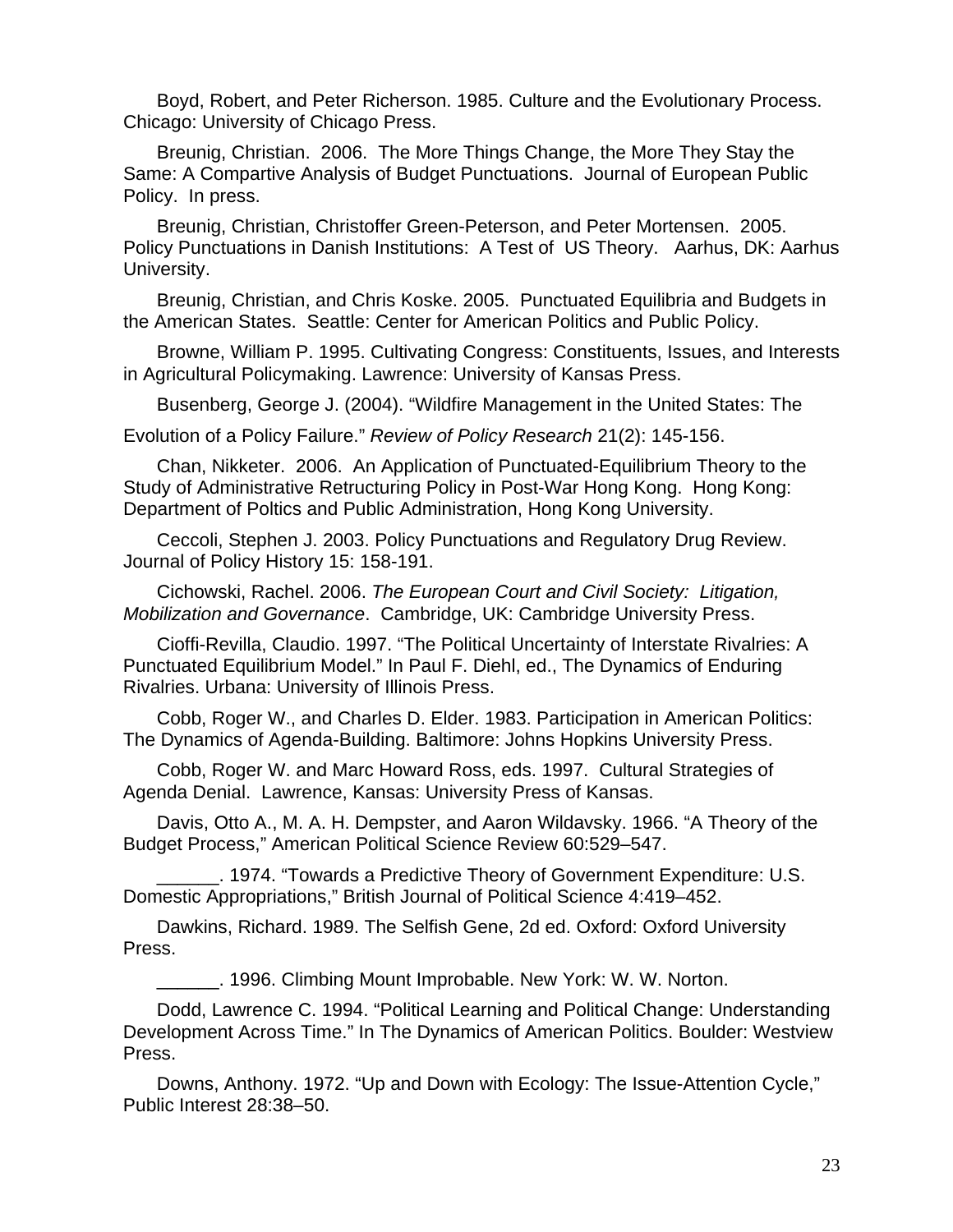Dudley, Geoffrey, and Jeremy Richardson. 1996. "Why Does Policy Change over Time? Adversarial Policy Communities, Alternative Policy Arenas, and British Trunk Roads Policy 1945–95," Journal of European Public Policy 3:63–83.

Eldridge, Niles, and Stephen J. Gould. 1972. "Punctuated Equilibria: An Alternative to Phyletic Gradualism." In Thomas J. M. Schopf, ed., Models in Paleobiology. San Francisco: Freeman Cooper.

Fama, Eugene F. 1963. "Mandelbrot and the Stable Paretian Hypothesis." In Paul Cootner, ed., The Random Character of Stock Market Prices. Cambridge, Mass.: MIT Press.

Givens, Terri and Adam Ludke. 2004. The Politics of European Immigration Policy. Policy Studies Journal 145-

Guiraudon, Virginie. 2000a. "European Integration and Migration Policy: vertical policy-making as venue shopping." Journal of Common Market Studies 38(2):251-271.

Guiraudon, Virginie. 2000b. Les politiques d'immigration en Europe: Allemagne, France, Pays-Bas. Paris: L'Harmattan.

Guiraudon, Virginie. 2003. "The Constitution of a European Immigration Policy Domain" Journal of European Public Policy 10: 263-82.

Green-Pederson, Christoffer. 2004. The Conflict of Conflicts: Euthanasia in Denmark, Belgium, and the Netherlands. Aarhus DK: Aarhus University.

Green-Pederson, Christoffer and John Wilkerson. 2006. How Agenda Attributes Shape Politics. Journal of European Public Policy. In press.

Goertz, Gary. 2003. International Norms and Decision Making: A Punctuated Equilibrium Model. Lanham, MD: Rowan and Littlefield.

Gould, Stephen Jay. 1989. Wonderful Life: The Burgess Shale and the Nature of History. New York: W. W. Norton.

Hardin, John W. 1996. "Fishing for Constituents, Promoting Certainty: The Dynamics of Committee Jurisdiction Concentration." Paper presented at the annual meeting of the Midwest Political Science Association, Chicago.

Hayes, Michael T. 1992. Incrementalism and Public Policy. New York: Longman.

John, Peter. 2006a. The Policy Agendas Project: A Review. Journal of European Public Policy. In press.

John, Peter. 2006b. Explaining Policy Change: the Impact of the Media, Public Opinion, and Political Violence on Urban Bugets in England. Journal of European Public Policy. In press.

John, Peter and Helen Margetts. 2003. Policy Punctuations in the UK*. Public Administration* 81: 411-432.

Johnson, Norman L., Samuel Kotz, and N. Balakrishnan. 1994. Continuous Univariate Distributions. New York: Wiley.

Jones, Bryan D. 1994. Reconceiving Decision-making in Democratic Politics: Attention, Choice, and Public Policy. Chicago: University of Chicago Press.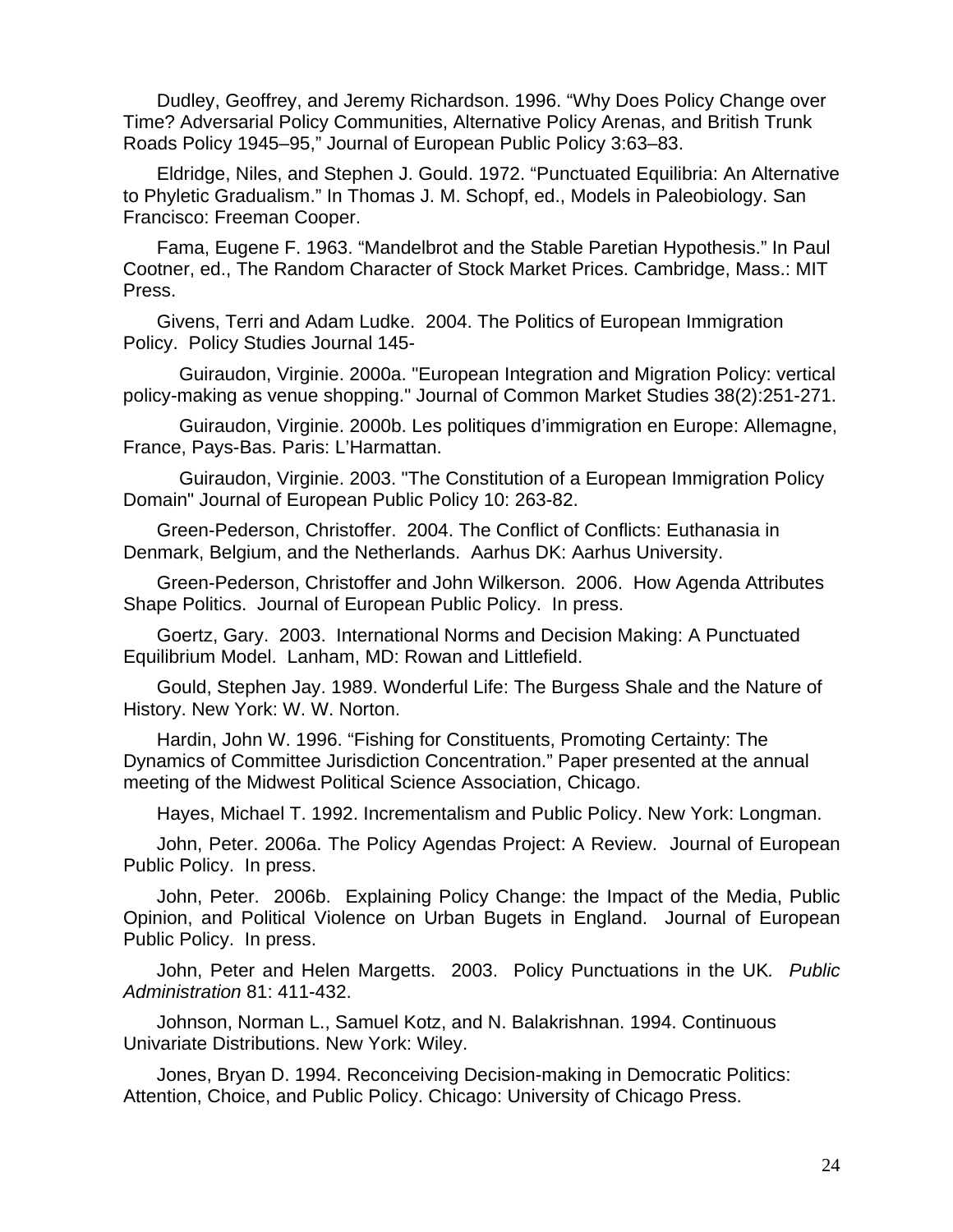\_\_\_\_\_\_. 1996. "Attributes, Alternatives, and the Flow of Ideas: Information Processing in Politics." Paper presented at the annual meeting of the American Political Science Association, San Francisco.

Jones, Bryan D. 2001. Politics and the Architecture of Choice. Chicago: University of Chicago Press.

Jones, Bryan D. and Frank R. Baumgartner. 2005. The Politics of Attention. Chicago: University of Chicago Press.

Jones, Bryan D., Frank Baumgartner, and Jeffrey Talbert. 1993. "The Destruction of Issue Monopolies in Congress," American Political Science Review 87:657–671.

Jones, Bryan D., Frank R. Baumgartner, and James L. True. 1995. "The Shape of Change: Punctuations and Stability in U.S. Budgeting, 1946–94." Working Paper 42, Program in American Politics, Texas A & M University.

\_\_\_\_\_\_. 1996. "The Shape of Change: Punctuations and Stability in U.S. Budgeting, 1946–94." Paper presented at the annual meeting of the Midwest Political Science Association, Chicago.

\_\_\_\_\_\_. 1998. "Policy Punctuations: U.S. Budget Authority, 1947–1995," Journal of Politics 60:1–33.

Jones, Bryan D., Tracy Sulkin, and Heather Larsen. 2003. Policy Punctuations in American Political Institutions. 2003. *American Political Science Review* 97: 151-70.

Jordan, Meagan. 2003. Punctuations and Agendas*. Journal of Policy Analysis and Management* 22: 345-60.

Kamlet, Mark S., and David C. Mowery. 1987. "Influences on Executive and Congressional Budgetary Priorities, 1955–1981," American Political Science Review 81:155–178.

Kelly, Sean. 1994. "Punctuated Change and the Era of Divided Government." In Lawrence C. Dodd and Calvin Jillson, eds., New Perspectives on American Politics. Washington, D.C.: Congressional Quarterly.

Kenny, Sally. 2003. Where is Gender in Agenda-Setting? Women and Politics 25: 179-204.

Kiel, Douglas, and Euel Elliott. 1992. "Budgets as Dynamic Systems: Change, Variation, Time, and Budgetary Heuristics," Journal of Public Administration Theory 2:139–56.

Kiewiet, Roderick, and Matthew McCubbins. 1991. The Logic of Delegation: Congressional Parties and the Appropriations Process. Chicago: University of Chicago Press.

Kingdon, John. 1995 Agendas, Alternatives, and Public Policies, 2d. ed. Boston: Little, Brown. (Originally published in 1985.)

Krasner, Stephen. 1984. "Approaches to the State: Alternative Conceptions and Historical Dynamics," Comparative Politics 16:223–246.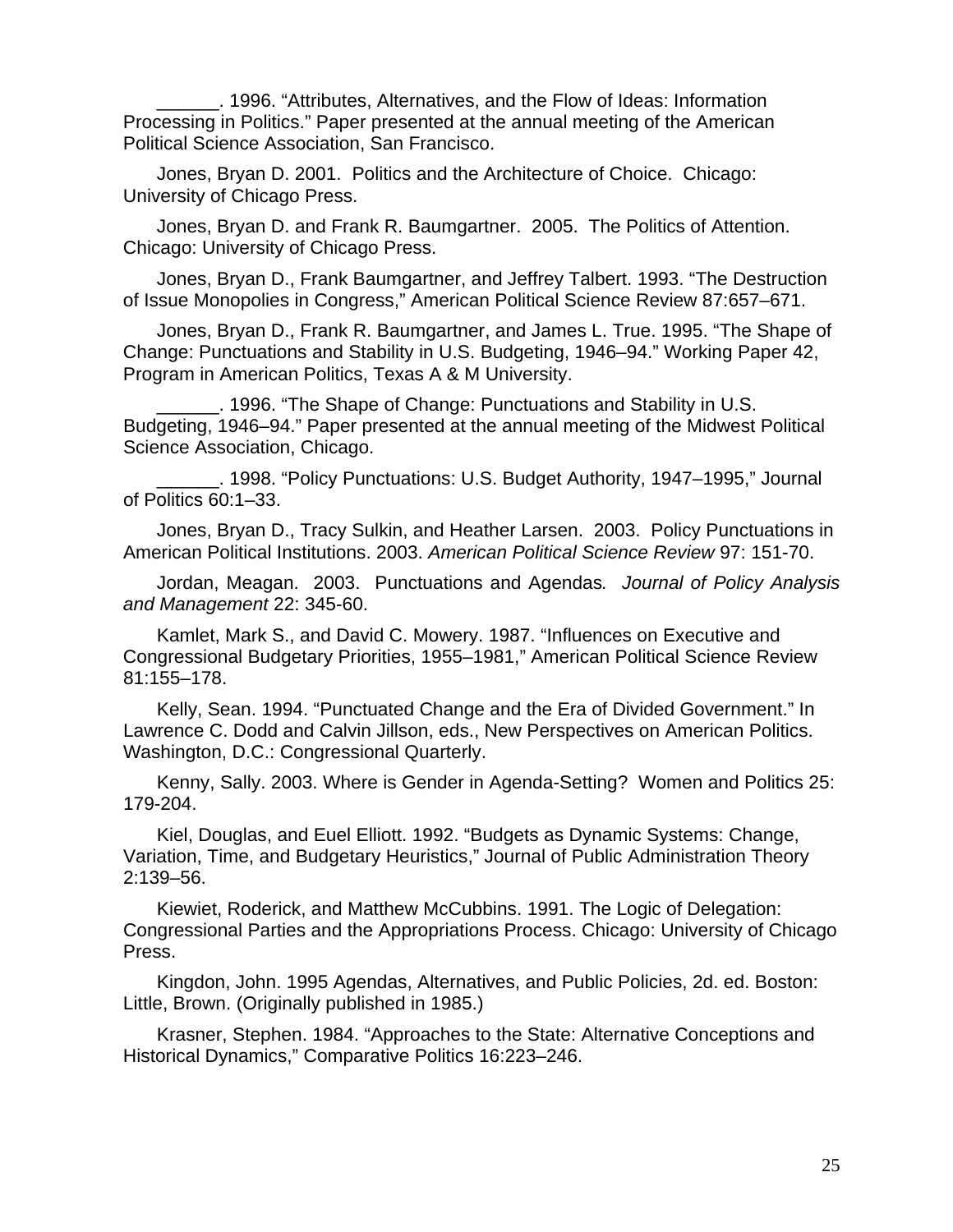William D. Leach and Paul A. Sabatier. 2005. To Trust an Adversary: Integrating Rational and Psychological Models of Collaborative Policymaking. American Political Science Review 99: 491-503.

Lindblom, Charles. 1959. "The Science of Muddling Through," Public Administration Review 19:79–88.

Maesschalck, Jeroen. 2002. When do Scandals have an Impact on Policymaking? International Public Management Journal 5: 169-93.

Manna, Paul. 2006. School's In: Federalism and the National Education Agenda. Washington, DC: Georgetown University Press.

McCool, Daniel. 1998. The Subsystem Family of Concepts. Political Research Quarterly 51: 551-70.

McDonough, John. 1998. Interests, Ideas, and Deregulation. Ann Arbor: University of Michigan Press.

McFarland, Andrew W. 2004. Neopluralism. Lawrence, Kansas: University Press of Kansas.

McLendon, M.K. 2003. The politics of higher education: Toward an expanded research agenda. In M.K. McLendon and J.C. Hearn. *Educational Policy, 17*(1), 165- 191.

Mulholland, Shaila and Christine Shakespeare. 2005. Policy Frameworks for Higher Education Studies. New York: Alliance for International Higher Education Policy Studies.

Mandelbrot, Benoit. 1963. "New Methods in Statistical Economics," Journal of Political Economy 71:421–440.

 Mazey, Sonia. 1998. The European Union and Women's Rights: From the Europeanization of National Agendas to the Nationalization of a European Agenda? *Journal of European Public Policy,* 5(1): 131-52.

Mazey, Sonia and Jeremy Richardson. 2001. Interest groups and EU Policymaking: Organisational Logic and Venue Shopping. In Jeremy Richardson (ed.), European Union: Power and Policy-making, 2nd ed. London and New York, pp. 217- 237.

Meier, Kenneth. 1985. Regulation: Politics, Bureaucracy, and Economics. New York: St. Martin's Press.

Midlarsky, Manus I. 1988. "Rulers and the Ruled: Patterned Inequality and the Onset of Mass Political Violence," American Political Science Review 82:491–509.

Niskannen, William A. 1971. Bureaucracy and Representative Government. Chicago: Aldine.

Ostrom, Charles W., Jr., and Robin F. Marra. 1986. "A Reactive Linkage Model of the U.S. Defense Expenditure Policymaking Process," American Political Science Review 72:941–957.

Padgett, John F. 1980. "Bounded Rationality in Budgetary Research," American Political Science Review 74:354–372.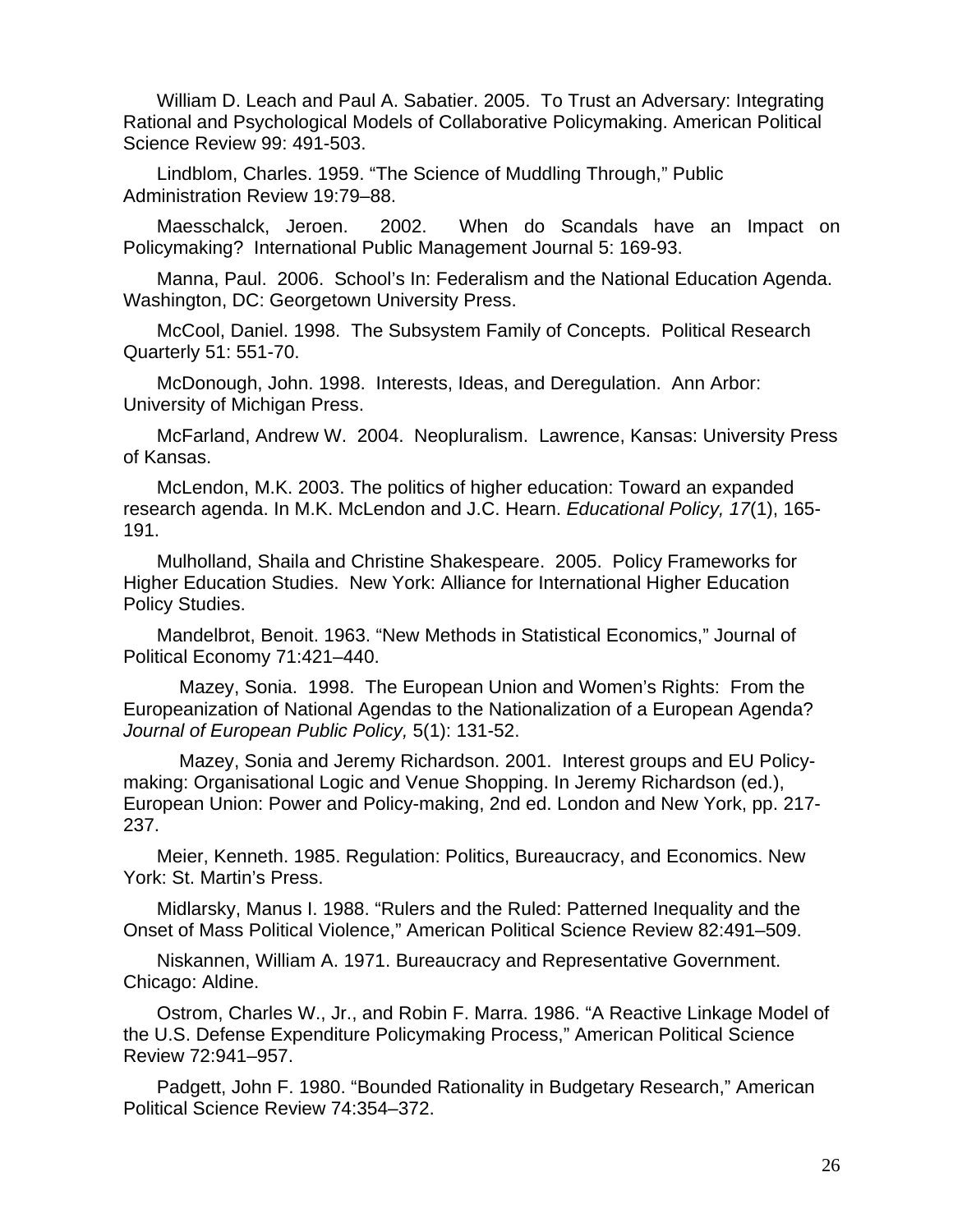\_\_\_\_\_\_. 1981. "Hierarchy and Ecological Control in Federal Budgetary Decision Making," American Journal of Sociology 87:75–128.

Peters, Edgar E. 1991. Chaos and Order in the Capital Markets. New York: Wiley.

President's Commission on Budget Concepts. (1967). Report of the President's Commission on Budget Concepts. Washington, D.C., October

Pralle, Sarah. 2003. Venue Shopping, Political Strategy, and Policy Change: A Case Study of Canadian Forest Advocacy," Journal of Public Policy.

Pralle, Sarah. 2006. Timing and Sequence in Agenda Setting and Policy Change: A Comparative Study of Lawn Pesticide Policy in the US and Canada. Journal of European Public Policy. In press.

Princen, Sebastiaan and Mark Rhinhard. 2006. Crashing and Creeping: Agenda Setting Dynamics in the European Union. Journal of European Public Policy. In press.

Raup, David M. 1991. Extinction: Bad Genes or Bad Luck? New York: W. W. Norton.

Redford, Emmette S. 1969. Democracy in the Administrative State. New York: Oxford University Press.

Repetto, Robert, editor. 2006. By Fits and Starts: Punctuated Equilibrium and the Dynamics of US Environmental Policy. New Haven: Yale University Press.

Richardson, Jeremy. 2000. Government, Interest Groups, and Policy Change. Political Studies 48: 1006-1025.

Robinson, Scott. 2004. Punctuated Equilibrium, Bureaucratization, and Budgetary Changes in Schools. Policy Studies Journal 24: 25-40.

Robinson, Scott. 2005. Punctuated Equilibrium. In Encyclopedia of Public Administration and Public Policy. (Taylor and Francis).

Robinson, Scott. 2006. Punctuated Equilibrium Models in Organizational Decisionmaking. Goktug Morcal, ed., Handbook on Organizational Decision-Making (Marcel Dekker). In press.

Sabatier, Paul A. 1987. "Knowledge, Policy-Oriented Learning, and Policy Change," Knowledge: Creation, Diffusion, Utilization 8:649–692.

Salka, William. 2004. Mission Evolution: The United States Forest Service Response to Crisis. Review of Policy Research 21:221-

Schattschneider, E. E. 1960. The Semi-Sovereign People. New York: Holt, Rinehart & Winston.

Sheingate, Adam. 2000. Agricultural Retrenchment Revisited. Governance 23: 335-53.

Shiftman, Jeremy. 2003. Generating Political Will for Safe Motherhood in Indonesia. Social Science and Medicine 56: 1197-1207.

Shiftman, Jeremy, Tanya Beer, and Yonghong Wu. 2002. The Emergence of Global Disease Priorities. Health Politics and Planning 17: 225-34.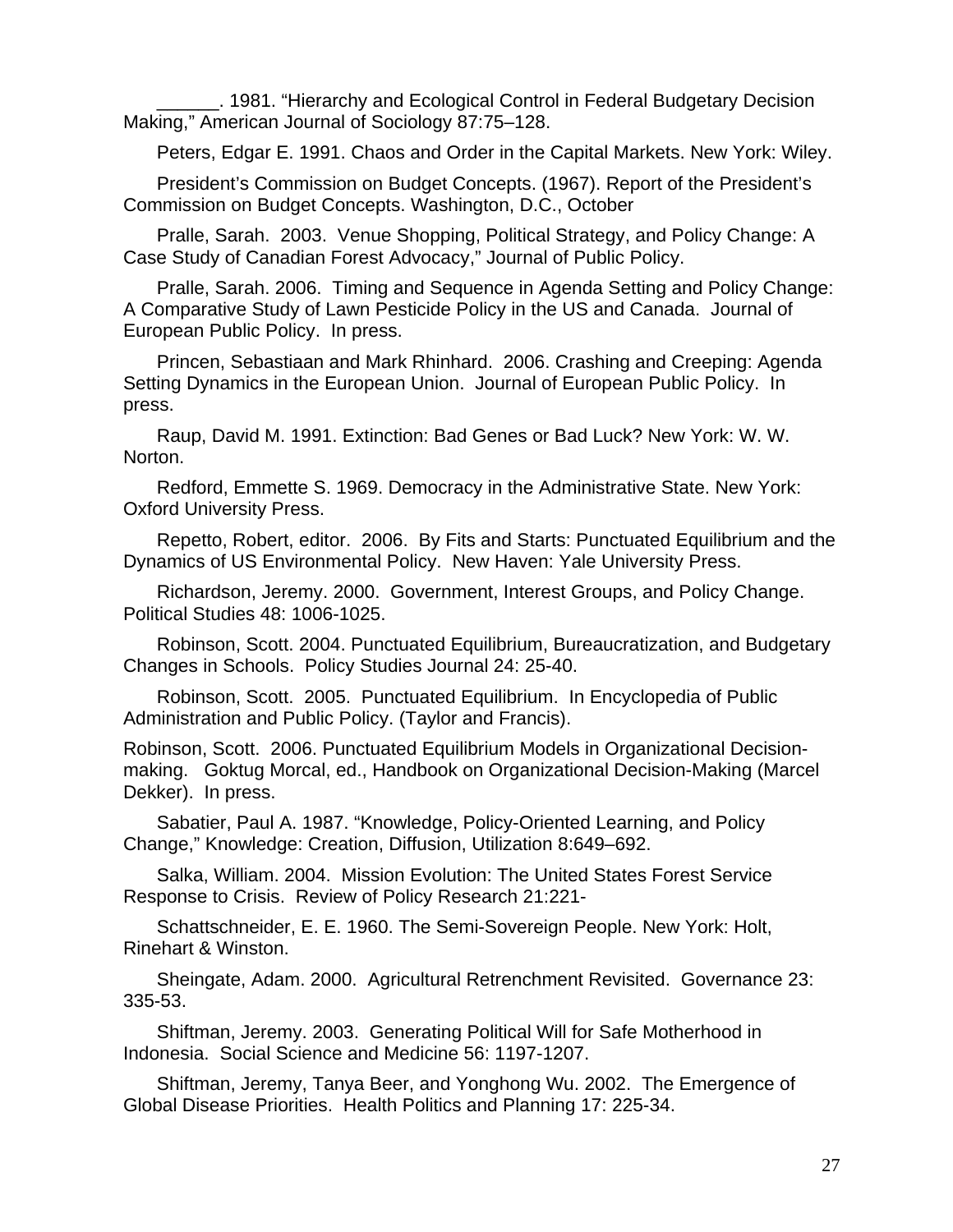Simon, Herbert A. 1957. Models of Man. New York: Wiley.

\_\_\_\_\_\_. 1977. "The Logic of Heuristic Decision-Making." In R. S. Cohen and M. W. Wartofsky, eds., Models of Discovery. Boston: D. Reidel.

**\_\_\_\_\_\_\_.** 1983. Reason in Human Affairs. Stanford: Stanford University Press.

\_\_\_\_\_\_. 1985. "Human Nature in Politics: The Dialogue of Psychology with Political Science," American Political Science Review 79:293–304.

Soroka, Stuart. 2002. Agenda-Setting Dynamics in Canada. Vancouver: University of British Columbia Press.

Penner, Erin, Kelly Blidock, and Stuart Soroka. 2006. Legislative Priorities and Public Opinion: Representation of Partisan Agendas in the Canadian House of Commons. Journal of European Public Policy. In press.

Soroka, Stuart, Christopher Wlezien, and Iain McLean. 2006. Public Expenditure in the UK: How Measures Matter. *Journal of the Royal Statistical Society*, Series A. In press.

Stimson, James A. Michael B. MacKuen, and Robert S. Erikson. 1995. "Dynamic Representation," American Political Science Review 89:543–565.

Su, Tsai-Tsu, Mark S. Kamlet, and David Mowery. 1993. "Modeling U.S. Budgetary and Fiscal Outcomes: A Disaggregated, Systemwide Perspective," American Journal of Political Science 37:213–245.

Talbert, Jeffrey, Bryan Jones, and Frank Baumgartner. 1995. "Nonlegislative Hearings and Policy Change in Congress," American Journal of Political Science 39:383–406.

Thurmaier, Kurt. 1995. "Decisive Decision-making in the Executive Budget Process: Analyzing the Political and Economic Propensities of Central Budget Bureau Analysts." Public Administration Review 55:448–460.

Timmermans, A. 2001. "Arenas as Institutional Sites for Policymaking: Patterns and Effects in Comparative Perspective", Journal of Comparative Policy Analysis Vol. 3: 311-337.

Scholten, Peter & Timmermans, Arco. 2004. "Doorbraken en zacht landingen in het Nederlandse immigrantenbeleid. Een theoretische analyse van beleidsdynamiek", Beleidswetenschap, Vol. 18: 3-30.

Timmermans, Arco and Peter Scholten. 2006. The Political Flow of Wisdom: Science Institutions as Policy Venues in the Netherlands. Journal of European Public Policy. In press.

True, James L. 1995. "Is the National Budget Controllable?" Public Budgeting and Finance 15:18–32.

True, James L. 2000. Avalanches and Incrementalism. American Review of Public Administration 30: 3-18.

True, James L. and Glenn Utter. 2002. Saying 'Yes', "No', and "Load Me Up' to Guns in America. Ameican Journal of Public Administration 32: 216-41.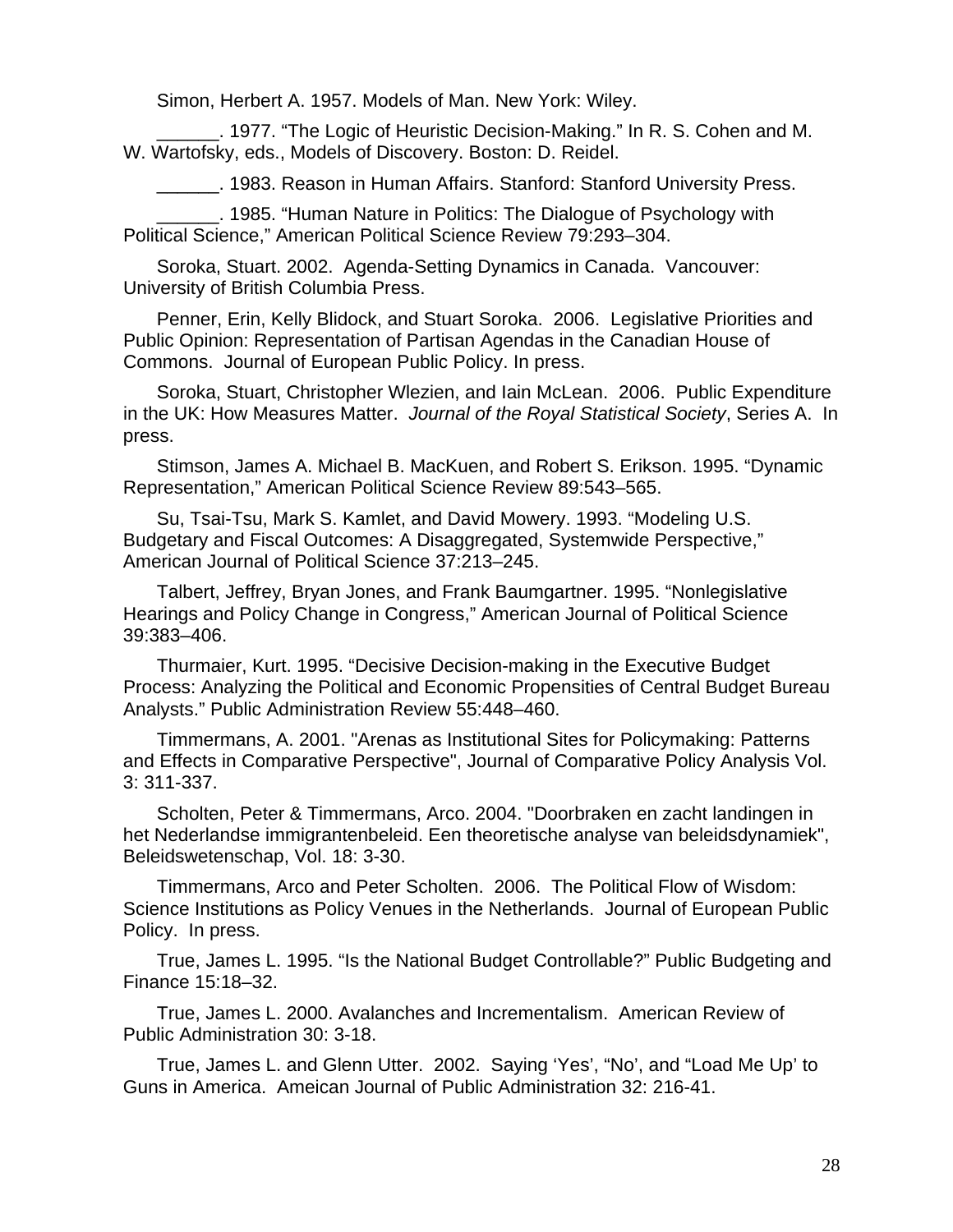Tversky, Amos. 1972. "Elimination by Aspects: A Theory of Choice," Psychological Review 79:281–299.

U.S. Department of Commerce. 1990. National Income and Product Accounts of the United States Washington, D.C.: U.S. Department of Commerce.

U.S. Department of Commerce. Survey of Current Business Washington, D.C.: U.S. Department of Commerce (serial).

U.S. Office of Management and Budget. Budget of the United States Government (serial, fiscal year 1948 through 1996).

Walgrave, Stefaan. 2005. Personal Communication.

Walgrave, Stefaan, Frédéric Varone, and Patrick Dumont. 2006. Policy with or without parties? A comparative analysis of policy priorities and policy change in Belgium (1991-2000). Journal of European Public Policy. In press.

Wanat, John. 1974. "Bases of Budgetary Incrementalism," American Political Science Review68:1221–1228.

Wendon, Bryan. 1998. The Commission as image-venue entrepreneur in EU social policy. European Journal of Public Policy: 339-53.

Wildavsky, Aaron. 1964. The Politics of the Budgetary Process. Boston: Little, Brown.

Wlezien, Christopher. 1995. "The Public as Thermostat: Dynamics of Preferences for Spending," American Journal of Political Science 39:981–1000.

B. Dan Wood, Jeffrey S. Peake. 1998. The Dynamics of Foreign Policy Agenda Setting

American Political Science Review 92: 173-184

Wood, Robert. 2006. The Dyanmics of Incrementalism. Policy Studies Journal 34: 1-16.

Worsham, Jeff. 1998. Wavering Equilibriums: Subsystem Dynamics and Agenda Control. *American Politics Quarterly* 26:485-512.

Zaller, John R. 1992. The Nature and Origins of Mass Opinion. New York: Cambridge University Press.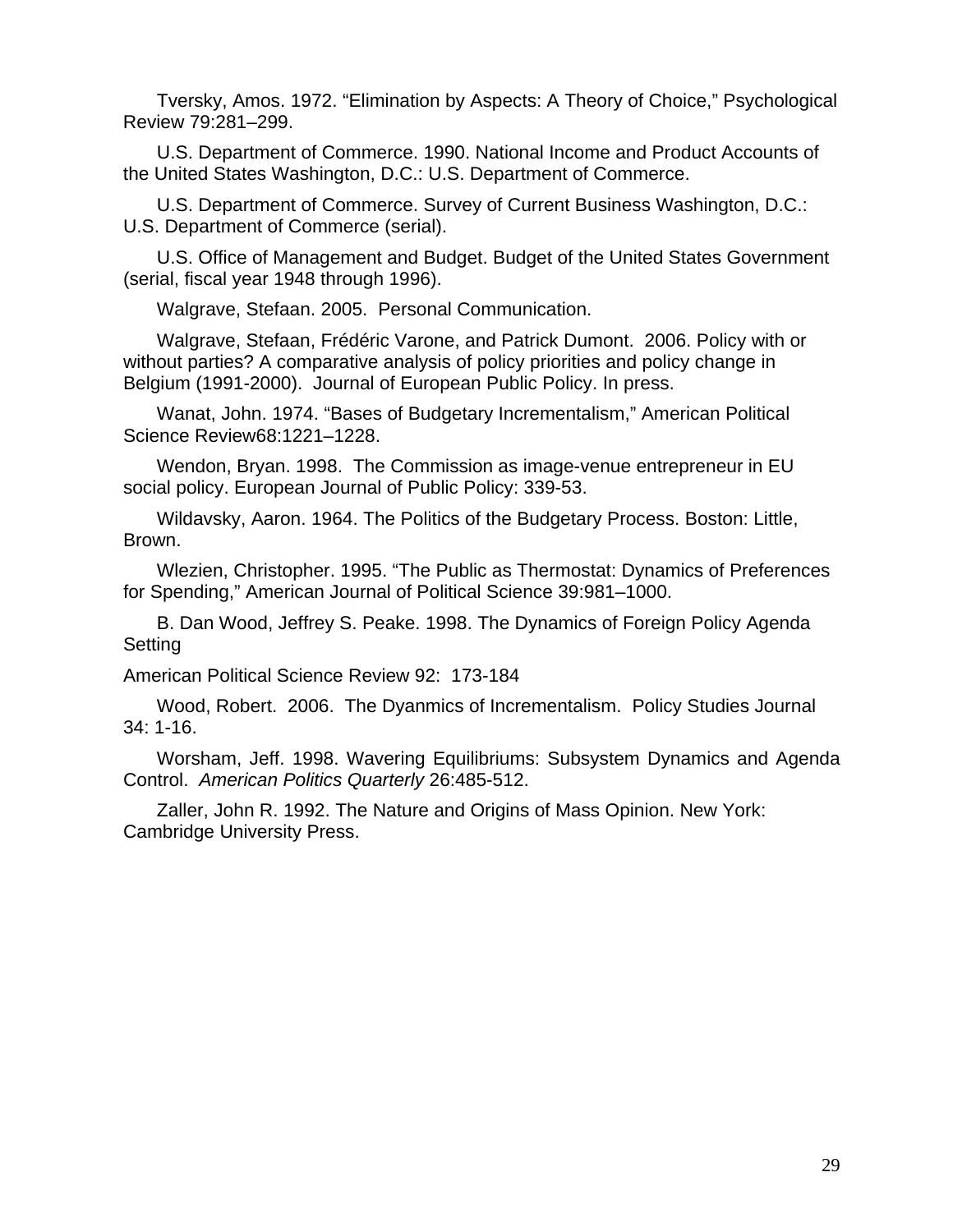

Figure 5.1: Positive Feedback Effects in Federal Crime Policy

Source: Bryan D. Jones and Frank R. Baumgartner (2005), Figure 8.6. Calculated from data from the Policy Agendas Project (http://www.policyagendas.org/).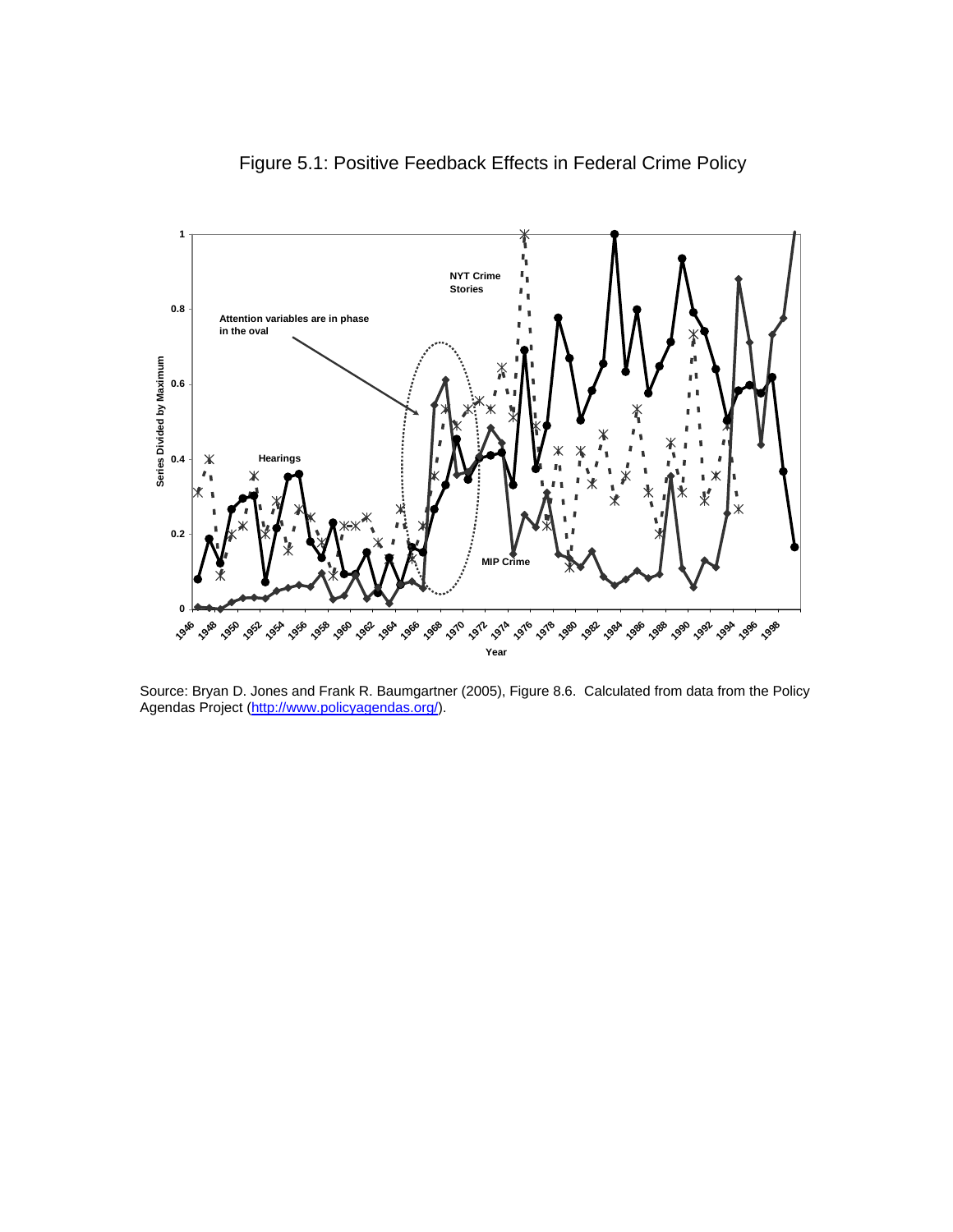



Source: Calculated from data made available through the Policy Agendas Project, Center for American Politics and Public Policy, University of Washington. (http://www.policyagendas.org/).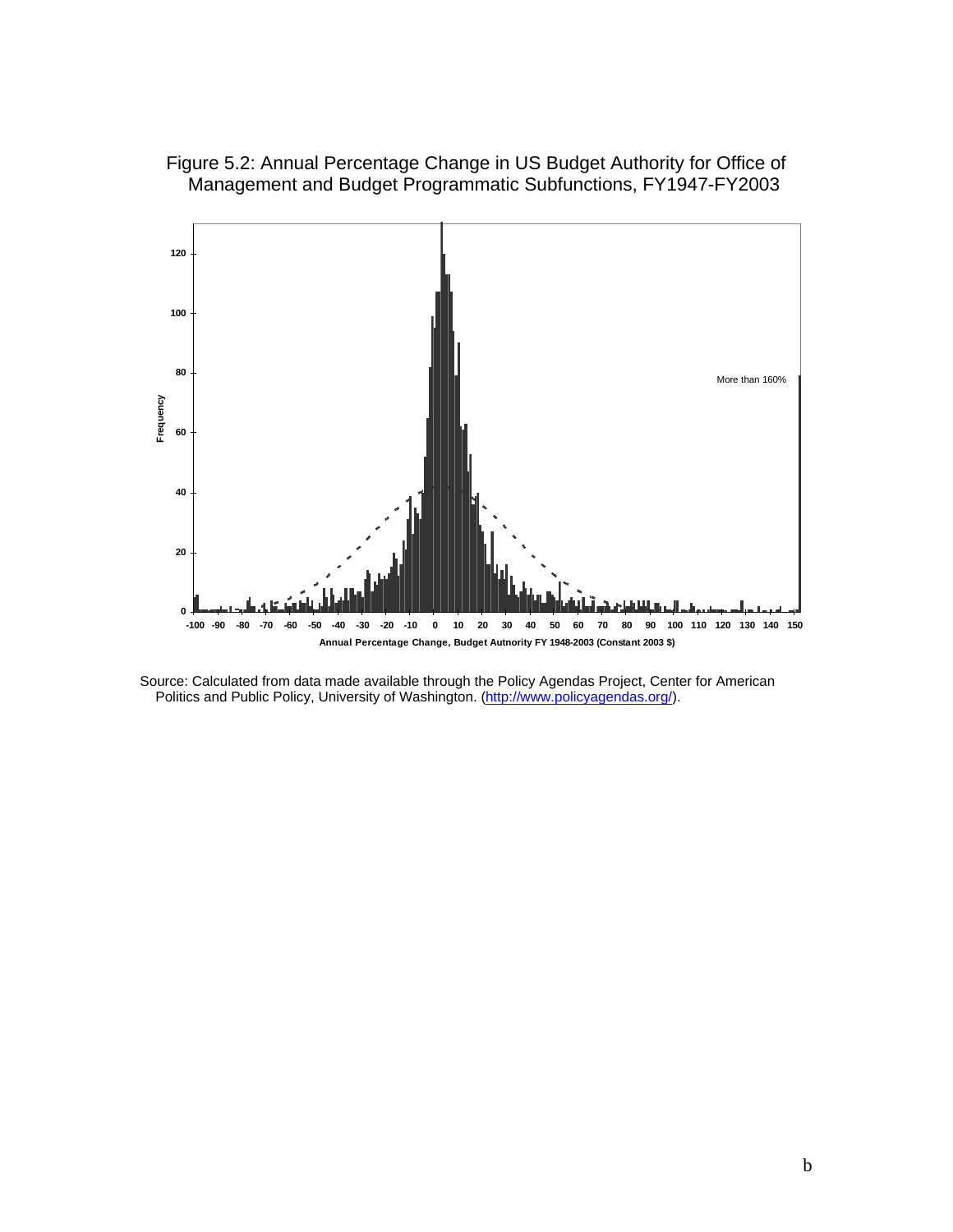## Figure 5.3: Annual Percentage Change in US Budget Authority for American States, Aggregated across Budget Categories, 1983-2004.



Source: Christian Breunig and Chris Koske, Punctuated Equilibrium in the American States.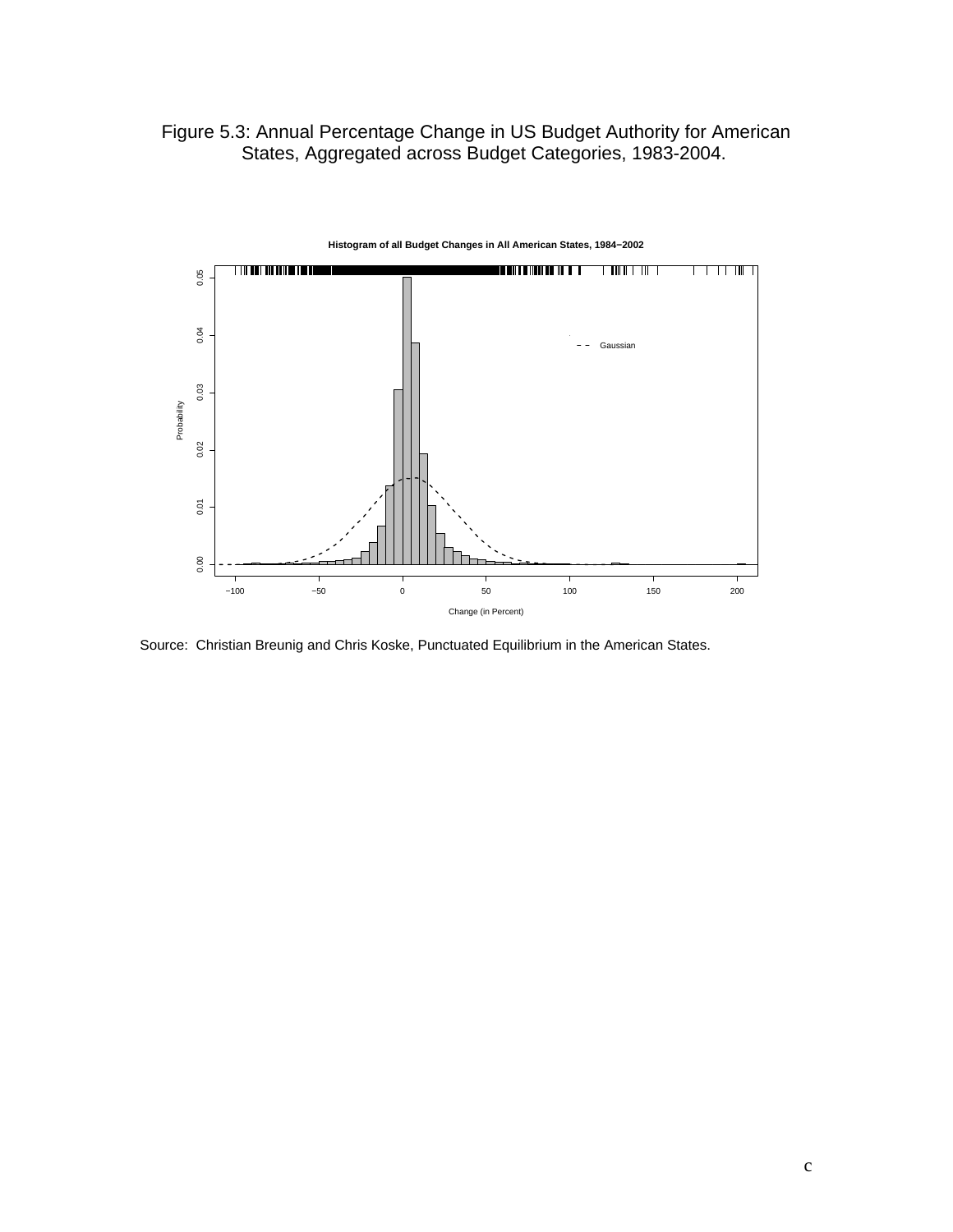Figure 5.4: Distribution of Annual Percentage Changes for Ten French Ministerial Budgets, 1868-2002.



Source: Baumgartner, Foucault, and François, 2006.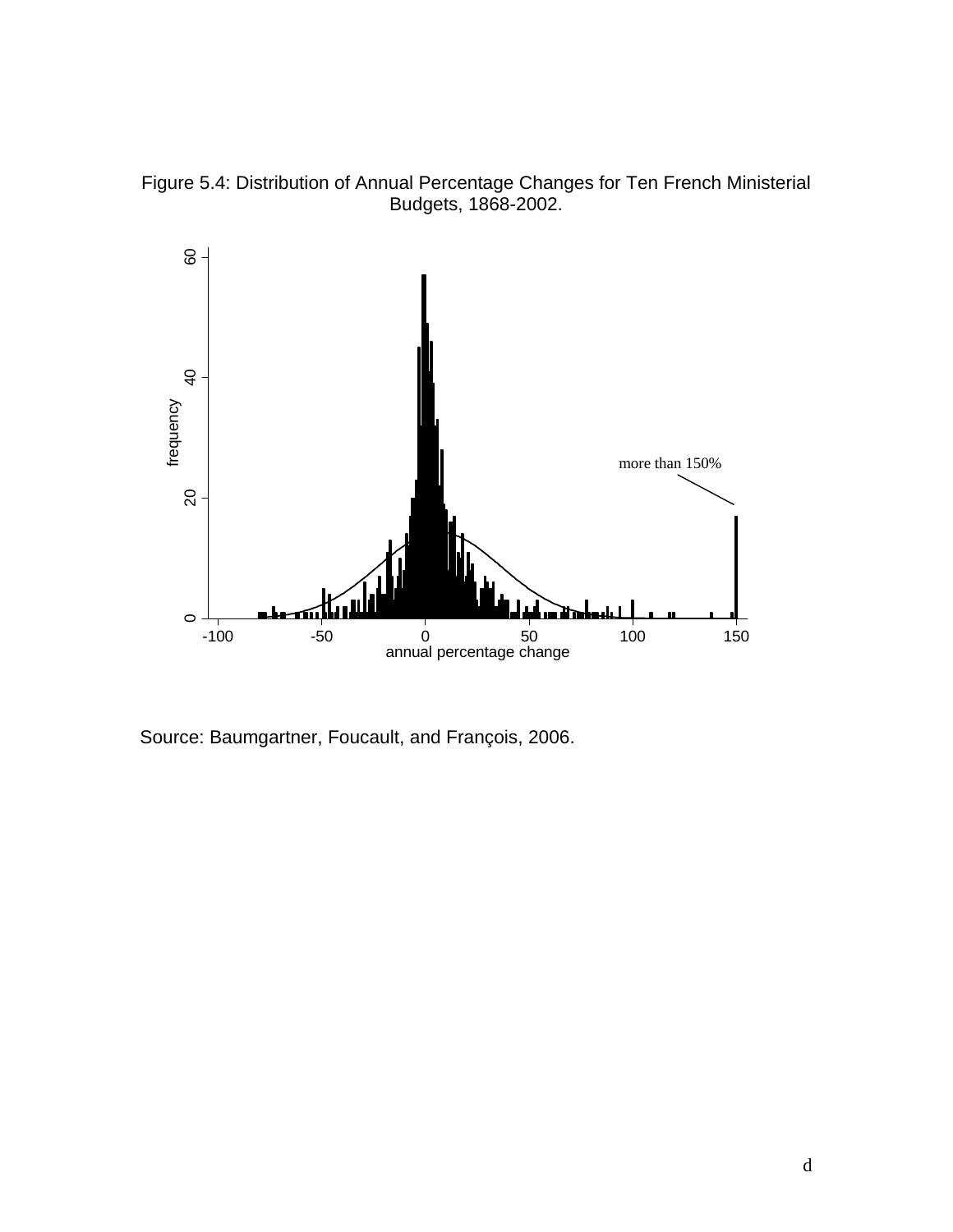## **Representation and American Governing Institutions**

Bryan D. Jones Heather Larsen-Price John Wilkerson

Center for American Politics and Public Policy Department of Political Science University of Washington

Paper prepared for delivery at the ECPR Workshops, April 25-30, 2006, Nicosia Cyprus.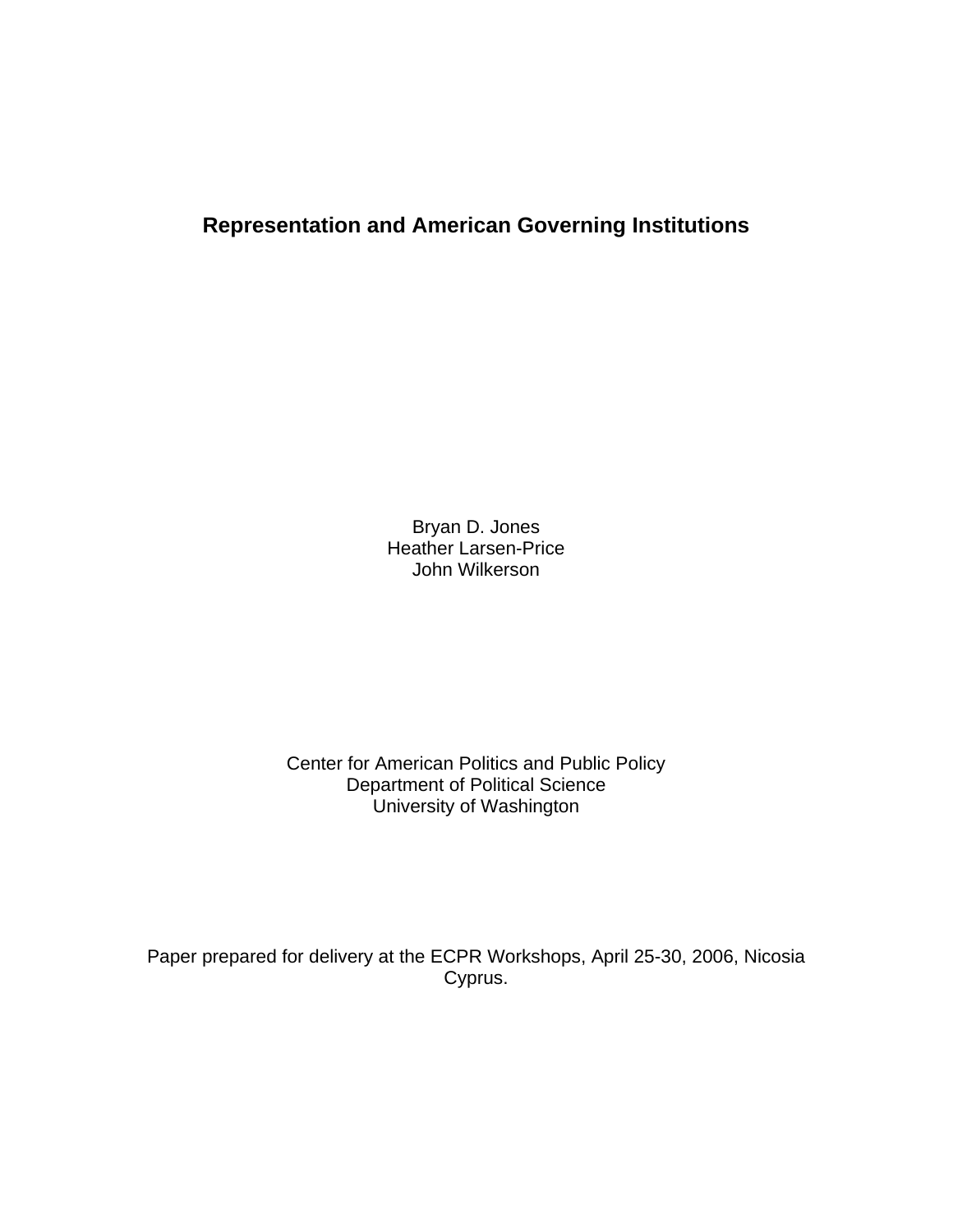## **Representation and American Governing Institutions**

#### **Abstract**

Bryan D. Jones Heather Larsen-Price John Wilkerson

University of Washington

How well are the priorities of the American public reflected in the policy activities of government? Jones and Baumgartner (2004; 2005) report impressive correlations between the priorities of the American public (as assessed by the 'most important problem facing the nation' query in Gallup polls) and the distribution of congressional hearings across policy topics. Here we extend this line of research in an important way. Rather than study only congressional behavior, we incorporate activities from the executive branch as well. We study the extent to which the priorities of the public match the activities of policymakers over nine different channels. These channels are in effect instruments through which policymaking is conducted.

We order these channels by *institutional friction* (the extent to which institutions act to slow down the transference of public demands into public policy) and by the *transparency* of the policy activity. We correlate public priorities and policy activities using the datasets of the Policy Agendas and Congressional Bills Projects. We find that as the institutional friction increases, the correlations between public priorities and policy actions decrease, and as transparency increases, these correlations decrease.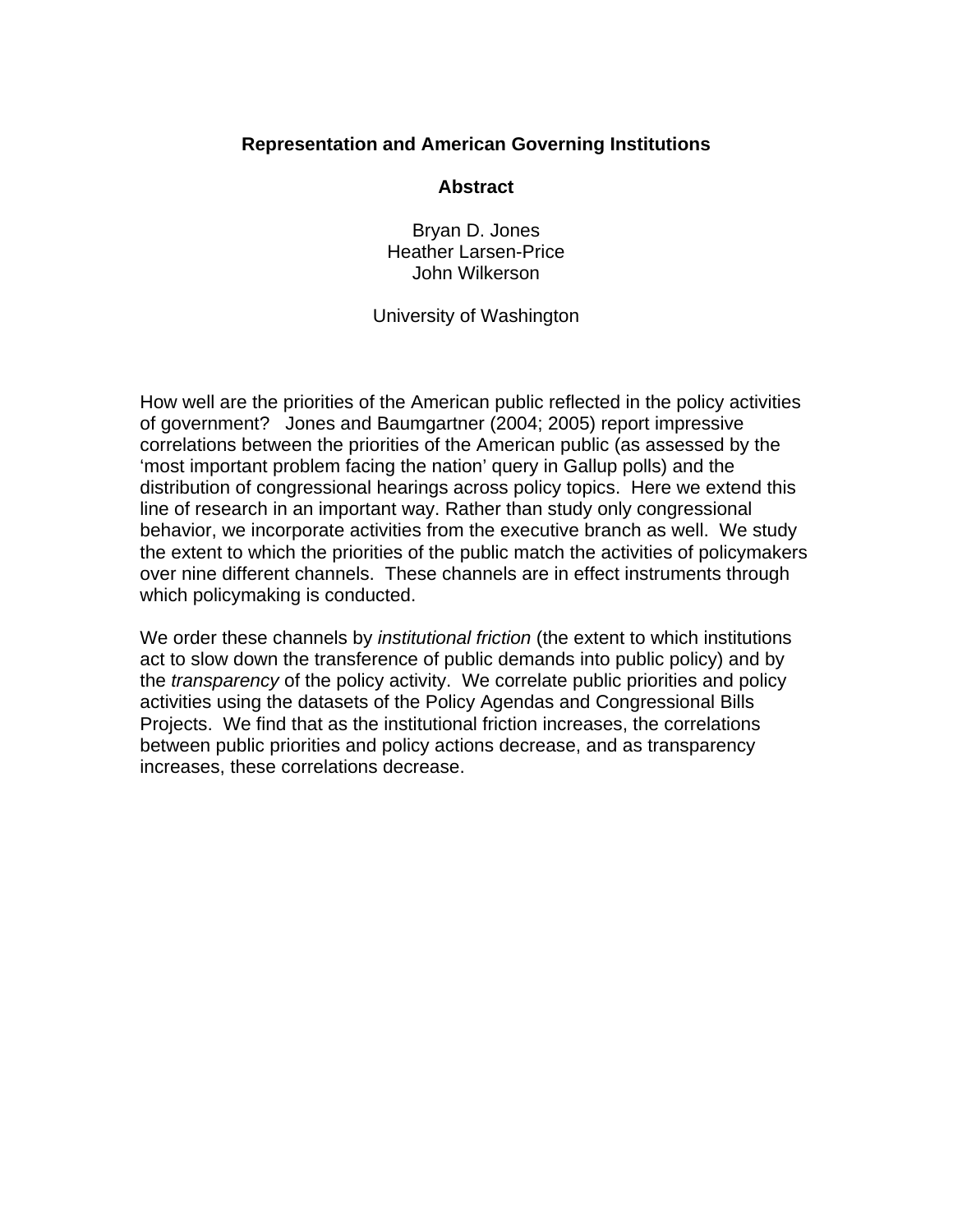## **Representation and American Governing Institutions**

 The typical approach to the empirical study of representation is to examine the congruence between the policy positions taken by policymakers and the political preferences of the constituents they represent. This can involve studying the policy positions taken by individual legislators as they respond to geographic constituencies, or it can involve the study of the actions of an entire legislative chamber across time, observing responses to changes in aggregate public opinion. In either case, one of two approaches has been followed. Either the researcher studies the representative-represented correspondence on single issues (Soroka and Wlezien, in press), or the researcher aggregates positions across numerous issues to examine the correspondence between general policy liberalism of a constituency with the general policy liberalism of the actions of a legislative body (Erikson, Stimson, and McKuen 2002).

 This approach has yielded important results, but it fails to incorporate a critical component of representation. Voters, representatives, and governments all prioritize the problems that public policies are designed to address (Jones and Baumgartner 2005). It matters if voters care most about international security but legislators are focusing on welfare reform. Studying representation issue by issue or by aggregating across a variety of policy areas cannot address this prioritization process. We need to know whether representative and represented are even on the same page of the songbook before we study whether they harmonize.

 How well are the priorities of the American public reflected in the policy activities of government? Jones and Baumgartner (2004; 2005) report impressive correlations between the priorities of the American public (as assessed by the 'most important problem facing the nation' query in Gallup polls) and the distribution of congressional hearings across policy topics. They further report significant, albeit attenuated, correlations between public priorities and lawmaking. Sulkin (2005) suggests one mechanism by which this occurs, finding that representatives bring policy topics raised in elections by challengers into Congressional deliberations.

 Here we extend this line of research in an important way. Rather than study only congressional behavior, we incorporate activities from the executive branch as well. We study the extent to which the priorities of the public match the activities of policymakers over nine different channels. These channels are in effect instruments through which policymaking is conducted. They vary in fundamental nature, but all are central to the policymaking process in the United States. Some are used to announce the priorities of policymakers, such as congressional hearings and the president's state of the union speeches. Others recommend action from one institution (the president) to other institutions. These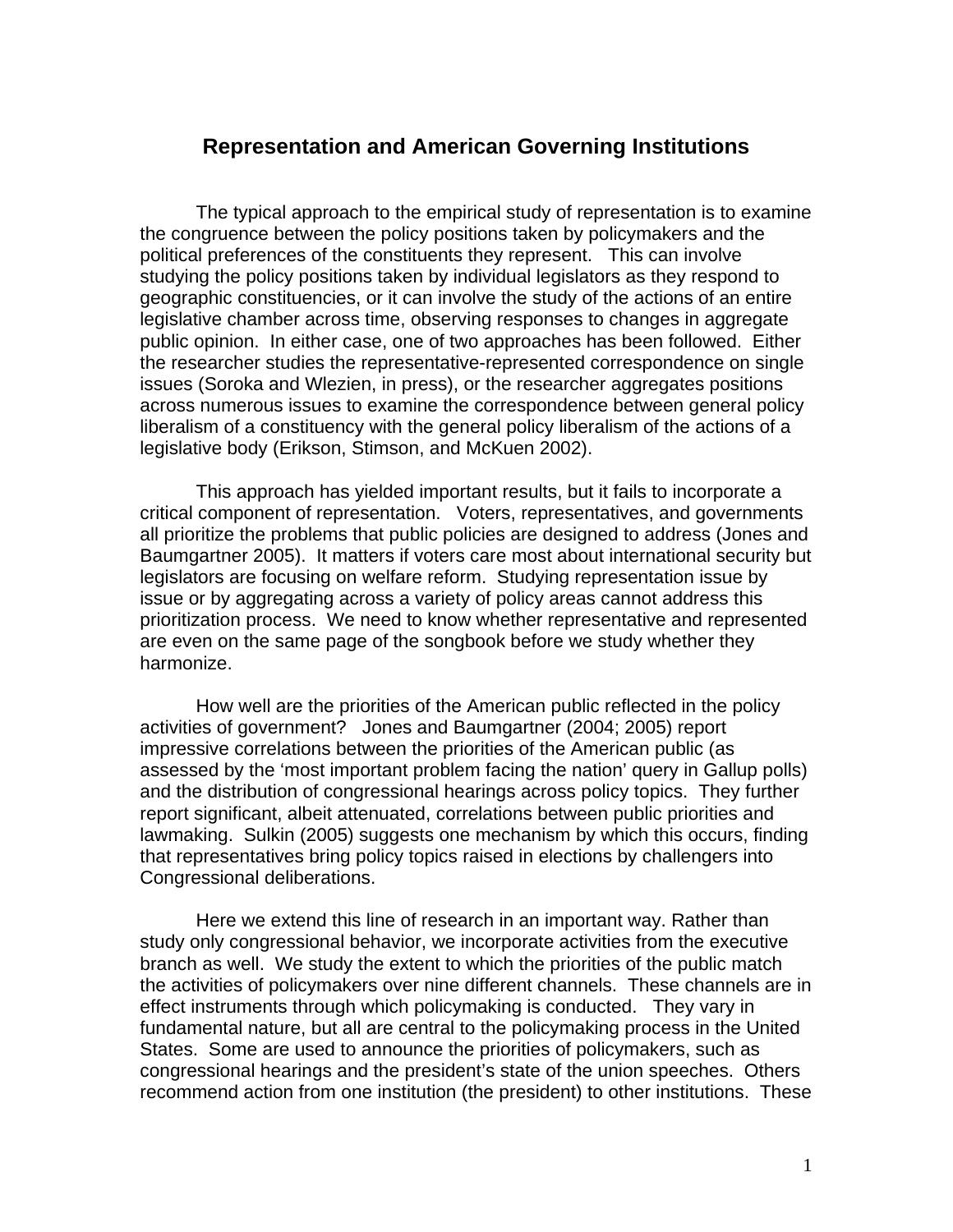include by-request bills, a device through which the president's legislative program is announced, and solicitor general briefs. We also include coverage from the New York Times and the Congressional Quarterly. The channels are listed in Table 1.

| <b>Policy Instrument</b>                    | <b>Records</b> | <b>Period available</b> |
|---------------------------------------------|----------------|-------------------------|
| <b>Congressional hearings</b>               | >70,000        | 1947 to 2000            |
| <b>US Statutes</b>                          | 17,044         | 1948 to 2002            |
| Bills introduced in congress                | 379,000        | 1947 to 2000            |
| <b>Executive Orders of the</b><br>President | 3,675          | 1945 to 2001            |
| <b>Presidential State of the Union</b>      |                | 1947-2004               |
| Addresses (coded by quasi-                  |                |                         |
| sentence)                                   |                |                         |
| <b>Solicitor General Briefs</b>             |                | 1947-2004               |
| By Request Bills (introduced                |                |                         |
| as part of the president's                  |                |                         |
| legislative program)                        |                |                         |
| <b>Congressional Quarterly</b>              | 12,583         | 1948 to 2002            |
| Almanac stories                             |                |                         |
| Random sample of entries                    | 36,403         | 1946 to 2001            |
| from the New York Times                     |                |                         |
| <i><b>Index</b></i>                         |                |                         |

Table 1: Policy Channels

#### **Transparency and Institutional Friction in Representative Behavior**

 We may think of factors that inhibit or facilitate linkages between the correspondences between the policy activities of government and the policy priorities of the public. Here we examine two of these factors: the extent of institutional friction and the transparency of the policy act. Because of the explicit design of American political institutions, considerable friction must be overcome before action will be taken. In effect, governing institutions add costs to the translation of demands into responses (Jones, Sulkin, and Larsen 2003; Jones and Baumgartner 2005). Of course public opinion is only one of many components of the input flow into the policymaking process, but it is a crucial one for democratic governance.

 The second component is transparency. We hypothesize that the more transparent the action taken by policymakers, the more likely there will be a correspondence between public priorities and policymaking, for equal levels of institutional friction. Of course any policymaking act may be subject to more or less publicity, but we mean something broader by the term transparency.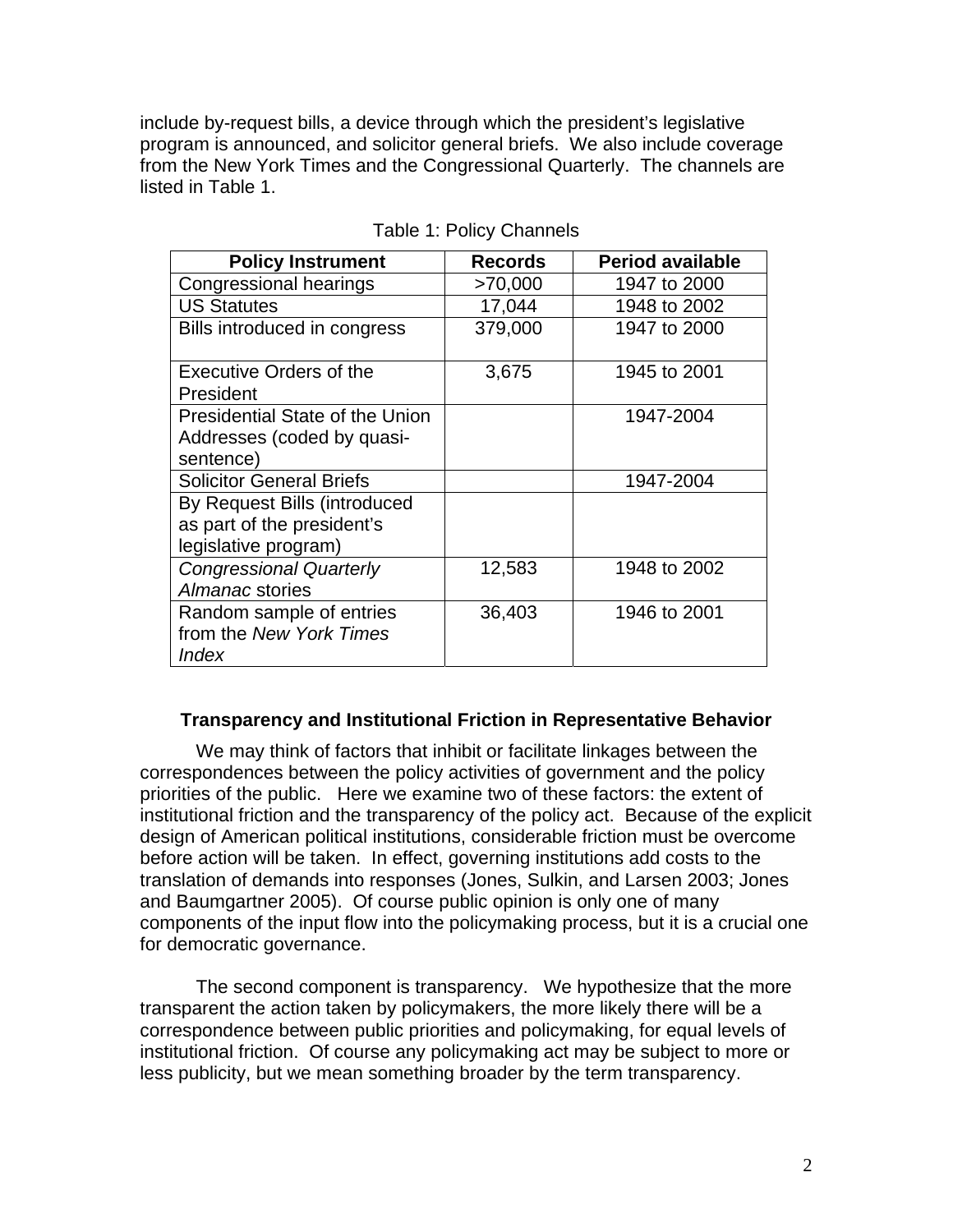Transparency is a characteristic not of individual acts, but of the operation of institutions.

 Table 2 characterizes the policy channels detailed in Table 1 according to the friction they are likely to add to the translation of public opinion into policies, and according to their transparency to participants. We expect the highest level of correspondence between public priorities and policy activities where institutional friction is low and transparency is high; the lowest level of correspondence should occur where friction is high and transparency is low. The off-diagonal cells should be intermediate between these anchors. This approach does not allow us to hypothesize particular rankings among policy channels, but it does allow us to specify that policymaking activities that take place through the channels in the upper left-hand cell will be more closely associated with public opinion than those in the other cells.

| Transparency | <b>Institutional Friction</b>                                           |                                            |  |  |  |  |
|--------------|-------------------------------------------------------------------------|--------------------------------------------|--|--|--|--|
|              | Low                                                                     | High                                       |  |  |  |  |
| <b>High</b>  | <b>New York Times</b><br>State of the Union<br>Hearings<br><b>Bills</b> | <b>Statutes</b><br><b>Executive Orders</b> |  |  |  |  |
| Low          | By Request Bills<br><b>CQ Stories</b>                                   | <b>Solicitor General Briefs</b>            |  |  |  |  |

Table 2: Channels of Policymaking Classified by Institutional Friction and **Transparency** 

## **Issue Components and Responsive Policy**

Focusing on issue prioritization as a major component of representation leads us to hypothesize that some issues will be better represented in policymaking than others. If people care deeply about an issue generally, it is more likely that a tight connection between policy actions and intensity of feeling on that issue will emerge. Public concern for any issue varies across time, but some issues consistently occupy a higher position in public consciousness than others. This can be clearly seen in Figure 1. There we plot annualized values of Gallup's Most Important Problem surveys, coded by the nineteen major topic categories of the Policy Agendas Project's system, for the period 1946 through 2001 (for details on this procedure, see Feeley, Jones, and Larsen 2004). Economics and defense issues dominate the public's priorities, with crime, civil rights, energy and health also having considerable visibility at more limited times during the period of study. We expect, then, that there will be considerable variability across issues in how closely the activities of government correspond to the priorities of the public, and that this variation approximates the general importance of the issue for the public.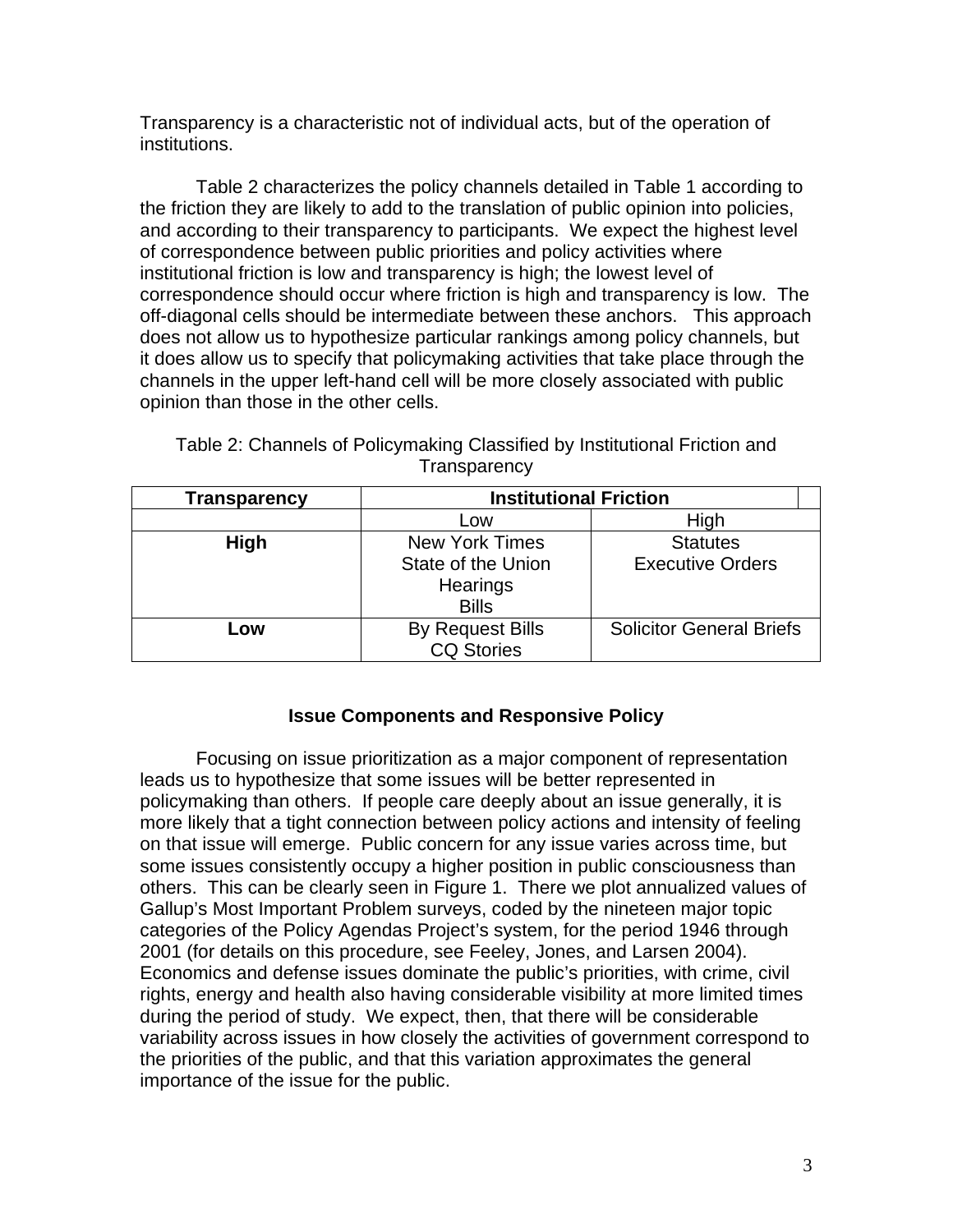Figure 1: Most Important Problem coded by Policy Agendas Project Major Topic Categories, 1946-2001



#### Methods and Findings

 Our methodology is simple. We simply correlate the proportion of respondents in a category for the Most Important Problem data with the incidences of policy activities in the various policy channels of Table 1. We combined the Policy Agendas categories of Defense and international Affairs into a single category, because there was no reason to think that the public could distinguish these.

Our approach should become clear by focusing on a single example. Table 3 presents a table of correlations for Congressional bill introductions and MIP data. Each entry is a correlation between the bills introduced on a particular category and the proportion of respondents in a category for MIP surveys, across years. While the off-diagonals may be analyzed with profit (see Jones and Baumgartner 2004), here we focus only on the diagonal cells of the matrix. These correlations represent the correspondences between public priorities and bill introductions for comparable topics. We won't dally at this time to analyze the patterns in this table, except to note the high variability in correspondence across issues. In economics, health, agriculture, the environment, foreign trade, and defense, there is a very high correspondence between public priorities and bill introductions by congressmen. In most other areas, the correspondence is paltry, and occasionally even negative (such as is the case for welfare).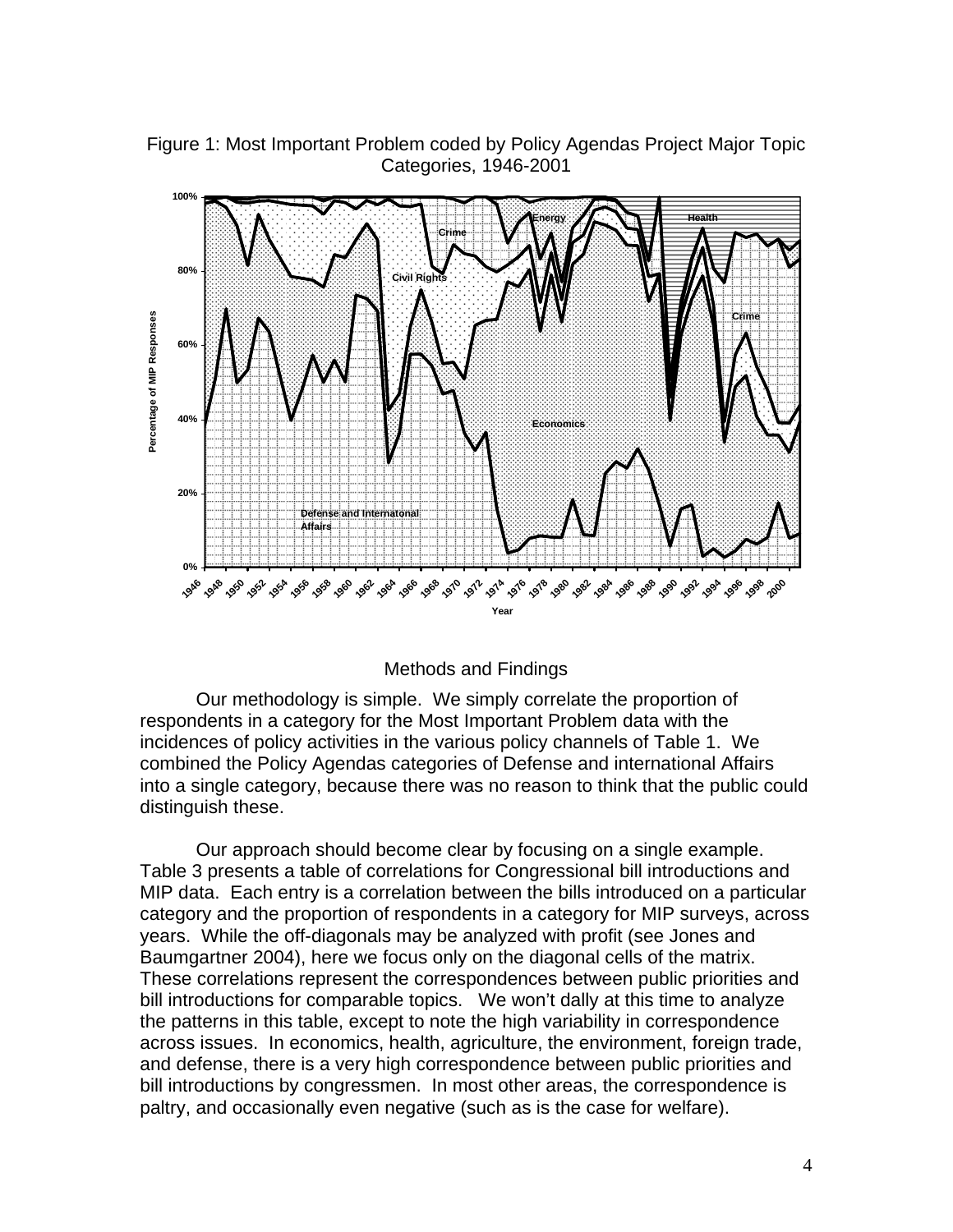## Table 3: Correlations between Most Important Problem Questions and Bill Introductions, 1947-2001, by Major Topic **Category**

|                           | Econ         | <b>CRts</b> | Heal                 | Agri      | Labr    | <b>Educ</b> | Envi    | Ener    | Tran    | Crim    | Welf    | Hous    | Com     | Defl    | SciT    | ForT    | GovO    | <b>PubL</b> |
|---------------------------|--------------|-------------|----------------------|-----------|---------|-------------|---------|---------|---------|---------|---------|---------|---------|---------|---------|---------|---------|-------------|
| Economics                 | 0.65         | $-0.27$     | $-0.15$              | $-0.15$   | 0.09    | $-0.09$     | $-0.09$ | 0.45    | 0.18    | $-0.21$ | $-0.22$ | $-0.03$ | $-0.11$ | $-0.29$ | $-0.13$ | $-0.07$ | 0.05    | 0.33        |
| Civil Rights              | $-0.02$      | 0.02        | $-0.05$              | $-0.18$   | 0.14    | 0.18        | $-0.08$ | 0.21    | $-0.31$ | 0.16    | 0.06    | $-0.26$ | $-0.37$ | $-0.13$ | 0.11    | $-0.03$ | 0.36    | $-0.02$     |
| Health                    | 0.22         | $-0.40$     | 0.57                 | $-0.46$   | $-0.27$ | 0.52        | 0.49    | 0.09    | $-0.24$ | 0.48    | 0.82    | $-0.23$ | $-0.17$ | $-0.77$ | $-0.48$ | 0.62    | 0.46    | $-0.02$     |
| Agriculture               | $-0.18$      | 0.22        | $-0.29$              | 0.54      | 0.06    | $-0.23$     | $-0.42$ | $-0.02$ | 0.41    | -0.34   | $-0.40$ | 0.10    | 0.42    | 0.39    | 0.58    | $-0.32$ | $-0.37$ | 0.04        |
| Labor                     | $-0.09$      | $-0.04$     | $-0.01$              | 0.10      | 0.26    | 0.17        | $-0.15$ | 0.05    | 0.03    | 0.29    | 0.02    | 0.18    | 0.05    | $-0.02$ | $-0.03$ | $-0.04$ | $-0.13$ | 0.00        |
| Education                 | $-0.36$      | 0.47        | $-0.16$              | $-0.24$   | $-0.03$ | 0.04        | $-0.03$ | $-0.15$ | $-0.21$ | $-0.12$ | $-0.18$ | $-0.04$ | $-0.18$ | 0.42    | 0.11    | $-0.19$ | $-0.09$ | $-0.12$     |
| Environment               | 0.12         | $-0.30$     | 0.52                 | $-0.34$   | $-0.18$ | 0.20        | 0.56    | $-0.07$ | $-0.17$ | 0.37    | 0.61    | $-0.05$ | 0.00    | $-0.52$ | $-0.40$ | 0.47    | 0.11    | $-0.07$     |
| Energy                    | 0.75         | $-0.48$     | $-0.06$              | $-0.18$   | $-0.17$ | $-0.24$     | $-0.03$ | 0.74    | 0.17    | $-0.10$ | $-0.02$ | $-0.02$ | $-0.15$ | $-0.56$ | $-0.24$ | $-0.07$ | 0.57    | 0.38        |
| Transportation            | $-0.45$      | 0.46        | $-0.46$              | 0.24      | 0.28    | $-0.40$     | $-0.19$ | $-0.23$ | $-0.14$ | -0.36   | $-0.61$ | 0.09    | $-0.06$ | 0.78    | 0.47    | $-0.46$ | $-0.27$ | $-0.20$     |
| Crime                     | 0.21         | $-0.23$     | 0.22                 | $-0.43$   | $-0.21$ | 0.22        | 0.17    | $-0.10$ | $-0.26$ | 0.60    | 0.50    | 0.01    | $-0.27$ | $-0.47$ | $-0.50$ | 0.21    | 0.16    | $-0.08$     |
| Welfare                   | 0.26         | 0.07        | $-0.39$              | $-0.17$   | 0.05    | $-0.46$     | $-0.11$ | 0.52    | 0.02    | $-0.14$ | $-0.38$ | 0.23    | $-0.27$ | 0.09    | 0.00    | $-0.43$ | 0.21    | 0.21        |
| Housing                   | $-0.14$      | 0.03        | 0.08                 | 0.13      | $-0.11$ | $-0.36$     | 0.04    | $-0.17$ | $-0.10$ | 0.05    | $-0.18$ | 0.13    | 0.10    | 0.18    | $-0.03$ | $-0.13$ | $-0.15$ | $-0.25$     |
| Commerce                  | 0.73         | $-0.59$     | 0.18                 | $-0.23$   | $-0.23$ | 0.00        | 0.09    | 0.23    | $-0.07$ | $-0.06$ | 0.27    | $-0.26$ | $-0.10$ | $-0.60$ | $-0.30$ | 0.31    | 0.10    | 0.08        |
| Defense & Int.<br>Affairs | $-0.42$      | 0.33        | $-0.27$              | 0.56      | 0.31    | $-0.33$     | $-0.14$ | $-0.31$ | 0.12    | $-0.46$ | $-0.44$ | 0.30    | 0.34    | 0.72    | 0.31    | $-0.26$ | $-0.45$ | $-0.15$     |
| Science and<br>Tech       | 0.01         | $-0.17$     | 0.22                 | $-0.28$   | $-0.04$ | 0.23        | 0.21    | $-0.32$ | $-0.29$ | 0.07    | 0.32    | $-0.24$ | $-0.24$ | $-0.14$ | $-0.02$ | 0.24    | 0.16    | $-0.20$     |
| Foreign Trade             | 0.01         | $-0.16$     | 0.61                 | $-0.21$   | $-0.36$ | 0.46        | 0.31    | $-0.32$ | $-0.11$ | $-0.01$ | 0.48    | $-0.38$ | 0.00    | $-0.30$ | $-0.09$ | 0.69    | $-0.11$ | $-0.10$     |
| Gov't Oper                | $-0.52$      | 0.61        | $-0.49$              | 0.36      | 0.28    | $-0.30$     | $-0.38$ | $-0.16$ | 0.12    | $-0.17$ | $-0.58$ | 0.20    | 0.06    | 0.75    | 0.31    | $-0.52$ | $-0.25$ | $-0.03$     |
| <b>Public Lands</b>       | $-0.53$<br>. | 0.27        | $-0.24$<br>$  \cdot$ | 0.62<br>. | 0.28    | 0.08        | $-0.32$ | $-0.36$ | 0.31    | $-0.08$ | $-0.32$ | 0.19    | 0.47    | 0.55    | 0.42    | $-0.33$ | $-0.30$ | $-0.10$     |

Significant correlations at .05 (two-tailed test) are bolded.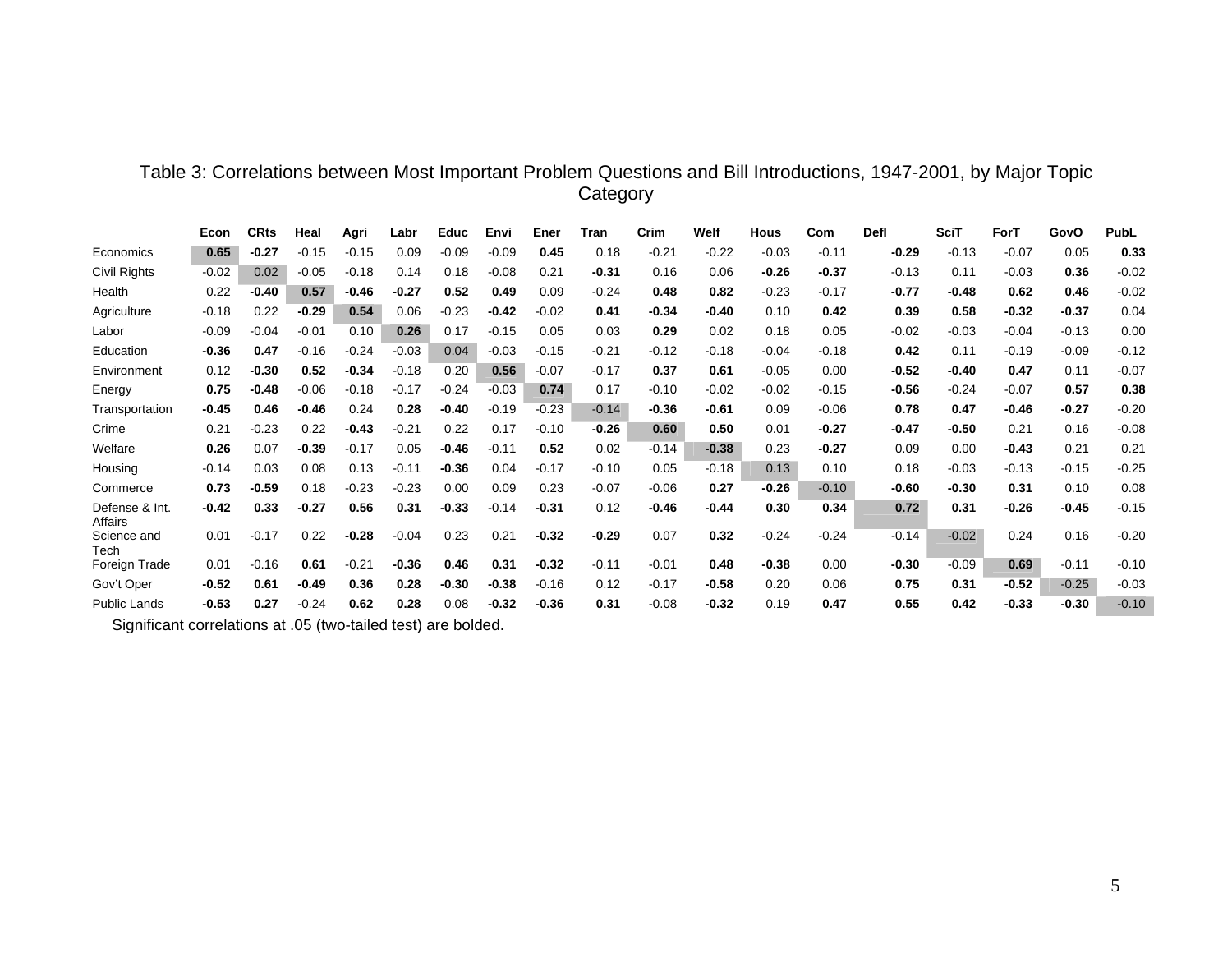| <b>Major Topic</b>         | State of<br>the<br>Union-<br><b>MIP</b> | Hearings-<br><b>MIP</b> | Investigative<br>Hearings-<br><b>MIP</b> | Legislative<br>Hearings-MIP | <b>NY</b><br>Times-<br><b>MIP</b> | Bills-<br>MIP | Executive<br>Orders-<br><b>MIP</b> | <b>Statutes</b><br>-MIP | Cong.<br>Quarterly-<br><b>MIP</b> | Solicitor<br>General<br>Briefs-<br><b>MIP</b> | By<br>Request<br>Bill<br>Intros-<br><b>MIP</b> |
|----------------------------|-----------------------------------------|-------------------------|------------------------------------------|-----------------------------|-----------------------------------|---------------|------------------------------------|-------------------------|-----------------------------------|-----------------------------------------------|------------------------------------------------|
| Economics                  | .34                                     | .81                     | .76                                      | .76                         | .26                               | .65           | .07                                | .30                     | .23                               | $-24$                                         | .13                                            |
| Civil Rights               | .14                                     | .27                     | .45                                      | $-.20$                      | .75                               | .02           | .06                                | $-20$                   | .22                               | .55                                           | $-46$                                          |
| Health                     | .31                                     | .59                     | .50                                      | .45                         | .54                               | .57           | .15                                | .36                     | .22                               | .22                                           | .16                                            |
| Agriculture                | .65                                     | .15                     | .37                                      | .33                         | .42                               | .54           | .28                                | .06                     | .50                               | .03                                           | $-.05$                                         |
| Labor                      | .15                                     | $-.11$                  | .30                                      | $-0.08$                     | .53                               | .26           | $-0.02$                            | $-18$                   | .18                               | .45                                           | .10                                            |
| Education                  | .70                                     | .35                     | .24                                      | $-29$                       | $-24$                             | .04           | .00                                | .26                     | $-0.08$                           | .33                                           | .20                                            |
| Environment                | .41                                     | .63                     | .51                                      | .58                         | .40                               | .56           | .37                                | .28                     | .31                               | .07                                           | $-.30$                                         |
| Energy                     | .52                                     | .76                     | .74                                      | .69                         | .71                               | .74           | .67                                | .38                     | .35                               | $-.11$                                        | .17                                            |
| Transportation             | .30                                     | $-15$                   | $-.03$                                   | .06                         | .09                               | $-14$         | $-0.05$                            | .10                     | $-13$                             | $-.05$                                        | $-.09$                                         |
| Law and Crime              | .53                                     | .41                     | .38                                      | .47                         | .28                               | .60           | .16                                | .22                     | .00                               | .07                                           | .02                                            |
| Welfare                    | .47                                     | .41                     | $-.21$                                   | .17                         | $-0.07$                           | $-38$         | .09                                | .30                     | $-0.08$                           | .11                                           | $-.21$                                         |
| Housing                    | .16                                     | .13                     | .17                                      | .04                         | .19                               | $-13$         | .22                                | .07                     | $-19$                             | $\star$                                       | $-16$                                          |
| Commerce                   | .28                                     | $-.07$                  | .13                                      | $-.24$                      | $-.11$                            | .10           | .01                                | $-16$                   | .04                               | .09                                           | $-26$                                          |
| Science & Tech             | .38                                     | .00                     | $-.10$                                   | $-.07$                      | .25                               | $-.02$        | .12                                | $-.09$                  | .06                               | -.04                                          | $-.24$                                         |
| Defense &                  |                                         |                         |                                          |                             |                                   |               |                                    |                         |                                   |                                               |                                                |
| International              | .42                                     | .40                     | .36                                      | .58                         | .73                               | .72           | .01                                | .53                     | .20                               | .04                                           | .15                                            |
| Foreign Trade              | .09                                     | .61                     | .53                                      | .01                         | .08                               | .69           | .09                                | $-18$                   | .18                               | .17                                           | .39                                            |
| <b>Average correlation</b> | 0.37                                    | 0.32                    | 0.32                                     | 0.20                        | 0.30                              | 0.30          | 0.14                               | 0.13                    | 0.13                              | 0.11                                          | $-0.03$                                        |

## Table 4: Correlations Between MIP and Policymaking Channels by Issue Area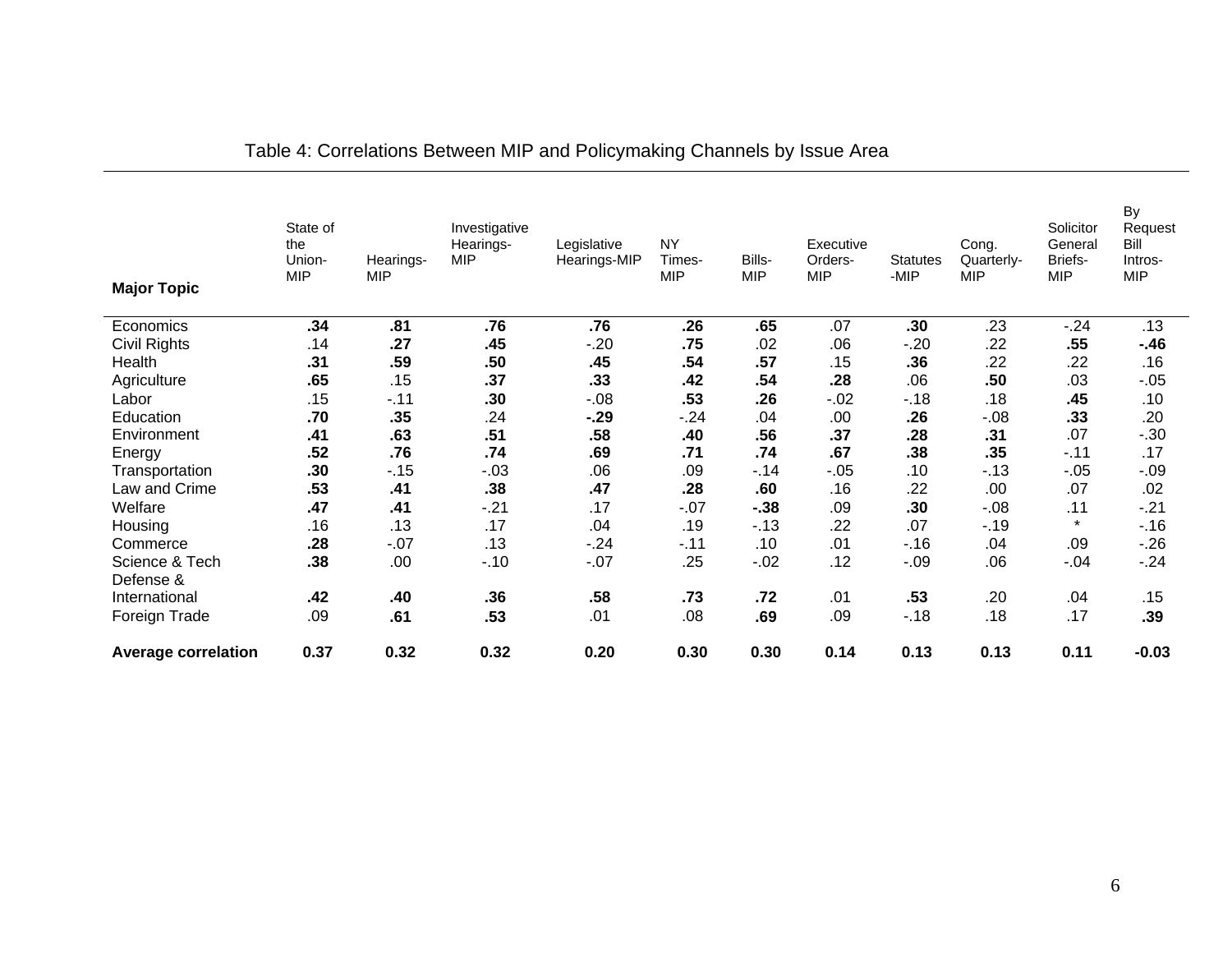Since we are interested here in variability in correspondences between public and governmental policy priorities, we extract the main diagonal from a series of tables prepared for the policy channels listed in Table 1. This yields Table 4, where the columns of the table are just the main diagonals of the eleven tables that all look like Table 3 for bills. We have ordered the columns such that the policy channel with the most robust correspondence with public opinion (the president's state of the union speeches) is to the left, and that with the weakest is to the right (by-request bills). In the table, we have added columns for hearings that consider legislation and those that are investigatory in nature (all hearings not considering bills)—we study nine separate channels, but have split one channel, hearings, into two parts. We hypothesize that the latter will be more sensitive to public opinion.

 Figure 2 presents this information in a simpler graphic form. Each bar on the graph represents the average correlation between public priorities and policy activity for a particular channel, across all issue areas. It is clear that the channels organize themselves into two groups. One consists of presidential state of the union speeches, congressional hearings, congressional bills, and New York Times stories; the other consists of executive orders, statutes, Congressional Quarterly stories (which follow policy activities in congress), Solicitor General briefs, and by-request bills (representing the president's legislative priorities).



Figure 2: Average Correlation between MIP and Institutional Channels, Across Major Policy Areas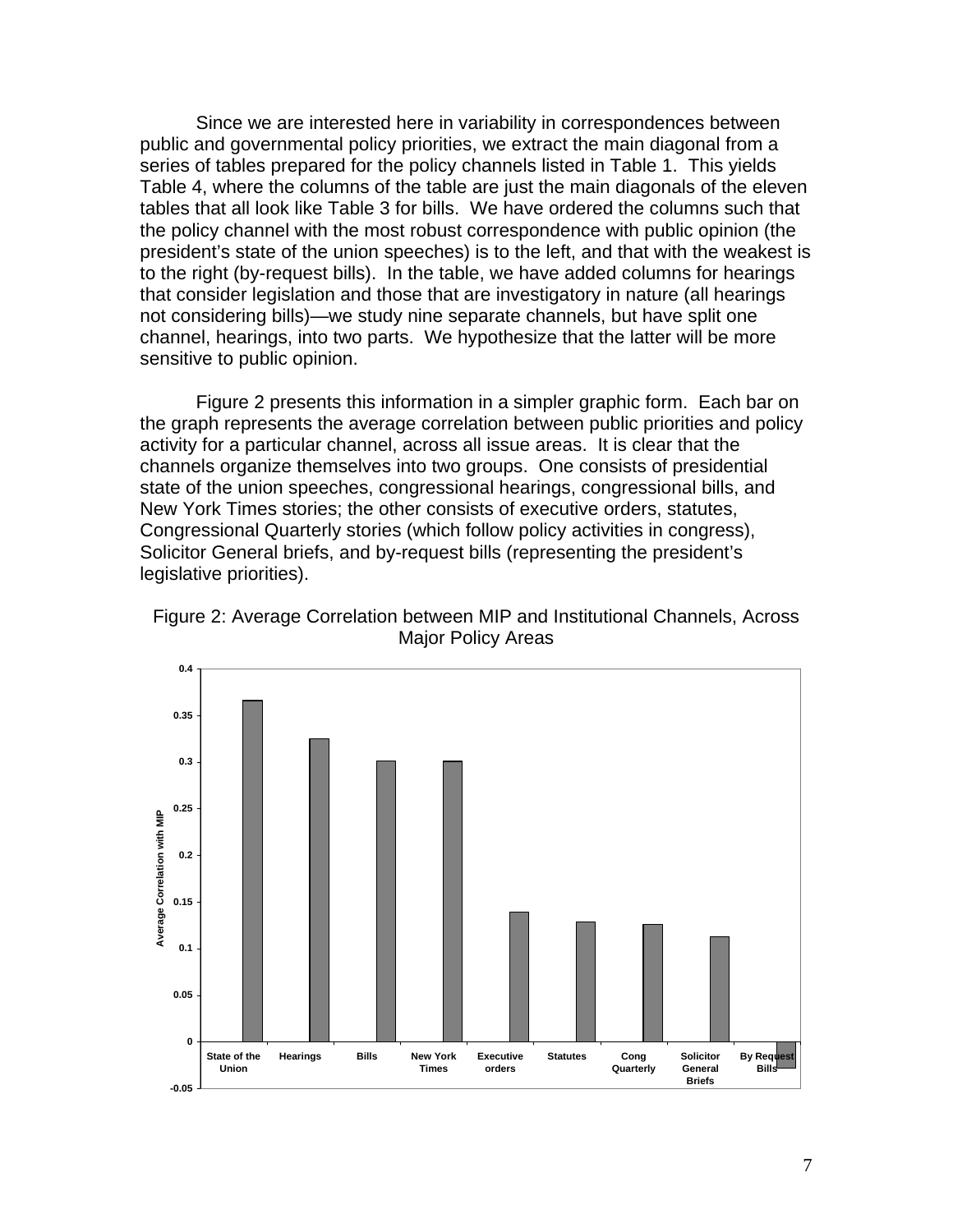The groupings correspond reasonable closely to the expectations set out in Table 2, at least for the general groupings. That is, as we expected, the president's state of the union, hearings, bills, and media all displayed closer correspondence with public opinion than did the other channels. It is not really possible, however, to distinguish among these more remote policymaking channels (remote both in terms of transparency and friction), except for the president's legislative program (by-request bills), which has no relationship whatsoever with public opinion.

#### **Issue Importance and Correspondence**

 Now we turn to the issue of correspondence between public opinion and policy actions across issues. Wlezien has cautioned that importance is not the same as salience, because an issue can be salient in the current discourse and not be a very important issue facing the nation (Wlezien 2005). Surely the issue of a 'culture of life' was salient in the American discourse in the furious debate over Terry Schiavo, but clearly this was an unimportant issue in the minds of most Americans. It should be clear that in the present study, we are far more interested in issue importance than issue salience. We ask whether there is a tighter correspondence between policy actions of government and variations in issue importance to citizens.

To study this, instead of averaging correlations down the columns of Table 4, we average across the rows (we used only total hearings here). Then we ordered these averages for issues, with the largest first, and produced Figure 3. Issues of course may be of enduring importance to citizens, such as is the case for economics, or they may be of intense importance for a brief period of time, as the case for energy in the late 1970s. The way we have measured correspondence is insensitive to this, so long as policy actions match citizen concerns at the time they register on the MIP questionnaire.

 Figure 3 indicates that there is substantial variability in opinion-policy correspondence across issue areas. The top issue areas contain few surprises. Energy, defense, economics, health and the environment are the top five; each has an average correlation of better than .34. At the other end of the ranking, policy activities in the realms of government operations, public lands management, commerce, transportation, and science and technology have negligible or actual negative correlations with opinion. Interestingly, welfare and housing have quite low associations as well.

Our aim here is a sweeping study of opinion-policy correspondence across policymaking channels and issues, so we cannot study the reasons for variability in the connections between opinion and policy across issues. We suspect, however, that where issues are less important, policymakers are much freer to incorporate other factors than public opinion when producing policy.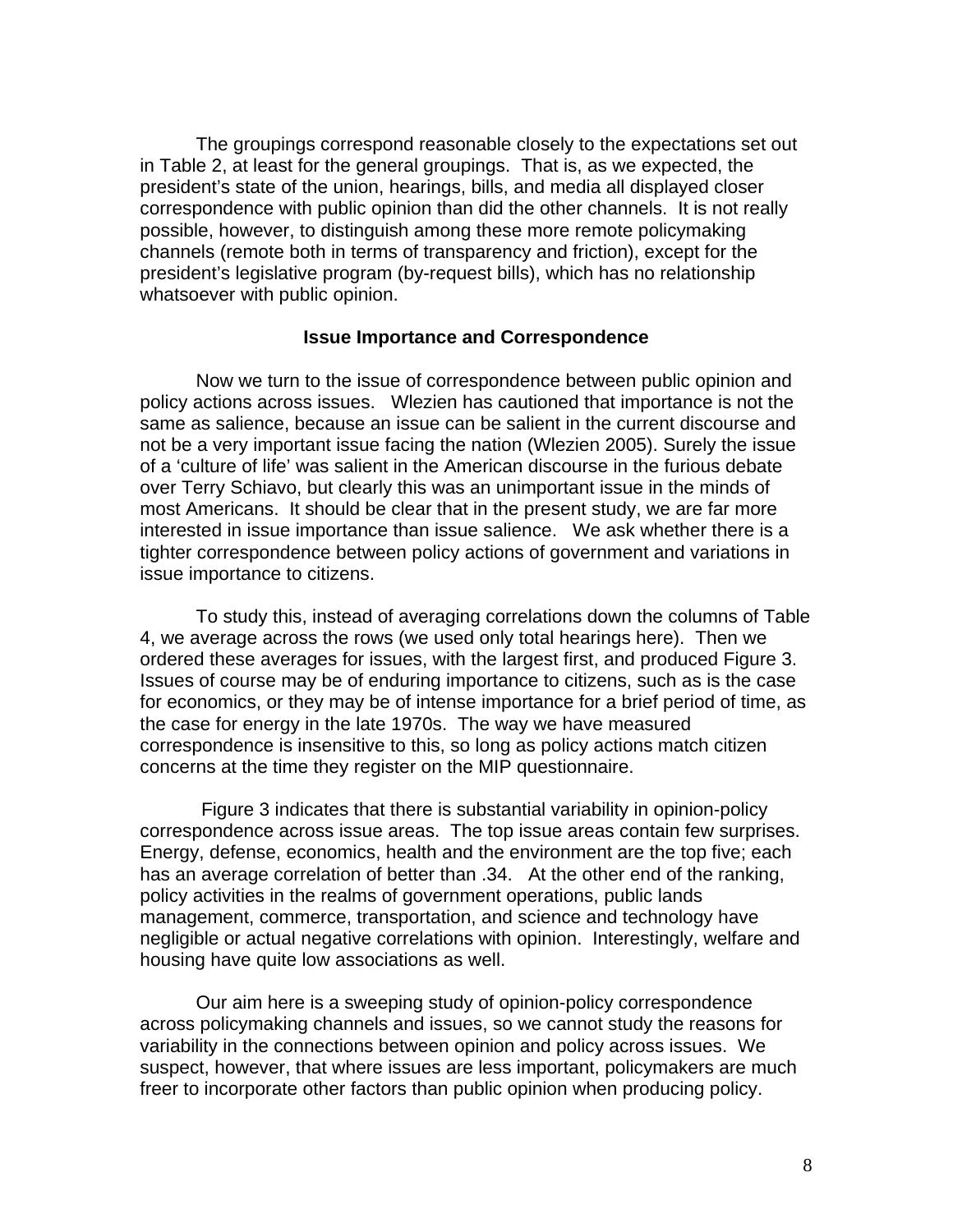

Figure 3: Average Correlation Between MIP and Policy Areas, across Institutional Channels

| <b>Policy Area</b>           | <b>Average Correlation with MIP</b> |
|------------------------------|-------------------------------------|
| Energy                       | 0.511                               |
| Defense & International      | 0.376                               |
| Economics                    | 0.37                                |
| Health                       | 0.37                                |
| Environment                  | 0.347                               |
| Agriculture                  | 0.298                               |
| Law and Crime                | 0.285                               |
| Foreign Trade                | 0.242                               |
| Civil Rights                 | 0.145                               |
| Labor                        | 0.144                               |
| Education                    | 0.137                               |
| Welfare                      | 0.055                               |
| Housing                      | 0.05                                |
| Science & Tech               | 0.023                               |
| Transportation               | $-0.008$                            |
| Commerce                     | $-0.017$                            |
| Public Lands                 | $-0.057$                            |
| <b>Government Operations</b> | $-0.058$                            |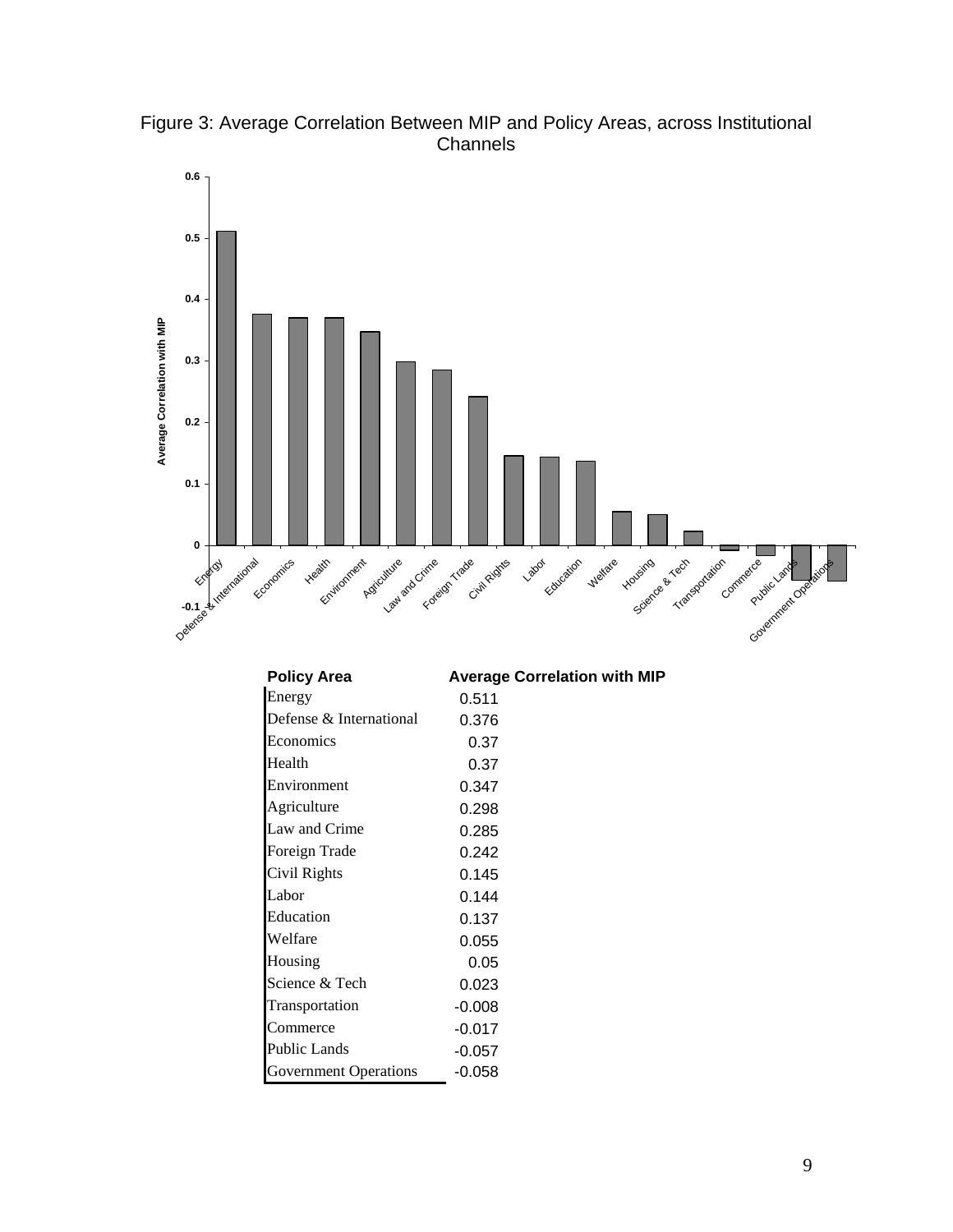### **A Final Look at the Whole Picture**

 Table 5 cross-classifies policy channels and policy issues by denoting whether the correlation reaches conventional levels of statistical significance. We use a one-tailed test, in effect dropping consideration of correlations that indicate that policy activities and public opinion move in different directions. Rows are ordered such that the issue area with the greatest number of significant correlations across policy channels (energy) is at the top, and the issue with the lowest correspondence (here, housing) is at the bottom. There are some slight but substantively insignificant differences between using statistical significance as a criterion rather than the size of the average correlation.

 One important facet of the system of correspondence we study is revealed by the table, however. Now statutes occupy an intermediate position between the most sensitive policy channels (the state of the union speeches, hearings, bill introductions, and media coverage) and the least sensitive.

| <b>Major Topic</b>          | State of<br>the<br>Union | Hearings | New<br>York<br>Times | <b>Bills</b> | <b>Statutes</b> | Executive<br>Orders | Solicitor<br>General<br><b>Briefs</b> | By<br>Request<br><b>Bills</b> | Cong<br>Quart | Total<br>Significant |
|-----------------------------|--------------------------|----------|----------------------|--------------|-----------------|---------------------|---------------------------------------|-------------------------------|---------------|----------------------|
| Energy                      |                          | 1        | 1                    | 1            |                 |                     |                                       |                               |               | 6                    |
| Economics                   |                          |          |                      | 1            |                 |                     |                                       |                               |               | 5                    |
| Health                      |                          | 1        | 1                    | 1            |                 |                     |                                       |                               |               | 5                    |
| Defense &<br>International  | 1                        | 1        | 1                    | 1            |                 |                     |                                       |                               |               | 5                    |
| Environment                 | 1                        |          |                      | 1            |                 |                     |                                       |                               |               |                      |
| Agriculture                 |                          |          |                      |              |                 |                     |                                       |                               |               | 6                    |
| Law and Crime               | 1                        | 1        | 1                    | 1            |                 |                     |                                       |                               |               | 6                    |
|                             | 1                        | 1        | $\mathbf{1}$         | 1            |                 |                     |                                       |                               |               | 5                    |
| Foreign Trade               |                          |          |                      |              |                 |                     |                                       |                               |               |                      |
| Labor                       |                          | 1        |                      |              |                 |                     |                                       | 1                             |               | 3                    |
| Education                   |                          |          | 1                    |              |                 |                     |                                       |                               |               | 2                    |
|                             |                          | 1        |                      |              |                 |                     |                                       |                               |               | 3                    |
| <b>Civil Rights</b>         |                          |          |                      |              |                 |                     |                                       |                               |               | 2                    |
| Welfare                     |                          | 1        |                      |              |                 |                     |                                       |                               |               | 3                    |
| Science & Tech              |                          |          |                      |              |                 |                     |                                       |                               |               | 1                    |
| Transportation              |                          |          |                      |              |                 |                     |                                       |                               |               |                      |
|                             |                          |          |                      |              |                 |                     |                                       |                               |               |                      |
| Commerce                    |                          |          |                      |              |                 |                     |                                       |                               |               |                      |
| Housing                     |                          |          |                      |              |                 |                     |                                       |                               |               | 0                    |
| <b>Total</b><br>Significant | 11                       | 10       | 9                    | 9            | 7               | 3                   | 3                                     | 1                             |               |                      |

Table 5: Significant Correlations between MIP and Major Policy Areas, across Institutions\*

\*One-tailed test at 0.05.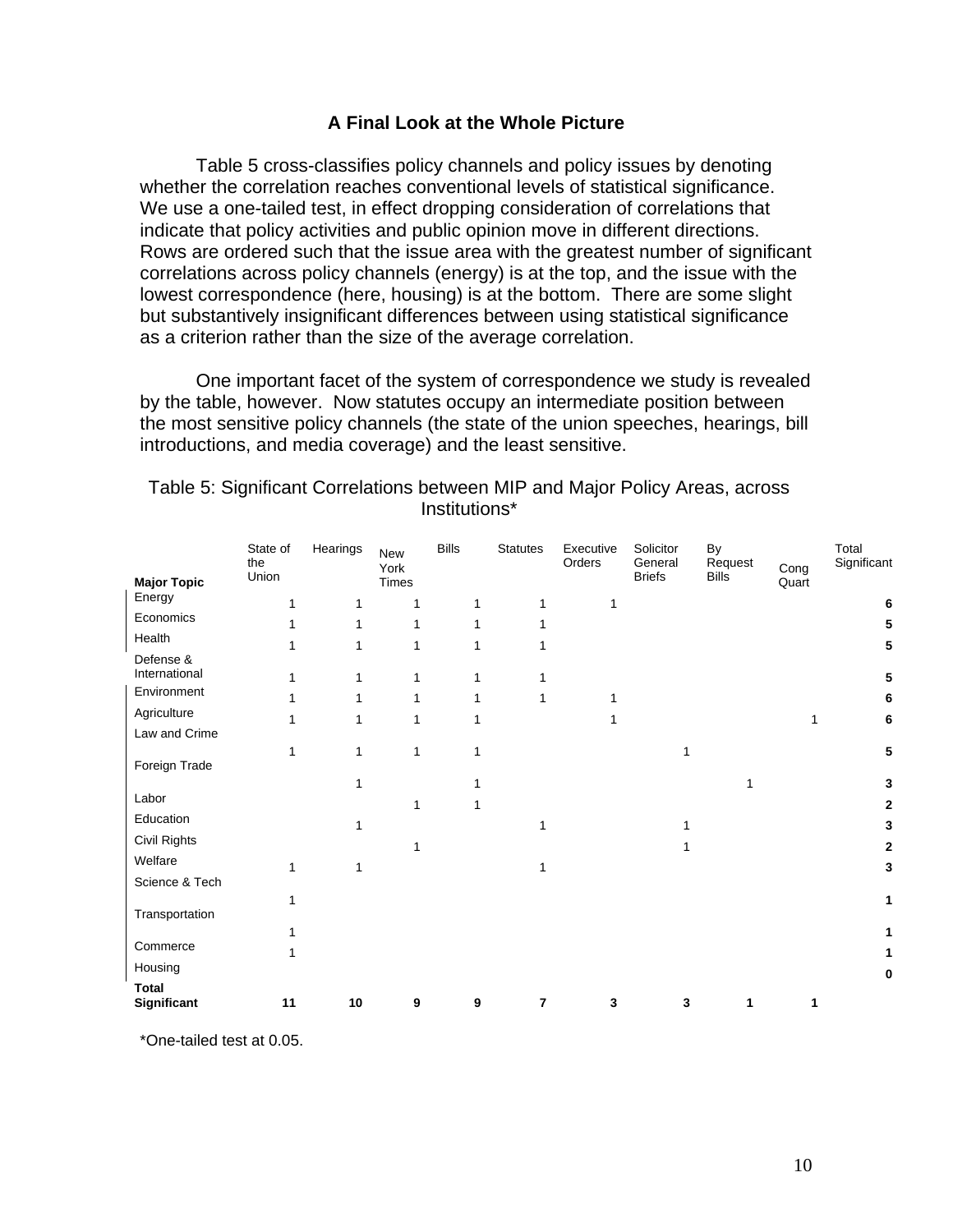Just as important, activity in the lawmaking area corresponds to activity in the higher correspondence group of channels. Statute activity is significantly correlated with the high-importance issue areas of energy, economics, heath, defense and international affairs, and the environment. We rated lawmaking as being subject to considerable institutional friction (requiring the collaboration of both legislative branches and the executive branch), but of high transparency in Table 2. By the measure of Table 5, lawmaking falls about where it should. <sup>1</sup>

#### **Do We Observe Only Symbolic Responsiveness?**

 One might wonder if we are simply distinguishing between symbolic acts and real policymaking. It may be easy to discuss relevant topics in speeches or to introduce meaningless bills on the topic, but it can be much harder to do the legislating. At one level, this is just a restatement of our friction hypothesis, but if hearings, or bills, or speeches are never meant to lead to policymaking, then one has a different kettle of fish entirely.

 Studying policy processes at the aggregate level as we do here can never demonstrate conclusively whether the symbolic politics hypothesis is right—or, rather, whether real policymaking occurs even though symbols are also produced for the consumption of the public. We can do a rudimentary test by assuming that public opinion is connected to lawmaking through intermediaries, particularly hearings and bill introductions. Of course no law can be passed without a bill and (usually) a hearing. But that is not the question. The issue is whether lawmaking happens more or less independently of hearings and bills, and, hence public opinion (since these two channels are tied fairly tightly to opinion—at least for salient issues). The lower correlations for lawmaking may simply reflect the added institutional friction that must be overcome.

 We instituted a rough but simple test. If we think of a translation process as occurring along a causal path, as diagrammed below, we can reproduce correlations implied by that path and compare them to the correlations we actually observe between MIP and Statutes. Table 6 does these calculations.

 $MIP \longrightarrow$  Hearings  $\longrightarrow$  Statutes

The correspondences between MIP responses and lawmaking for the issues that are generally most important to the public are quite impressive, with little slippage for energy, economics, health, and the environment. These findings suggest that hearings, far from being a symbolic act that do not serve to translate public pressures into substantive public policies, actually do serve their civics function of investigating situations that warrant legislation.

1

 $1$  Less convincingly, executive orders fall below statutes in ranking, but above the less transparent channels of solicitor general briefs and CQ stories, an intermediate position implied by Table 2.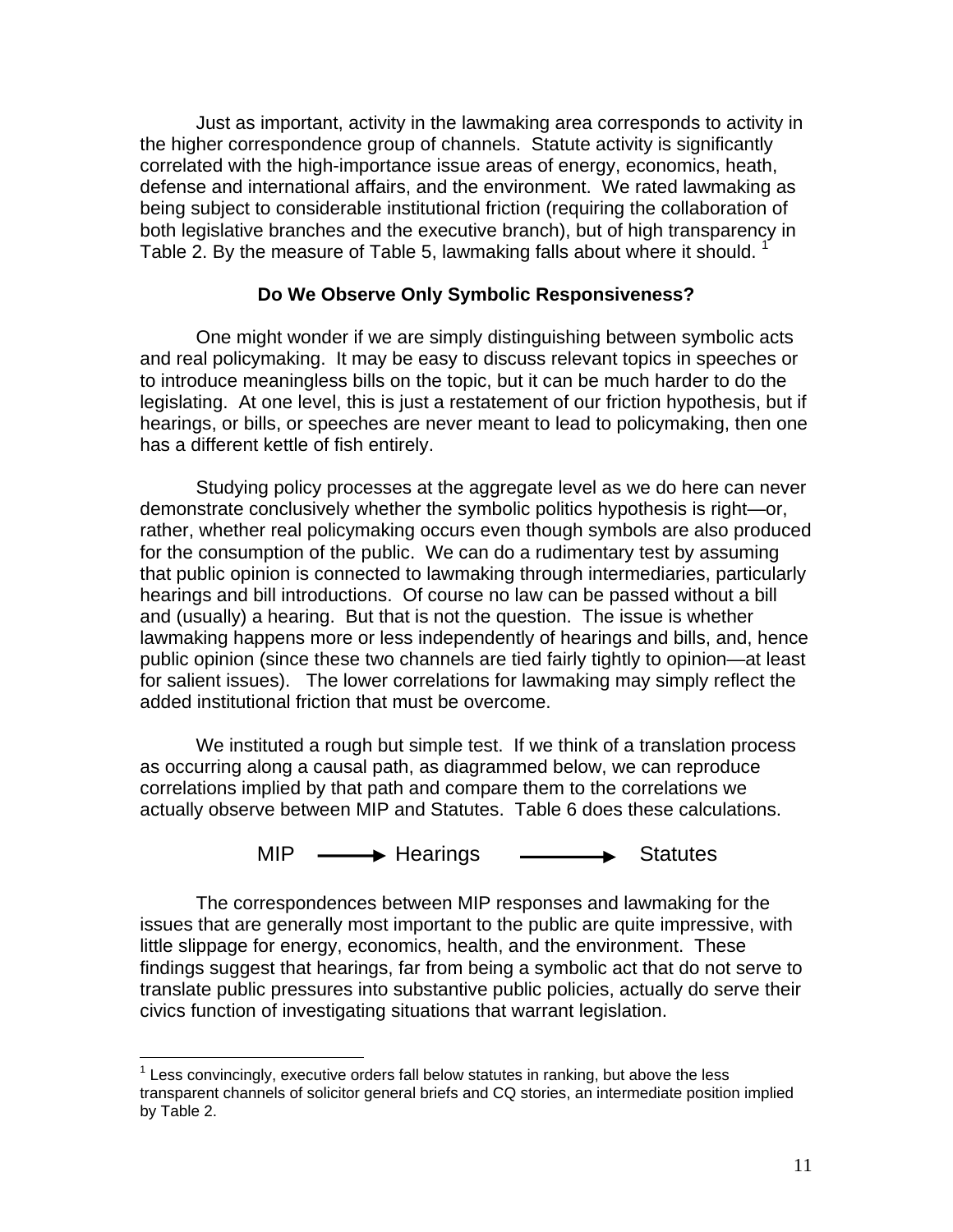| <b>Major Topic</b>      | <b>Hearings-</b><br><b>MIP</b> | <b>Hearings</b><br>-Statutes | Reproduced<br>correlation | <b>Actual</b><br><b>MIP-Statues</b> | <b>Difference</b><br>(slippage) |
|-------------------------|--------------------------------|------------------------------|---------------------------|-------------------------------------|---------------------------------|
| Energy                  | 0.76                           | 0.43                         | 0.33                      | 0.38                                | 0.05                            |
| Economics               | 0.81                           | 0.44                         | 0.36                      | 0.3                                 | $-0.06$                         |
| Health                  | 0.59                           | 0.64                         | 0.38                      | 0.36                                | $-0.02$                         |
| Defense & International | 0.4                            | 0.46                         | 0.18                      | 0.53                                | 0.35                            |
| Environment             | 0.63                           | 0.55                         | 0.35                      | 0.28                                | $-0.07$                         |
| Agriculture             | 0.15                           | 0.13                         | 0.02                      | 0.06                                | 0.040                           |
| Law and Crime           | 0.41                           | 0.31                         | 0.13                      | 0.22                                | 0.093                           |
| Foreign Trade           | 0.61                           | $-0.19$                      | $-0.12$                   | $-0.18$                             | $-0.06$                         |
| Labor & Employment      | $-0.11$                        | 0.2                          | $-0.02$                   | $-0.18$                             | $-0.16$                         |
| Education               | 0.35                           | 0.52                         | 0.18                      | 0.26                                | 0.08                            |
| <b>Civil Rights</b>     | 0.27                           | $-0.29$                      | $-0.08$                   | $-0.2$                              | $-0.12$                         |
| Welfare                 | 0.41                           | 0.51                         | 0.21                      | 0.3                                 | 0.09                            |
| Science & Technology    | $\mathbf 0$                    | 0.42                         | $\mathbf 0$               | $-0.09$                             | $-0.09$                         |
| Transportation          | $-0.15$                        | 0.38                         | $-0.06$                   | 0.1                                 | 0.16                            |
| Commerce & Finance      | $-0.07$                        | 0.53                         | $-0.04$                   | $-0.16$                             | $-0.12$                         |
| Housing                 | 0.13                           | 0.22                         | 0.03                      | $\overline{0.07}$                   | 0.04                            |

Table 6: Public Opinion and Lawmaking Mediated by Hearings

 Lawmaking activities on defense seem different. The intermediate step of hearings is not sufficient to account for the connection between MIP and laws. Perhaps the urgency of defense generates lawmaking will fewer hearings than would be the case in domestic policy arenas. Finally, it is difficult to say much about the issues where actual correlations are low, as slippage can be generally low there and tell us nothing.

It seems likely that the generally lower correlations between MIP and lawmaking are due to the fact that lawmaking is a 'downstream' activity—that is, there are intermediate steps that must be accomplished before statutes are passed—and institutional friction is added in the process.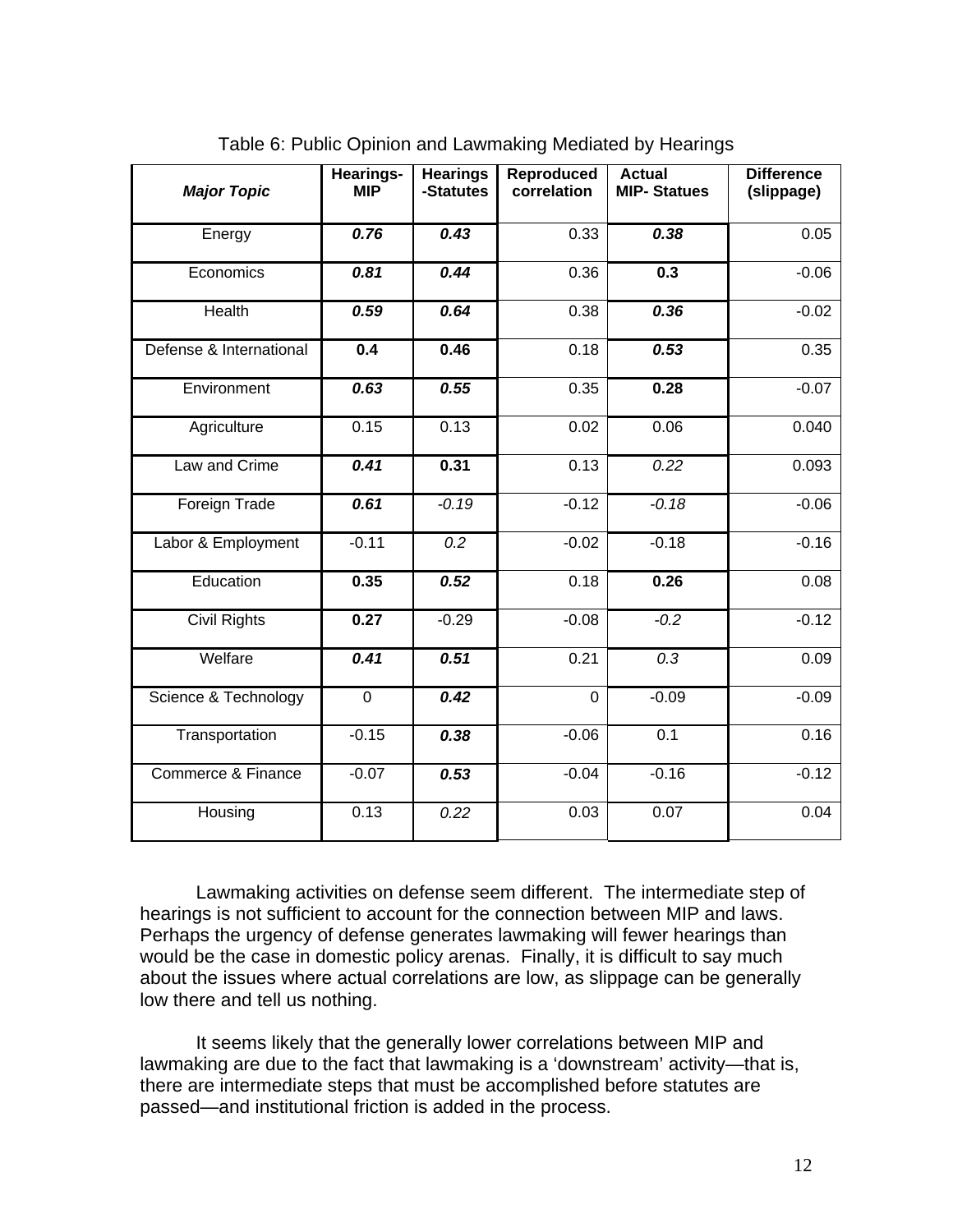#### **Conclusions**

 In this paper we pursue a new approach to the issue of representation by asking whether the policy activities of government correspond to the priorities of the public. We move in a significant new direction in three ways: by recognizing that representation cannot occur if policymakers and the public prioritize problems differently—they must at least be on the same page; by incorporating the friction of governing institutions into the model—friction should attenuate the correspondence between public and policy; and by incorporating the notion of the transparency of the action into the mix—highly transparent actions are more subject to public scrutiny and potential electoral accountability.

 We cannot speak to the reasons for the correspondence. It can be that both policymakers and the public detect similar problems in the environment, or it is possible that the concerns of the public are transmitted to policymakers, and they subsequently act. In at least one issue area, economics, the latter mechanism is more likely (Jones and Baumgartner 2005: Chapter 8). Nor can we say how much feedback is occurring from policymakers to the public.

 More importantly, we cannot speak to the specifics of the debates concerning whether current political leaders ignore public opinion in forging policies (Jacobs and Shapiro 2000; Hacker and Pierson 2005). First, we observe connections across long periods of time, whereas the debate today focuses on quite current behaviors. Second, for most students of representation, correspondence has centered either on general ideology (does liberal opinion lead to liberal policies?) or on solutions that do not incorporate public priorities (is the public for or against President Bush's social security privatization plan?).

 Both of these framings of the issue of representation are really quite incomplete, and that is where our study can add clarity. The potential correspondence between ideology and directional (liberal-to-conservative) policies masks the particular choice of policies. A liberal public may prioritize health care but a liberal government may be producing environmental regulation; we won't know if we focus only on ideology. (If we focus on how liberal or conservative congressional voting behavior is, we miss both priorities and friction.)

 Similarly, an ideal study of representation would include both priorities and policy solutions. In the 1980s people ranked the economy as consistently the most important problem facing the nation. They got hearings and action, mostly in the form of tax cuts (and then tax increases as the budget deficit burgeoned), tax reform, and budget cuts. Whether this is the set of solutions they desired is something else. They may have; or they may not have; here we simply point out that the correspondence between public priorities is a worthy but almost completely ignored area of study.